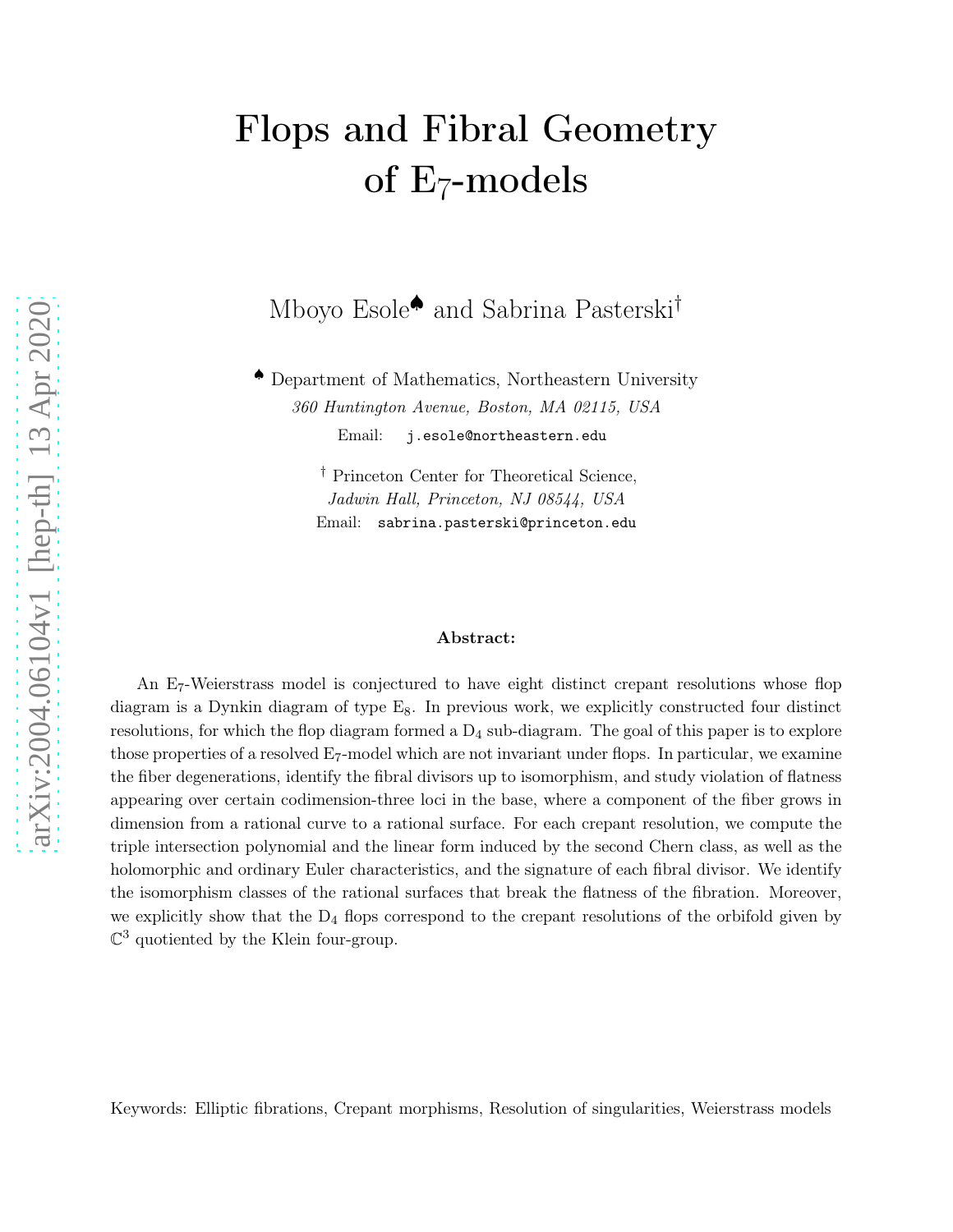## Contents

| 1        | Introduction and summary                                                                                                             | $\bf{2}$                                                         |
|----------|--------------------------------------------------------------------------------------------------------------------------------------|------------------------------------------------------------------|
| $\bf{2}$ | Preliminaries<br>2.1<br>Root system of $E_7$ and the weights of its fundamental representation 56<br>2.2<br>2.3                      | $\overline{\mathbf{4}}$<br>$\overline{4}$<br>5<br>$\overline{7}$ |
| 3        | Fiber degenerations of an $E_7$ -model                                                                                               | 10                                                               |
| 4        | D <sub>4</sub> -flops of the E <sub>7</sub> -model as flops of the orbifold $\mathbb{C}^3/(\mathbb{Z}_2 \times \mathbb{Z}_2)$        | 14                                                               |
| $\bf{5}$ | Triple intersection numbers                                                                                                          | 16                                                               |
| 6        | Isomorphism classes of fibral divisors                                                                                               | 19                                                               |
| 7        | Characteristic numbers of fibral divisors                                                                                            | 21                                                               |
| 8        | Fat fibers and loss of flatness                                                                                                      | 24                                                               |
|          | A Fiber degenerations<br>$A.2 \text{ Ch}_2$<br>$A.5$ Ch <sub>5</sub><br>A.6 $Ch_6$<br>A.7 $\mathrm{Ch}_{7}$<br>$A.8$ Ch <sub>8</sub> | 27<br>27<br>28<br>30<br>31<br>32<br>33<br>35<br>36               |
|          | <b>B</b> Triple intersection computations<br>$B.3 Y_6$                                                                               | 37<br>37<br>38<br>40<br>41                                       |
|          | C Fibral divisors from scaling                                                                                                       | 44                                                               |
|          | D Vertical rational surfaces<br>D.1<br>D.2<br>D.3<br>D.4                                                                             | 44<br>45<br>46<br>47<br>48                                       |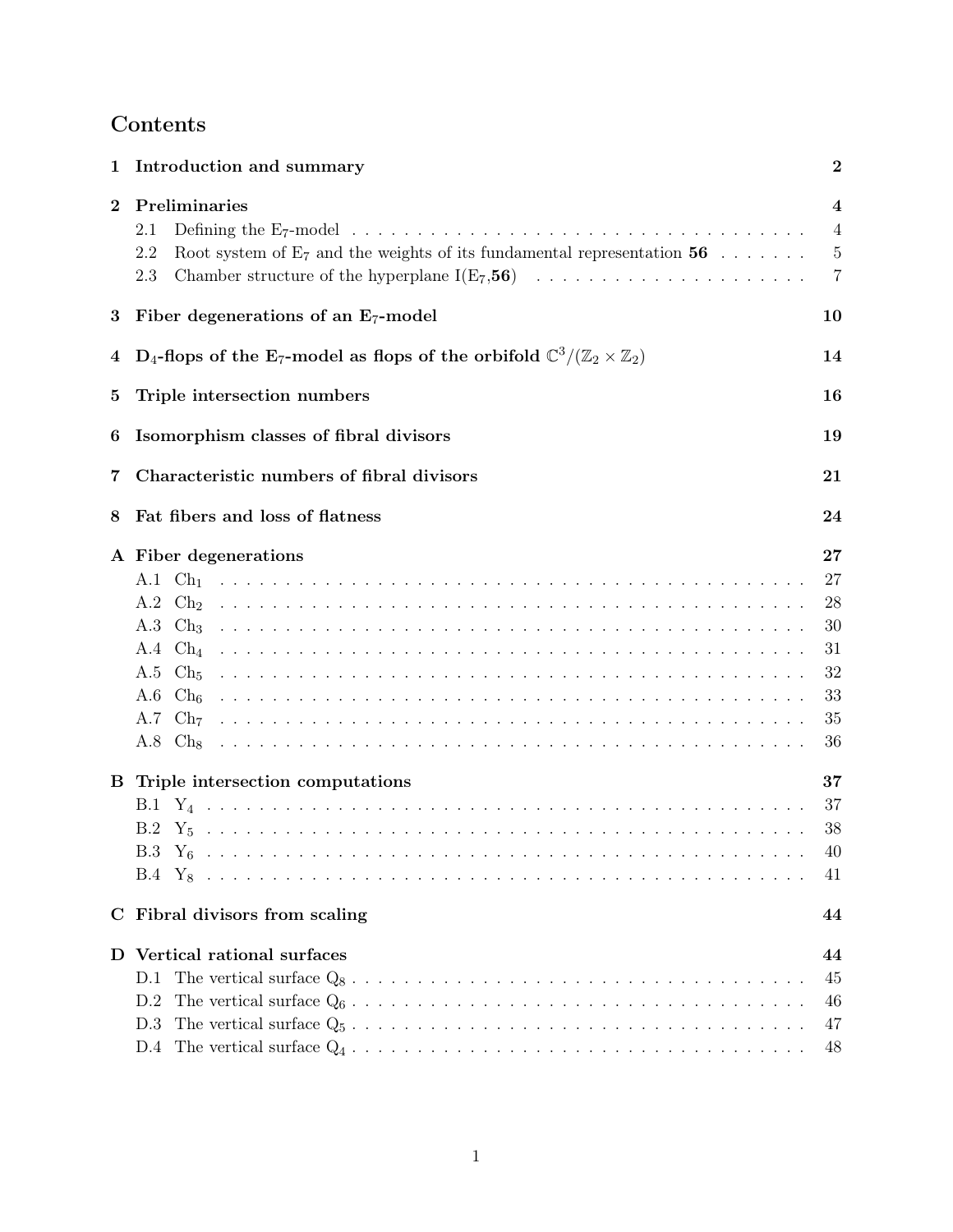#### <span id="page-2-0"></span>1 Introduction and summary

The study of crepant resolutions of singular Weierstrass models lies at the crossroads of algebraic geometry, number theory, and string theory. In mathematics, interest in elliptic fibrations started with the pioneering work of Kodaira, Néron, Tate, Deligne, and others. Ever since, elliptic fibrations have appeared in a variety of situations from algebraic geometry to number theory. In Calabi– Yau compactifications, elliptic fibrations are ubiquitous, as a large majority of known Calabi–Yau varieties are elliptically fibered. These hold a special place in birational geometry. Meanwhile elliptic fibrations play a key role in M-theory and F-theory compactifications. In both F-theory and Mtheory, elliptic fibrations offer elegant geometrizations of aspects of supersymmetric gauge theories. In particular, elliptically fibrations are at the heart of the constructions of new super-conformal field theories that often have no alternative description. The extended Kähler cones of Calabi– Yau threefolds are closely related to the Coulomb phases of five-dimensional supersymmetric gauge theories with eight supersymmetric charges.

Simple types of elliptic fibrations are the so called  $G$ -models where  $G$  is a simply connected compact Lie group associated with a Kodaira fiber whose dual graph is the affine version of the Dynkin diagram of the Lie algebra  $\mathfrak g$  of G. Among the G-models with G a compact exceptional Lie group, those not fully well understood are  $E_6$  and  $E_7$ , since they are the only ones allowing flops. Unfortunately, not all possible minimal models corresponding to a Weierstrass model of type  $E_6$ and  $E_7$  are known explicitly. An  $E_7$ -model is conjectured to have eight distinct crepant resolutions whose flop diagram is a Dynkin diagram of type  $E_8$  (see Figure [4\)](#page-8-0). Any two crepant resolutions of the same variety are related by a finite sequence of flops and have the same Euler characteristic and Hodge numbers.<sup>1</sup> The goal of this paper is to explore those properties of a resolved  $E_7$ -model which are not invariant under flops. Examples include the geometry of its fibral divisors as well as its intersection ring and the geometry of its fat fibers. The key results of this paper are as follows:

a) Fiber degenerations of an  $E_7$ -model (see Table [1\)](#page-11-0)

We study degenerations of the generic curve of the fibral divisors using the hyperplane arrangement I(56,  $E_7$ ). In this way, we avoid the box graph method used in [\[27\]](#page-50-0) and correct a few discrepancies in the literature  $[6, 11, 12, 25, 27]$  $[6, 11, 12, 25, 27]$  $[6, 11, 12, 25, 27]$  $[6, 11, 12, 25, 27]$  $[6, 11, 12, 25, 27]$ . In particular, for the chamber where the affine node can degenerate, we identify the correct splitting which was missing in [\[12\]](#page-49-2) and inaccurate in [\[11,](#page-49-1) [27\]](#page-50-0). We regard this result as a completion of the work of Diaconescu and Entin [\[12\]](#page-49-2).

b) D<sub>4</sub>-flops of the E<sub>7</sub>-model as flops of the orbifold  $\mathbb{C}^3/(\mathbb{Z}_2 \times \mathbb{Z}_2)$  (see Figure [7\)](#page-15-0)

In [\[25\]](#page-50-1), we explicitly constructed four of the eight conjectured  $E_7$  minimal models and showed that their flops define a Dynkin diagram of type  $D_4$ . We now give a direct answer to a question raised in that paper. Namely, we show that the flops between the minimal models  $Y_4, Y_5, Y_6$ , and Y<sub>8</sub> correspond to flops between the four crepant resolutions of the orbifold  $\mathbb{C}^3/(\mathbb{Z}_2 \times \mathbb{Z}_2)$ , which is isomorphic to the binomial variety

$$
\mathbb{C}[u_1, u_2, u_3, t]/(t^2 - u_1 u_2 u_3).
$$

<sup>&</sup>lt;sup>1</sup>The generating function for the Euler characteristic of  $G$ -models, as well as the Hodge numbers for the Calabi-Yau threefold case can be found in [\[18\]](#page-50-2). Additional characteristic invariants preserved by flops are given in [\[20\]](#page-50-3).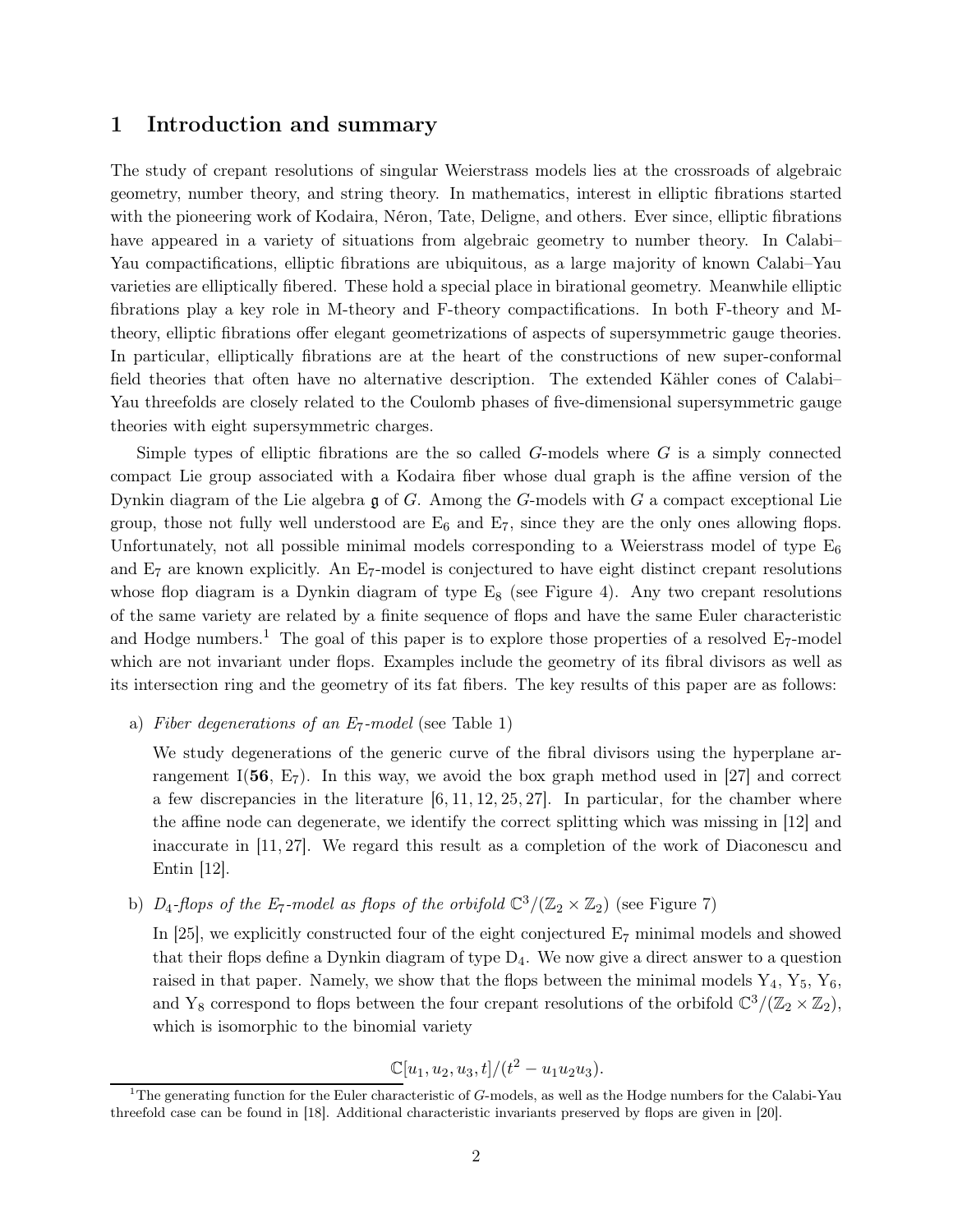c) Triple intersection numbers (see Theorem [5.9\)](#page-18-0)

We compute the triple intersection polynomial of the fibral divisors in all chambers for which we have an explicit crepant resolution of the singularities

$$
F_m(\phi) = \int_{Y_m} (\sum_{a=0}^7 D_a \phi_a)^3, \quad m = 4, 5, 6, 8.
$$

The triple intersection depends on the chamber but not the blowups used to reach it. This data is useful for determining the matter representations which appear in F-theory compactifications. We consider specializations to the case of Calabi-Yau manifolds, and further to  $S^2 = -8$  and  $g = 0$ , relevant to the CFT literature.

d) Isomorphism classes of fibral divisors (see Table [3,](#page-19-1) Section [6\)](#page-19-0)

We identify the fibral divisors of an  $E_7$ -model up to isomorphism by exploiting the known crepant resolutions. In doing so, we also learn something about those chambers for which we do not have an explicit geometric construction. When two chambers are connected by a flop that does not change  $D_i$ , the isomorphism class of  $D_i$  remains the same. This implies that we can easily move from chamber to chamber by flops and learn about the fiber geometry (modulo some empty entries).

e) Characteristic numbers of fibral divisors (see Theorems [7.1](#page-22-0) and [7.3\)](#page-23-0)

We give the linear functions induced on  $H^2(Y,\mathbb{Z})$  by the second Chern class of the minimal models  $Y = \{Y_4, Y_5, Y_6, Y_8\}$ 

$$
\mu: \quad H^2(Y, \mathbb{Z}) \to \mathbb{Z} \qquad D \mapsto \int_Y D \cdot c_2(TY)
$$

as well as characteristic numbers of the fibral divisiors  $D_a$  for each of these varieties. In particular, we consider the signature  $\tau(D)$  as well as the holomorphic  $\chi_0(D)$  and ordinary  $\chi(D)$  Euler characteristics. These characteristic numbers provide precious information about the structure of the fibral divisors. For instance, the signature and the Euler characteristic also give information on the number of charged hypermultiplets and the number of rational curves appearing when the  $E<sub>7</sub>$  fibers degenerate.

f) Fat fibers and loss of flatness (see Figure [8\)](#page-25-0)

In each minimal model  $Y_a$  we analyze, the generic fiber  $C_6$  of the fibral divisor  $D_6$  specializes to a rational surface  $Q_a$  over a codimension-three locus in the base, and does not give a flat fibration. The rational surfaces  $Q_8$  and  $Q_6$  are isomorphic to the Hirzebruch surfaces  $\mathbb{F}_2$  and  $\mathbb{F}_1$ , respectively, and are related by the usual Nagata transformation with  $Q_5$  serving as the intermediate surface. The rational surface  $Q_5$  is obtained by blowing-up a point of the  $(-1)$ curve of  $Q_6 \cong \mathbb{F}_1$  or by blowing-up a point of the curve of self-intersection 2 in  $Q_8 \cong \mathbb{F}_2$ . The rational surface  $Q_4$  is obtained by blowing-up the intersection of the two  $(-1)$ -curves of  $Q_5$ .

This paper is organized as follows. We spend Section 2 reviewing the necessarily preliminaries. We then present results a)-f) summarized above in sections 3-8, respectively.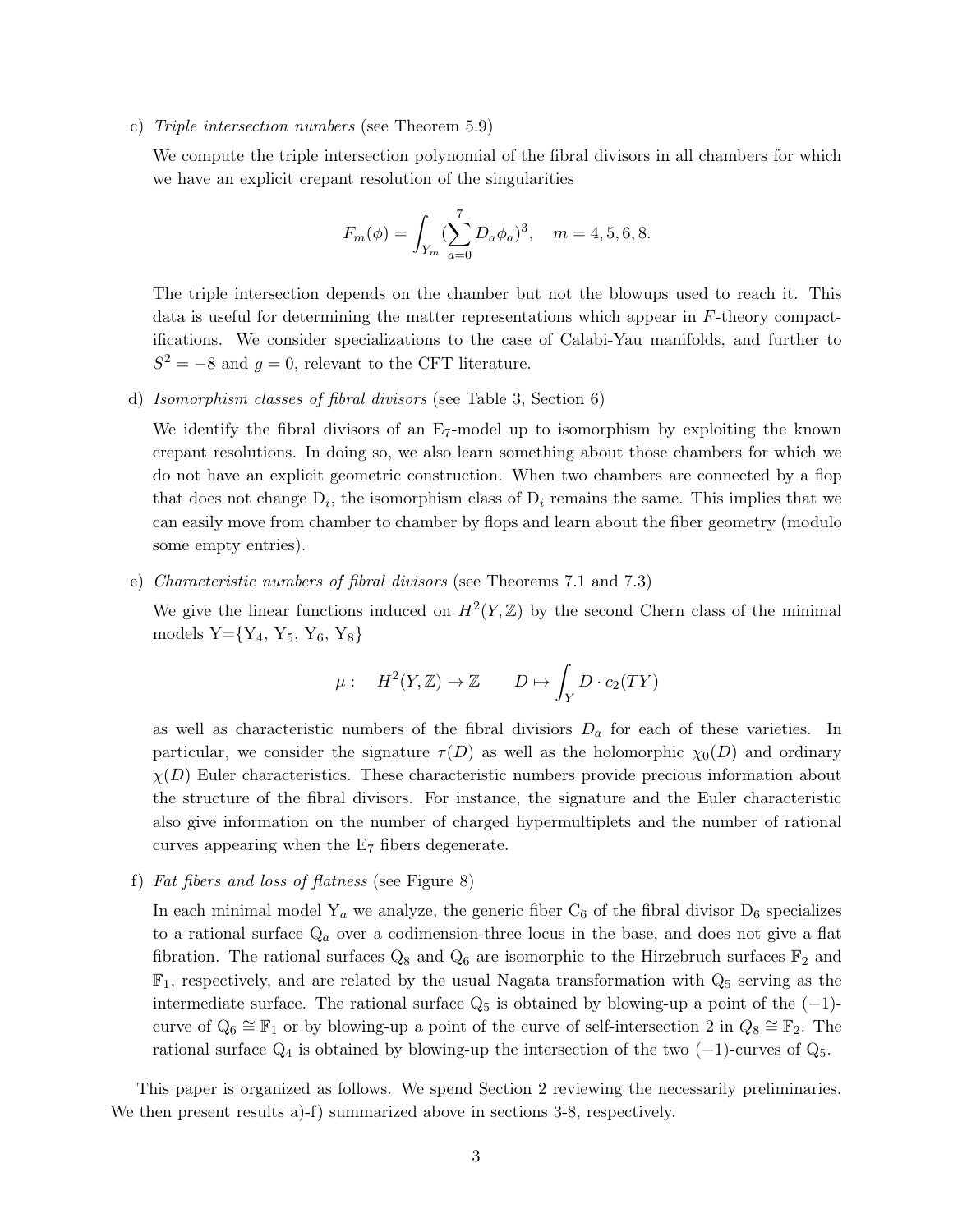## <span id="page-4-0"></span>2 Preliminaries

In this section, we introduce the  $E_7$  Weierstrass model, give our conventions for the Dynkin diagrams of  $E_7$  and  $E_8$ , write out the weights for the fundamental representation 56 of  $E_7$ , and review the structure of the hyperplane arrangement  $I(E_7, 56)$  as analyzed in [\[25\]](#page-50-1).

#### <span id="page-4-1"></span>2.1 Defining the  $E_7$ -model

Consider a smooth variety B, a line bundle  $\mathscr{L} \to B$ , and define the projective bundle

$$
\pi: X_0 = \mathbb{P}_B[\mathscr{O}_B \oplus \mathscr{L}^{\otimes 2} \oplus \mathscr{L}^{\otimes 3}] \to B.
$$

A Weierstrass model is the zero scheme of a section of the bundle<sup>2</sup>  $\mathscr{O}_{X_0}(3) \otimes \pi^* \mathscr{L}^{\otimes 6}$ . We can make this more explicit by denoting the relative projective coordinates of  $X_0$  as  $[z : x : y]$ . Then a Weierstrass model can be written as the vanishing locus<sup>3</sup>

$$
V(y^2z - x^3 - fxz^2 - gz^3), \t\t(2.1)
$$

where f is a section of  $\mathscr{L}^{\otimes 4}$  and g is a section of  $\mathscr{L}^{\otimes 6}$ . The discriminant and the j-invariant are

$$
\Delta = 4f^3 + 27g^2, \quad j = 1728 \frac{4f^3}{\Delta}.
$$

The discriminant locus  $V(\Delta)$  consists of points in B over which the fiber is singular.

Let B be a smooth variety and  $S = V(s)$  be a smooth prime divisor in B given by the zero locus of a section s of a line bundle  $\mathscr{S}$ . An E<sub>7</sub>-model is given by a Weierstrass model such that (see Proposition 4 of [\[36\]](#page-51-0) and Step 9 of Tate's algorithm)

<span id="page-4-2"></span>
$$
y^2 z = x^3 + a s^3 x z^2 + b s^5 z^3,
$$
\n(2.2)

where a is a section of  $\mathscr{L}^{\otimes 4} \otimes \mathscr{S}^{-\otimes 3}$ , and b is a section of  $\mathscr{L}^{\otimes 6} \otimes \mathscr{S}^{-\otimes 5}$ . Moreover, we assume that a and b have zero valuation along S and  $V(a)$  and  $V(b)$  are smooth divisors in B which intersect transversally. For this model the discriminant

$$
\Delta = s^9 (4a^3 + 27b^2 s) \tag{2.3}
$$

factorizes into components S and  $\Delta' = V(4a^3 + 27b^2s)$ . The generic fiber over S is of Kodaira type III<sup>\*</sup> and that over  $\Delta'$  is of type I<sub>1</sub>. The divisor  $\Delta'$  has cuspidal singularities at  $V(a, b)$  which worsen to triple point singularities over  $V(a, b, s)$ . S and  $\Delta'$  do not intersect transversally, but rather at the triple points  $(s, a^3)$ . At the support of this intersection, we have the following degeneration:

$$
\Delta' \cap S = V(s, a): \quad \text{III}^* + \text{I}_1 \to \text{II}^*.
$$
\n
$$
(2.4)
$$

<sup>&</sup>lt;sup>2</sup>Here  $\mathscr{O}_{X_0}(1)$  is the dual of the tautological line bundle of  $X_0$ .

<sup>&</sup>lt;sup>3</sup>Given a set of line bundles  $\mathscr{L}_i$  with sections  $f_i$  we denote their zero scheme  $f_1 = f_2 = \cdots = f_r = 0$  as  $V(f_1, \ldots, f_r)$ .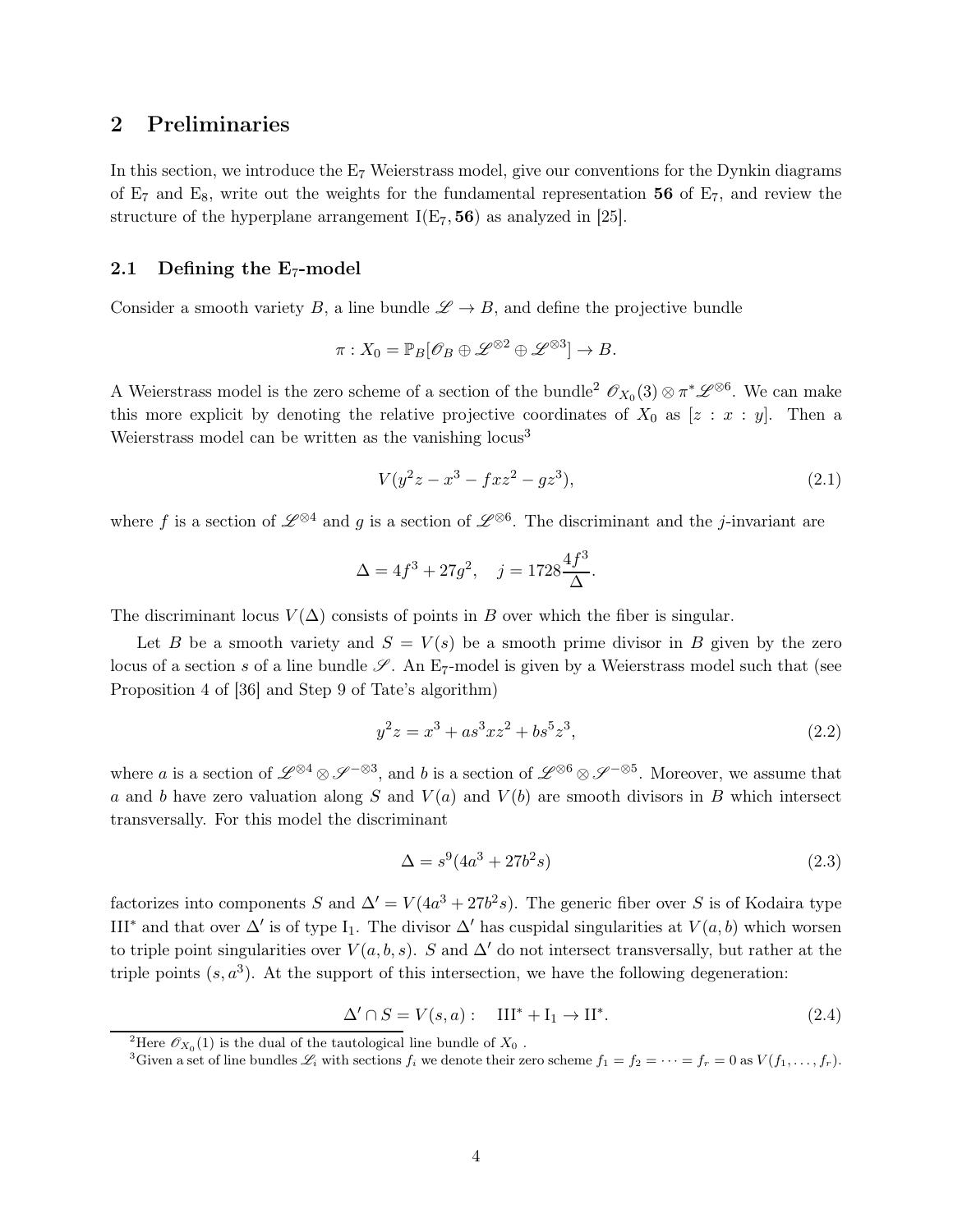#### <span id="page-5-0"></span>2.2 Root system of  $E_7$  and the weights of its fundamental representation 56

The Lie algebra of type  $E_7$  has dimension 133, and Weyl group of order  $2^{10} \cdot 3^4 \cdot 5 \cdot 7$  [\[9,](#page-49-3) Plate VI]. The Cartan matrix of  $E_7$  is

$$
\begin{array}{c}\n\alpha_1 \\
\alpha_2 \\
\alpha_3 \\
\alpha_4 \\
\alpha_5 \\
\alpha_6 \\
\alpha_7\n\end{array}\n\begin{pmatrix}\n2 & -1 & 0 & 0 & 0 & 0 & 0 \\
-1 & 2 & -1 & 0 & 0 & 0 \\
0 & -1 & 2 & -1 & 0 & 0 \\
0 & 0 & -1 & 2 & -1 & 0 \\
0 & 0 & 0 & -1 & 2 & -1 & 0 \\
0 & 0 & 0 & 0 & -1 & 2 & 0 \\
0 & 0 & -1 & 0 & 0 & 0 & 2\n\end{pmatrix}
$$
\n(2.5)

where the *i*th row gives the coordinates of the simple root  $\alpha_i$  in the basis of fundamental weights. As compared to Bourbaki's tables, our  $(\alpha_1, \alpha_2, \alpha_3, \alpha_4, \alpha_5, \alpha_6, \alpha_7)$  are denoted  $(\alpha_1, \alpha_3, \alpha_4, \alpha_5, \alpha_6, \alpha_7, \alpha_2)$ , respectively.

<span id="page-5-1"></span>The affine Dynkin diagrams for  $E_7$  and  $E_8$  are provided in Figure [1](#page-5-1) and Figure [2,](#page-5-2) respectively. The Hasse diagram for the representation  $56$  of  $E<sub>7</sub>$  is given in Figure [3.](#page-6-0) The affine Dynkin diagram of type  $E_7$  appears as the dual graph of the generic fiber over S for the E<sub>7</sub>-model.



<span id="page-5-2"></span>Figure 1: Affine Dynkin diagram of type  $\widetilde{E}_7$ , which reduces to the Dynkin diagram of type  $E_7$  when the black node is removed. The numbers inside the nodes are the multiplicities of the Kodaira fiber of type III<sup>\*</sup> and the Dynkin labels of the highest root. The root  $\alpha_1$  is the highest weight of the adjoint representation while  $\alpha_6$  is the highest weight of the fundamental representation 56.



Figure 2: Affine Dynkin diagram of type  $\widetilde{E}_8$ , which reduces to the Dynkin diagram of type  $E_8$  when the black node is removed. The numbers in the nodes are the multiplicities of the Kodaira fiber of type II<sup>∗</sup> .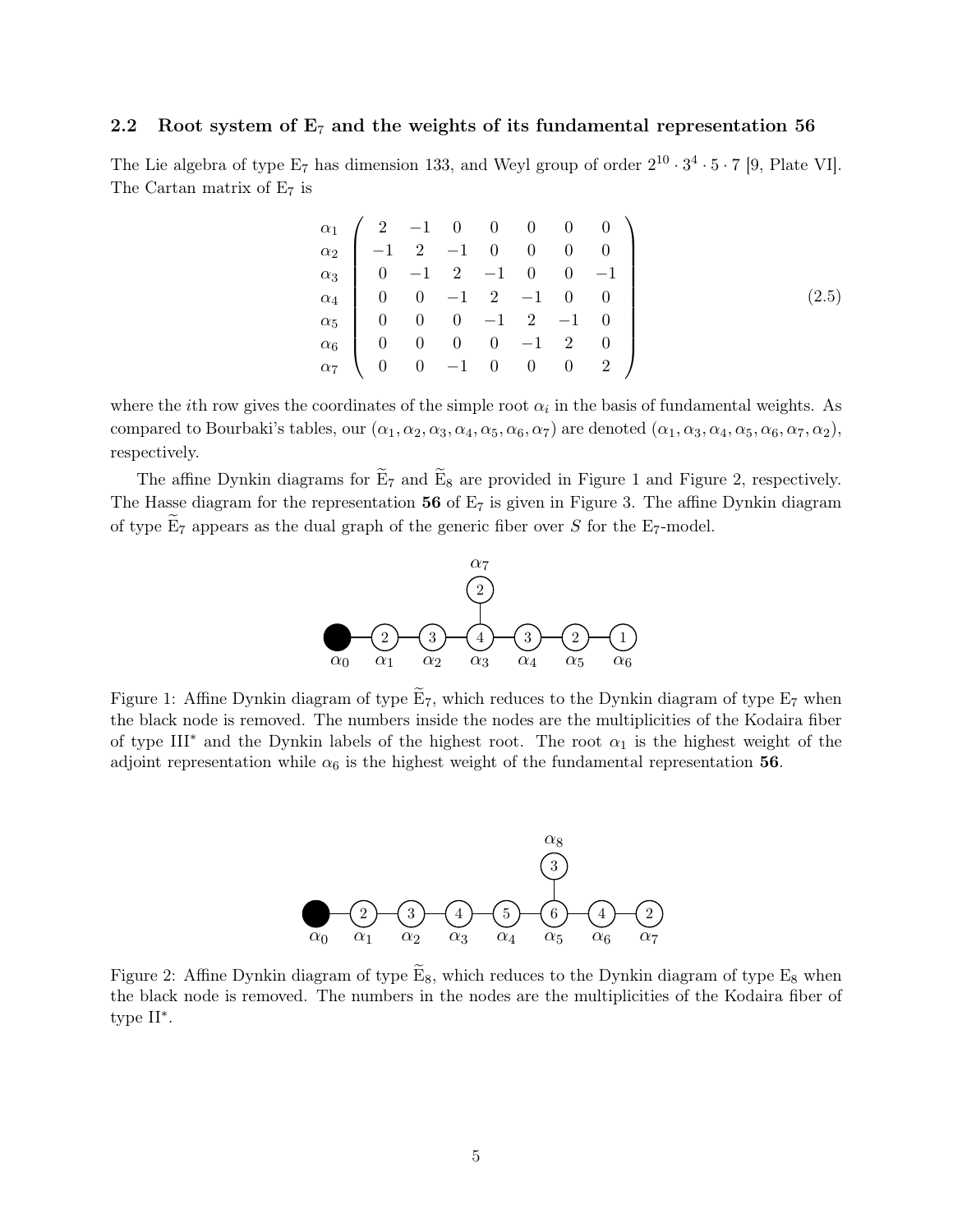<span id="page-6-0"></span>

56



| $\overline{\omega}_1$    | $\overline{0}$   | $\theta$         | $\overline{0}$ | $\theta$       | $\boldsymbol{0}$ | 1                | $\overline{0}$   | $\overline{\omega}_{56}$ | $\theta$         | $\theta$         | $\overline{0}$   | $\overline{0}$   | $\overline{0}$   | $^{-1}$          | $\overline{0}$   |
|--------------------------|------------------|------------------|----------------|----------------|------------------|------------------|------------------|--------------------------|------------------|------------------|------------------|------------------|------------------|------------------|------------------|
| $\varpi_2$               | $\overline{0}$   | $\theta$         | $\overline{0}$ | $\overline{0}$ | $\mathbf{1}$     | $^{-1}$          | $\boldsymbol{0}$ | $\varpi_{55}$            | $\overline{0}$   | $\overline{0}$   | $\overline{0}$   | $\overline{0}$   | $^{-1}$          | $\mathbf{1}$     | $\overline{0}$   |
| $\varpi_3$               | $\theta$         | $\theta$         | $\overline{0}$ | 1              | $^{-1}$          | $\overline{0}$   | $\boldsymbol{0}$ | $\varpi_{54}$            | $\theta$         | $\overline{0}$   | $\overline{0}$   | $^{-1}$          | $\mathbf{1}$     | $\overline{0}$   | $\boldsymbol{0}$ |
| $\varpi_4$               | $\overline{0}$   | $\theta$         | $\mathbf{1}$   | $^{-1}$        | $\boldsymbol{0}$ | $\overline{0}$   | $\boldsymbol{0}$ | $\overline{\omega}_{53}$ | $\overline{0}$   | $\overline{0}$   | $^{-1}$          | $\mathbf{1}$     | $\overline{0}$   | $\boldsymbol{0}$ | $\overline{0}$   |
| $\varpi_5$               | $\overline{0}$   | 1                | $^{-1}$        | $\mathbf{0}$   | $\overline{0}$   | $\overline{0}$   | 1                | $\varpi_{52}$            | $\overline{0}$   | $^{-1}$          | $\mathbf{1}$     | $\theta$         | $\overline{0}$   | $\boldsymbol{0}$ | $^{-1}$          |
| $\varpi_6$               | $\theta$         | $\mathbf{1}$     | $\overline{0}$ | $\theta$       | $\mathbf{0}$     | $\mathbf{0}$     | $^{-1}$          | $\varpi_{51}$            | $\boldsymbol{0}$ | $^{-1}$          | $\overline{0}$   | $\overline{0}$   | $\overline{0}$   | $\boldsymbol{0}$ | $\mathbf{1}$     |
| $\varpi_7$               | 1                | $^{-1}$          | $\overline{0}$ | $\mathbf{0}$   | $\mathbf{0}$     | $\mathbf{0}$     | 1                | $\varpi_{50}$            | $^{-1}$          | $\mathbf{1}$     | $\overline{0}$   | $\theta$         | $\overline{0}$   | $\boldsymbol{0}$ | $^{-1}$          |
| $\varpi_8$               | $^{-1}$          | $\boldsymbol{0}$ | $\overline{0}$ | $\theta$       | $\boldsymbol{0}$ | $\mathbf{0}$     | 1                | $\varpi_{49}$            | 1                | $\overline{0}$   | $\overline{0}$   | $\theta$         | $\overline{0}$   | $\boldsymbol{0}$ | $^{-1}$          |
| $\varpi_9$               | $\mathbf{1}$     | $^{-1}$          | $\mathbf{1}$   | $\theta$       | $\theta$         | $\boldsymbol{0}$ | $^{-1}$          | $\varpi_{48}$            | $^{-1}$          | 1                | $^{-1}$          | $\theta$         | $\theta$         | $\theta$         | $\,1$            |
| $\varpi_{10}$            | $^{-1}$          | $\mathbf{0}$     | 1              | $\mathbf{0}$   | $\boldsymbol{0}$ | $\overline{0}$   | $^{-1}$          | $\varpi_{47}$            | 1                | $\boldsymbol{0}$ | $^{-1}$          | $\overline{0}$   | $\overline{0}$   | $\boldsymbol{0}$ | $\mathbf{1}$     |
| $\overline{\omega}_{11}$ | $\mathbf{1}$     | $\overline{0}$   | $^{-1}$        | 1              | $\overline{0}$   | $\theta$         | $\mathbf{0}$     | $\overline{\omega}_{46}$ | $^{-1}$          | $\overline{0}$   | $\mathbf{1}$     | $^{-1}$          | $\overline{0}$   | $\overline{0}$   | $\boldsymbol{0}$ |
| $\varpi_{12}$            | $^{-1}$          | $\mathbf{1}$     | $-1$           | $\mathbf{1}$   | $\mathbf{0}$     | $\mathbf{0}$     | $\boldsymbol{0}$ | $\varpi_{45}$            | 1                | $^{-1}$          | $\mathbf{1}$     | $-1$             | $\overline{0}$   | $\overline{0}$   | $\boldsymbol{0}$ |
| $\varpi_{13}$            | $\mathbf{1}$     | $\theta$         | $\overline{0}$ | $^{-1}$        | 1                | $\overline{0}$   | $\boldsymbol{0}$ | $\varpi_{44}$            | $^{-1}$          | $\theta$         | $\overline{0}$   | $\mathbf{1}$     | $^{-1}$          | $\theta$         | $\boldsymbol{0}$ |
| $\overline{\omega}_{14}$ | $^{-1}$          | 1                | $\overline{0}$ | $^{-1}$        | 1                | $\theta$         | $\mathbf{0}$     | $\varpi_{43}$            | 1                | $^{-1}$          | $\overline{0}$   | $\mathbf{1}$     | $^{-1}$          | $\overline{0}$   | $\boldsymbol{0}$ |
| $\varpi_{15}$            | $\mathbf{0}$     | $^{-1}$          | $\overline{0}$ | $\mathbf{1}$   | $\boldsymbol{0}$ | $\mathbf{0}$     | $\mathbf{0}$     | $\varpi_{42}$            | $\boldsymbol{0}$ | $\mathbf{1}$     | $\boldsymbol{0}$ | $^{-1}$          | $\boldsymbol{0}$ | $\overline{0}$   | $\boldsymbol{0}$ |
| $\overline{\omega}_{16}$ | 1                | $\mathbf{0}$     | $\overline{0}$ | $\mathbf{0}$   | $^{-1}$          | 1                | $\boldsymbol{0}$ | $\varpi_{41}$            | $^{-1}$          | $\boldsymbol{0}$ | $\overline{0}$   | $\boldsymbol{0}$ | $\mathbf{1}$     | $^{-1}$          | $\boldsymbol{0}$ |
| $\varpi_{17}$            | $^{-1}$          | 1                | $\overline{0}$ | $\theta$       | $^{-1}$          | 1                | $\boldsymbol{0}$ | $\varpi_{40}$            | $\mathbf{1}$     | $^{-1}$          | $\overline{0}$   | $\theta$         | $\mathbf{1}$     | $^{-1}$          | $\boldsymbol{0}$ |
| $\overline{\omega}_{18}$ | $\mathbf{0}$     | $^{-1}$          | 1              | $^{-1}$        | $\mathbf{1}$     | $\mathbf{0}$     | $\boldsymbol{0}$ | $\varpi_{39}$            | $\boldsymbol{0}$ | $\mathbf{1}$     | $^{-1}$          | $\mathbf{1}$     | $^{-1}$          | $\boldsymbol{0}$ | $\boldsymbol{0}$ |
| $\varpi_{19}$            | 1                | $\theta$         | $\overline{0}$ | $\mathbf{0}$   | $\boldsymbol{0}$ | $^{-1}$          | $\mathbf{0}$     | $\varpi_{38}$            | $^{-1}$          | $\overline{0}$   | $\overline{0}$   | $\theta$         | $\overline{0}$   | $\mathbf{1}$     | $\boldsymbol{0}$ |
| $\varpi_{20}$            | $^{-1}$          | 1                | $\overline{0}$ | $\mathbf{0}$   | $\boldsymbol{0}$ | $^{-1}$          | $\boldsymbol{0}$ | $\varpi_{37}$            | 1                | $^{-1}$          | $\overline{0}$   | $\theta$         | $\overline{0}$   | $\mathbf{1}$     | $\boldsymbol{0}$ |
| $\varpi_{21}$            | $\mathbf{0}$     | $^{-1}$          | $\mathbf{1}$   | $\mathbf{0}$   | $^{-1}$          | $\,1$            | $\boldsymbol{0}$ | $\varpi_{36}$            | $\theta$         | $\mathbf{1}$     | $^{-1}$          | $\overline{0}$   | $1\,$            | $^{-1}$          | $\boldsymbol{0}$ |
| $\varpi_{22}$            | $\overline{0}$   | $\overline{0}$   | $^{-1}$        | $\mathbf{0}$   | 1                | $\boldsymbol{0}$ | 1                | $\varpi_{35}$            | $\overline{0}$   | $\overline{0}$   | $\mathbf{1}$     | $\theta$         | $^{-1}$          | $\boldsymbol{0}$ | $^{-1}$          |
| $\varpi_{23}$            | $\overline{0}$   | $^{-1}$          | $\mathbf{1}$   | $\mathbf{0}$   | $\boldsymbol{0}$ | $^{-1}$          | $\boldsymbol{0}$ | $\varpi_{34}$            | $\overline{0}$   | 1                | $^{-1}$          | $\overline{0}$   | $\boldsymbol{0}$ | $\mathbf{1}$     | $\boldsymbol{0}$ |
| $\varpi_{24}$            | $\theta$         | $\boldsymbol{0}$ | $-1$           | 1              | $-1$             | $\,1$            | 1                | $\varpi_{33}$            | $\overline{0}$   | $\overline{0}$   | $\mathbf{1}$     | $^{-1}$          | $1\,$            | $^{-1}$          | $^{-1}$          |
| $\varpi_{25}$            | $\overline{0}$   | $\theta$         | $\theta$       | $\mathbf{0}$   | 1                | $\boldsymbol{0}$ | $^{-1}$          | $\varpi_{32}$            | $\theta$         | $\overline{0}$   | $\overline{0}$   | $\boldsymbol{0}$ | $^{-1}$          | $\boldsymbol{0}$ | $\mathbf{1}$     |
| $\varpi_{26}$            | $\Omega$         | $\theta$         | $^{-1}$        | 1              | $\boldsymbol{0}$ | $^{-1}$          | 1                | $\varpi_{31}$            | $\overline{0}$   | $\overline{0}$   | $\mathbf{1}$     | $^{-1}$          | $\boldsymbol{0}$ | 1                | $^{-1}$          |
| $\varpi_{27}$            | $\boldsymbol{0}$ | $\mathbf{0}$     | $\mathbf{0}$   | $^{-1}$        | $\boldsymbol{0}$ | $\,1$            | 1                | $\varpi_{30}$            | $\boldsymbol{0}$ | $\overline{0}$   | $\boldsymbol{0}$ | $\mathbf{1}$     | $\boldsymbol{0}$ | $^{-1}$          | $^{-1}$          |
| $\varpi_{28}$            | $\boldsymbol{0}$ | $\mathbf{0}$     | $\overline{0}$ | $\mathbf 1$    | $^{-1}$          | $\mathbf{1}$     | $^{-1}$          | $\varpi_{29}$            | $\theta$         | $\overline{0}$   | $\overline{0}$   | $^{-1}$          | 1                | $^{-1}$          | $\mathbf{1}$     |

Figure 3: Left: Hasse diagram for the weights,  $\varpi$ , of the representation  $56$  of  $E_7$ . A blue (resp. red) node corresponds to a weight for which  $\langle \varpi, \phi \rangle$  is always strictly negative (resp. strictly positive). White nodes correspond to weights such that the form  $\langle \varpi, \phi \rangle$  can be either positive or negative. Each chamber of I(56,  $E_7$ ) is uniquely determined by the signs taken by the white nodes (see Section  $(2.3)$ ). Top right: Up to an overall sign, there are seven weights of the representation  $56$  of  $E<sub>7</sub>$  which intersect the interior of the dual fundamental Weyl chamber. The partial order of weights corresponds to a decorated Dynkin diagram of type E<sub>7</sub>. We write  $\varpi_i \xrightarrow{-\alpha_\ell} \varpi_j$  to indicate that  $\varpi_i - \alpha_\ell = \varpi_j$ . Bottom right: Weights  $\varpi_i$  of the representation 56 expressed in the basis of fundamental weights of E7.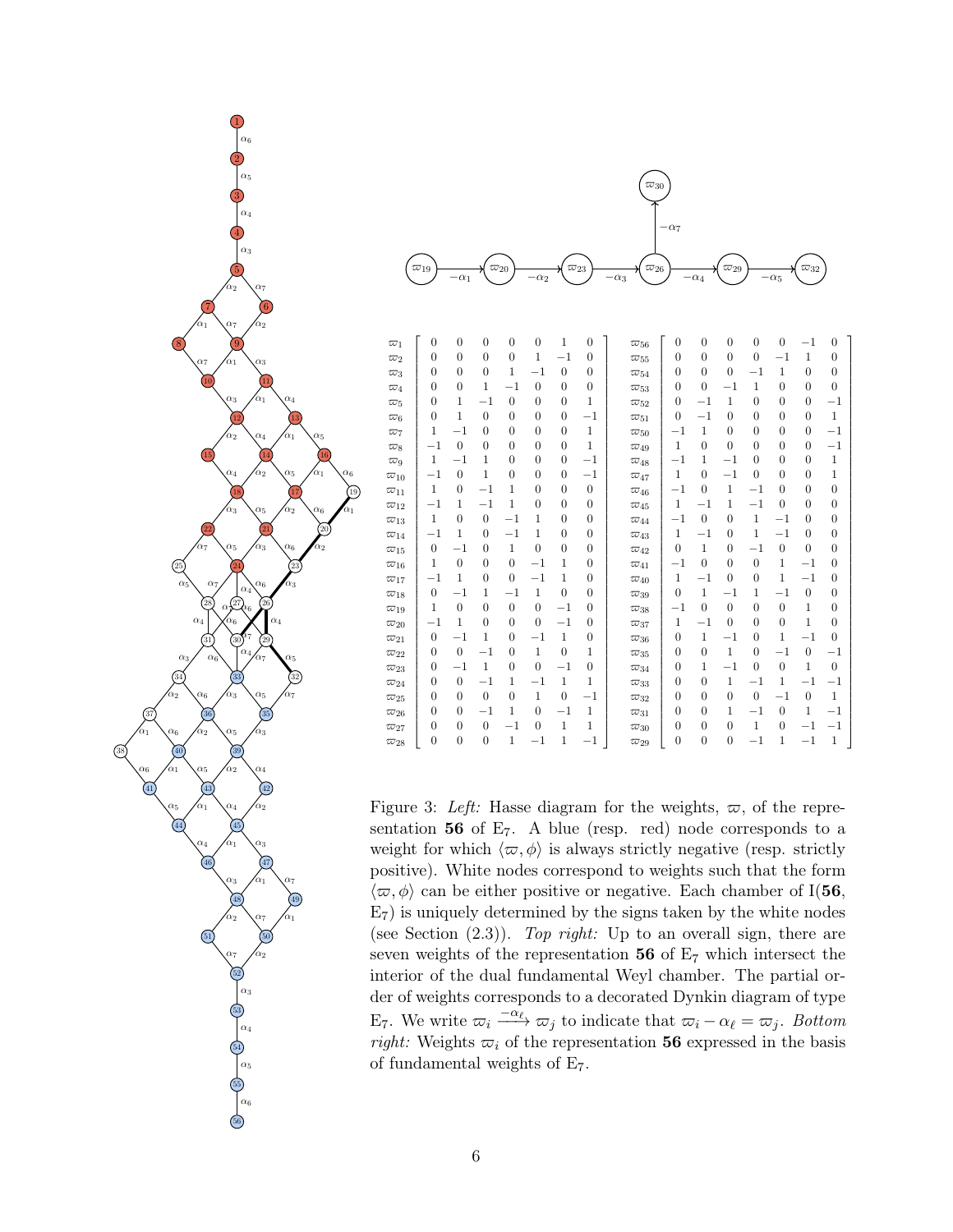#### <span id="page-7-0"></span>2.3 Chamber structure of the hyperplane  $I(E_7,56)$

In this section, we review the structure of the hyperplane arrangement  $I(E_7,56)$ , following the presentation of [\[25\]](#page-50-1).

**Definition 2.1.** For a choice of positive simple roots  $\alpha_i$ , the *open dual fundamental Weyl chamber* is the cone of coroots  $\phi$  such that:  $\langle \alpha_i, \phi \rangle > 0$  for  $i = 1, \dots, r$ .

Given a Lie algebra  $\frak{g}$  of rank r and a representation **R** of  $\frak{g}$ , the set of weights of **R** is a poset with the usual ordering relation:

 $\overline{\omega}_a \preceq \overline{\omega}_b \iff \overline{\omega}_a - \overline{\omega}_b$  is a sum of positive roots.

The kernel of a weight  $\varpi$  is the hyperplane  $\varpi^{\perp} := {\varphi | \langle \varpi, \phi \rangle = 0}$  in the space of coroots.

**Definition 2.2.** A weight  $\varpi$  of representation **R** is *extremal* if the hyperplane  $\varpi^{\perp}$  intersects the interior of the dual fundamental Weyl chamber of g.

If we restrict the ambient space to the open dual fundamental Weyl chamber, the only weights giving hyperplanes which intersect this space are the extremal weights, by definition. The correspondence between weights and perpendicular hyperplanes is not one-to-one so long as two weights can be parallel. We therefore make a choice of extremal weight for each hyperplane, fix an order  $(\varpi_1, \dots, \varpi_q)$ , and define a *sign vector*  $v(\phi)$  whose kth entry is

$$
v_k(\phi) = \text{Sign}(\langle \varpi_k, \phi \rangle) \quad \text{where} \quad \text{Sign}(x) = \begin{cases} -1 & \text{if} \quad x < 0 \\ 0 & \text{if} \quad x = 0 \\ 1 & \text{if} \quad x > 0. \end{cases}
$$

A simple way to tell if a weight is extremal is to write it in the basis of simple roots and use the following theorem.

**Theorem 2.3.** A weight is extremal if and only if at least two of its coefficients in the basis of simple roots have different signs.

**Definition 2.4.** An *open chamber* of the hyperplane arrangement  $I(\mathfrak{g}, \mathbf{R})$  is a connected component of the dual open Weyl chamber minus the union of the hyperplanes  $\varpi_m^{\perp}$ .

Each open chamber is uniquely determined by the entries of the sign vector, which take the values  $\pm 1$ , and are constant within each open chamber.

In particular, the partial order for the weights that are interior walls is (see Figure [3\)](#page-6-0):

$$
\varpi_{19} \succ \varpi_{20} \succ \varpi_{23} \succ \varpi_{26} \succ \varpi_{29} \succ \varpi_{32}, \quad \varpi_{26} \succ \varpi_{30}.
$$
\n
$$
(2.6)
$$

Our choice of sign vector for the hyperplane arrangement  $I(E_7, 56)$  is as follows:<sup>4</sup>

<span id="page-7-1"></span>
$$
\phi \mapsto (\langle \varpi_{19}, \phi \rangle, \langle \varpi_{20}, \phi \rangle, \langle \varpi_{23}, \phi \rangle, \langle \varpi_{26}, \phi \rangle, \langle \varpi_{29}, \phi \rangle, \langle \varpi_{32}, \phi \rangle, \langle \varpi_{30}, \phi \rangle), \tag{2.7}
$$

<sup>&</sup>lt;sup>4</sup>Each weight of the representation 56 has norm square  $3/2$  and has scalar product  $\pm 1/2$  with any other weight of 56. Our choice of signs for the entries of the sign vector is such that the highest weight  $0\ 0\ 0\ 0\ 1\ 0$  has a sign  $(-1, -1, -1, -1, -1, -1, -1).$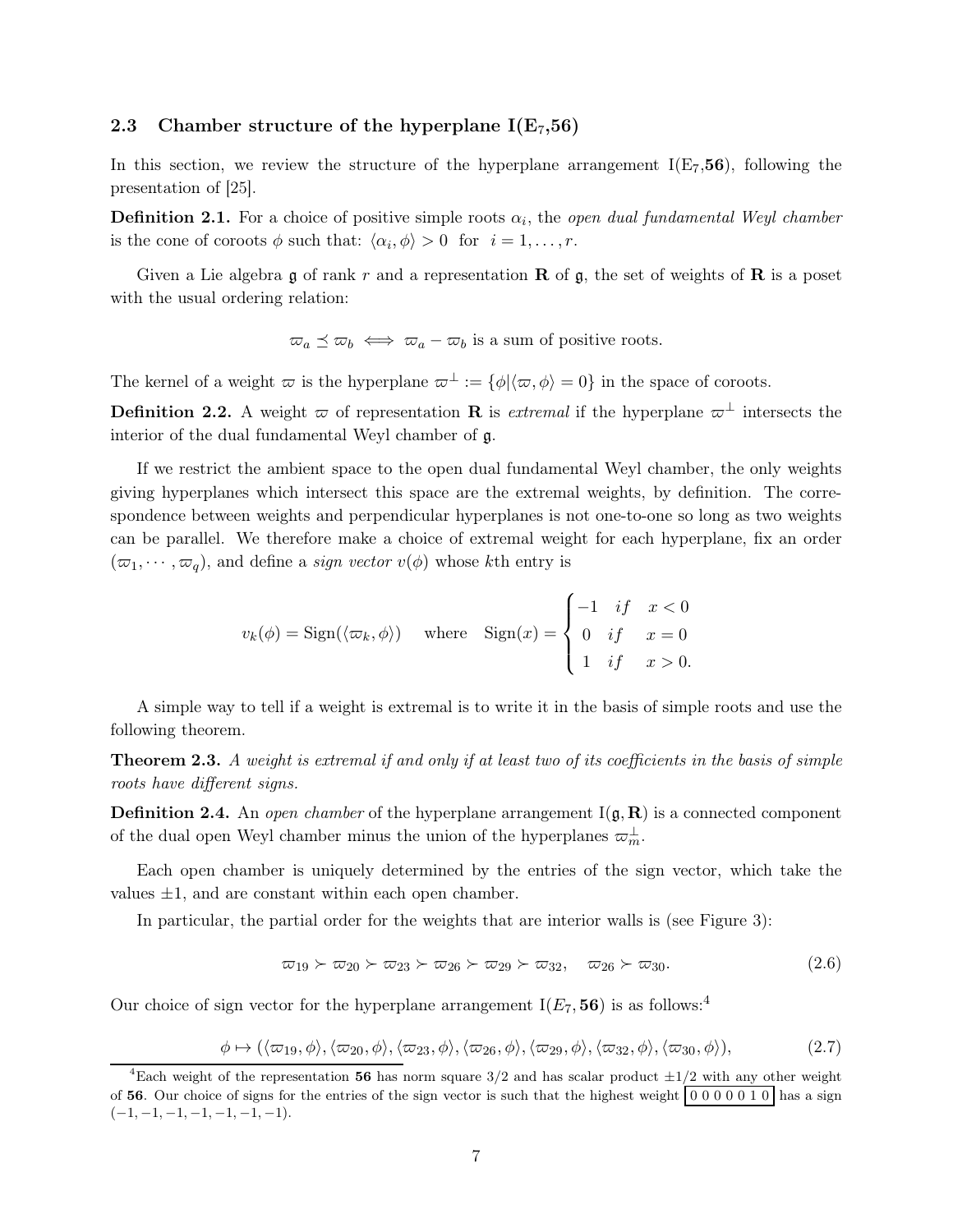which expands to

$$
v(\phi) = \text{Sign}(\phi_1 - \phi_6, -\phi_1 + \phi_2 - \phi_6, -\phi_2 + \phi_3 - \phi_6, -\phi_4 + \phi_5 - \phi_6 + \phi_7, -\phi_5 + \phi_7, \phi_4 - \phi_6 - \phi_7).
$$
\n(2.8)

**Definition 2.5.** Two chambers  $\Pi_1$  and  $\Pi_2$  are said to be *incident* if they share a common wall  $\varpi_k^{\perp}$ , in which case their sign vectors differ only in their  $k^{th}$  component.

The incidence matrix of the chambers has a dual graph which gives the geography of chambers of the hyperplane arrangement I( $\mathfrak{g}, \mathbf{R}$ ). The incidence graph for the hyperplane arrangement I( $E_7$ , 56) is given in Figure [4.](#page-8-0)

**Theorem 2.6.** The hyperplane arrangement  $I(E_7, 56)$  has eight chambers, each of which is simplicial. The adjacency graph of the chambers is isomorphic to the Dynkin diagram of type  $E_8$ .

Explicitly our sign vector in equation [\(2.7\)](#page-7-1) obeys the following rules:

- 1. The negative sign flows as the arrows of Figure [3.](#page-6-0)
- 2. The forms  $\langle \varpi_{30}, \phi \rangle$  and  $\langle \varpi_{29}, \phi \rangle$  cannot both be positive at the same time.

For example, if  $\langle \varpi_{19}, \phi \rangle$  is negative, the same is true of all the  $\langle \varpi_i, \phi \rangle$  with  $i = \{20, 23, 26, 29, 32, 30\}.$ The second rule arises from the fact that  $\overline{\omega}_{30} + \overline{\omega}_{29} = -\alpha_6$  and  $\langle \alpha_6, \phi \rangle > 0$ , since we are restricted to the interior of the dual fundamental Weyl chamber. To define a chamber, we just need to name which one of the  $\langle \varpi_i, \phi \rangle$  is the first negative one with respect to the order given above. For the case where both  $\langle \varpi_{26}, \phi \rangle$  and  $\langle \varpi_{30}, \phi \rangle$  are positive, then  $\langle \varpi_{19}, \phi \rangle$ ,  $\langle \varpi_{20}, \phi \rangle$ , and  $\langle \varpi_{23}, \phi \rangle$  are all positive. Since  $\langle \varpi_{30}, \phi \rangle$  is positive,  $\langle \varpi_{29}, \phi \rangle$  is necessarily negative, which forces  $\langle \varpi_{32}, \phi \rangle$  to also be negative. There are exactly eight possibilities satisfying these two rules. They are listed in Figure [5.](#page-9-0)

<span id="page-8-0"></span>

Figure 4: Incidence graph of the chambers of the hyperplane arrangement  $I(E_7, 56)$ . A weight  $\varpi$ between two nodes indicates that the corresponding chambers are separated by the hyperplane  $\varpi^{\perp}$ : for example, one goes from Ch<sub>1</sub> to Ch<sub>2</sub> by crossing the hyperplane  $\varpi_{19}^{\perp}$ . The colored chambers forming a subgraph of type  $D_4$  are those corresponding to the nef-cone of the crepant resolutions constructed by explicit blowups in [\[25\]](#page-50-1).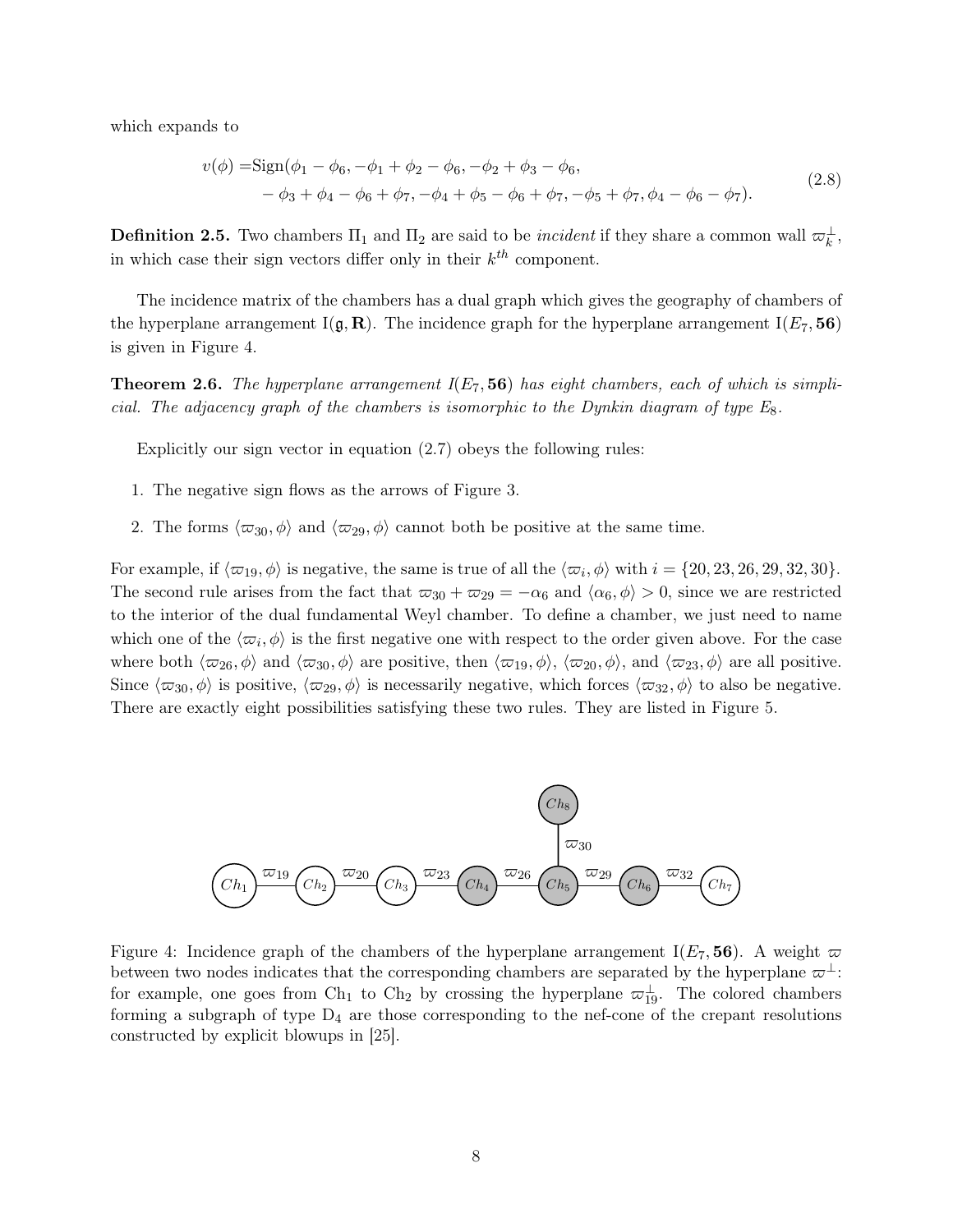<span id="page-9-0"></span>

Figure 5: The eight chambers of  $I(E_7, 56)$ . Each chamber is uniquely defined by the signs taken by the seven linear functions  $\langle \varpi_i, \phi \rangle$  for  $i = \{19, 20, 23, 26, 29, 32, 30\}$ , which together define a sign vector for the hyperplane arrangement. The left column gives the entries of the sign vector for each chamber. The right column gives the singular fibers observed or expected over  $V(s, a)$ . In Chamber i, the singular fiber over  $V(s, a)$  is expected to have as a dual graph the affine E<sub>8</sub> Dynkin diagram with the node  $i$  contracted to a point [\[27\]](#page-50-0). The singular fibers are observed directly in an explicit crepant resolution in chambers 4,5,6,8 in [\[25\]](#page-50-1) and need to be confirmed geometrically in Chambers 1, 2, 3, and 7.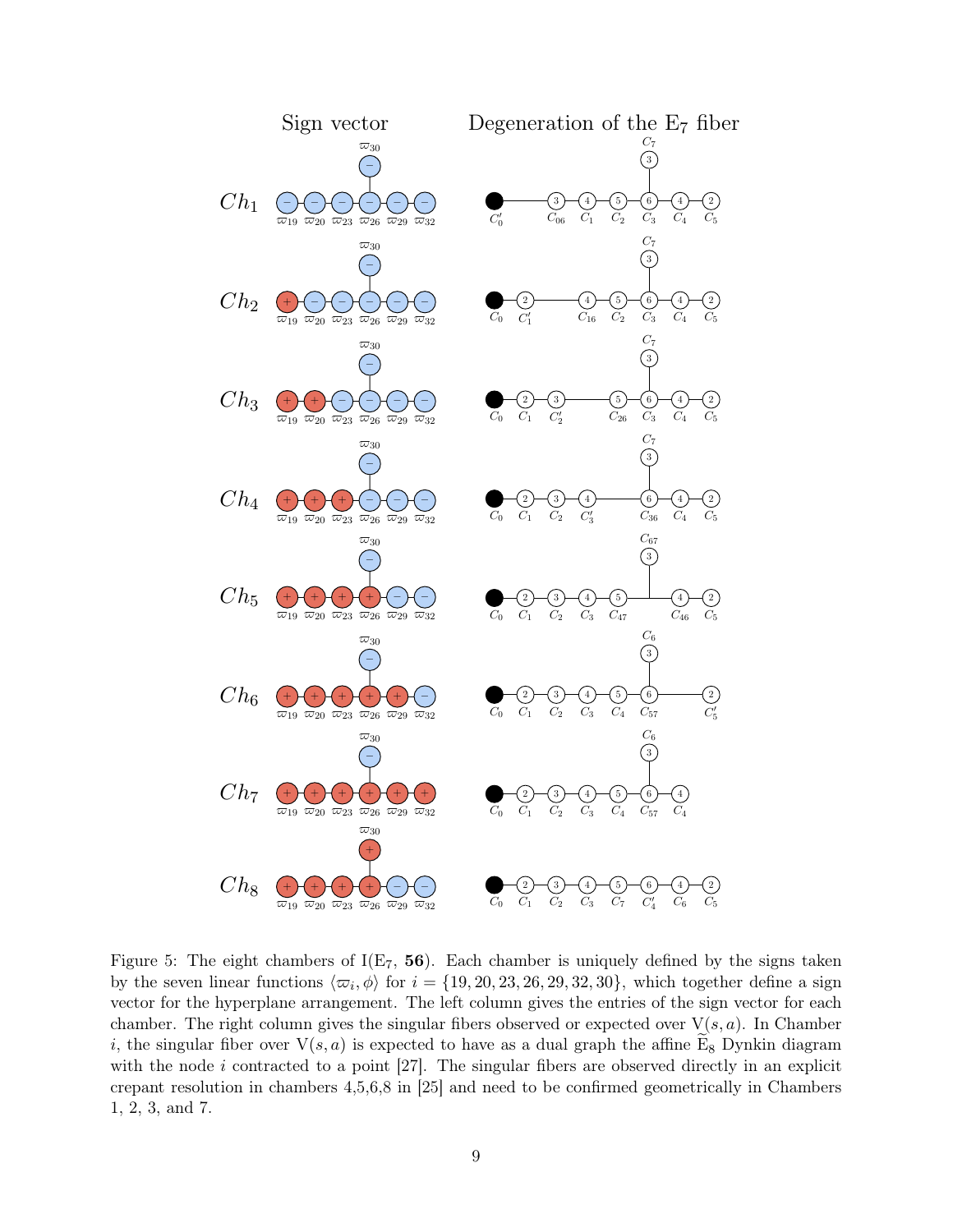## <span id="page-10-0"></span>3 Fiber degenerations of an  $E_7$ -model

Figure [5](#page-9-0) also summarizes the structure of the singular fiber over  $V(s, a)$  in each chamber. In this section, we explore this degeneration of the fiber III<sup>∗</sup> (with dual graph the affine E<sup>7</sup> Dynkin diagram) to an incomplete  $II^*$  (with dual graph  $E_8$ ). We begin with the physical motivation for this computation, as well as a a few more definitions needed to explain our strategy.

In a five-dimensional supersymmetric gauge theory with gauge algebra  $\mathfrak g$  and hypermultiplets transforming in the representation **R** of  $\mathfrak{g}$ , each chamber of  $I(\mathfrak{g}, \mathbf{R})$  corresponds to a unique Coulomb phase of the Coulomb of the theory. Such a gauge theory can be obtained by a compactification of M-theory on an elliptic fibration with associated Lie algebra  $\mathfrak g$  and representation  $\mathbb R$ .

The fibral divisors  $D_i$  of the elliptic fibration correspond to the roots  $\alpha_i$  of g. In codimension-two, the generic curve  $C_i$  of  $D_i$  can degenerate into a collection of rational curves. Each of these rational curves has intersections defining a weight  $\varpi$ , which will be an extremal weight of I( $\mathfrak{g}, \mathbf{R}$ ). Each crepant resolution of the underlying Weierstrass model, Y , corresponds to a relative minimal model over Y. Each of these relative minimal models corresponds to a unique chamber of the hyperplane arrangement  $I(\mathfrak{g}, \mathbf{R})$ . The extremal weights depend on the minimal model.

**Definition 3.1.** Given a curve C, its associated weight with respect to the fibral divisor  $D_i$  is the intersection number  $-D_i \cdot C$ . To any curve C, we can associate a weight vector  $\varpi(C)$  with components  $\varpi(C)_i = -D_i \cdot C$ .

**Remark 3.2.** The decomposition of the curve  $C_i$  corresponding root  $\alpha_i$  in a chamber  $\Pi$  with face  $\varpi_m^{\perp}$  are deduced using the linear relations connecting the extremal weights  $\varpi_m$ .

<span id="page-10-2"></span>**Remark 3.3.** The intersection with  $D_0$  can be deduced by linearity, using  $D_0 \cong -\sum (m_i D_i)$ , where  $m_i$  are the Dynkin coefficients of the highest root of  $\mathfrak g$  and  $D_i$  is the fibral divisor corresponding to the root  $\alpha_i$ . If a curve C has negative intersection number with  $D_0$ , this implies that C is contained in  $D_0$ . In this case,  $C_0$  will split with C being one of the components.

Figure [3,](#page-6-0) showed the Hasse diagram of the representation 56, with a clear identification of the simple root between any two adjacent weights. We summarize the relevant data for the extremal weights here:

<span id="page-10-1"></span>

| $\varpi_{19}$                                                          | $(1, 1, 1, \frac{1}{2}, 0, -\frac{1}{2}, \frac{1}{2})$ | $1\;0\;0\;0\;0\;-1\;0$                                      |       |
|------------------------------------------------------------------------|--------------------------------------------------------|-------------------------------------------------------------|-------|
| $\overline{\omega}_{20}=\overline{\omega}_{19}-\alpha_1$               | $(0, 1, 1, \frac{1}{2}, 0, -\frac{1}{2}, \frac{1}{2})$ | $-1$ 1000 $-1$ 0                                            |       |
| $\varpi_{23}=\varpi_{19}-\alpha_1-\alpha_2$                            | $(0,0,1,\frac{1}{2},0,-\frac{1}{2},\frac{1}{2})$       | $0 - 1 1 0 0 - 1 0$                                         |       |
| $\varpi_{26}=\varpi_{19}-\alpha_1-\alpha_2-\alpha_3$                   | $(0,0,0,\frac{1}{2},0,-\frac{1}{2},\frac{1}{2})$       | $0 \t0 - 1 \t1 0 - 1 \t1$                                   | (3.1) |
| $\varpi_{29}=\varpi_{19}-\alpha_1-\alpha_2-\alpha_3-\alpha_4$          | $(0,0,0,-\frac{1}{2},0,-\frac{1}{2},\frac{1}{2})$      | $0 \t0 \t0 \t-1 \t1 \t-1 \t1$                               |       |
| $\varpi_{32}=\varpi_{19}-\alpha_1-\alpha_2-\alpha_3-\alpha_4-\alpha_5$ | $(0,0,0,-\frac{1}{2},-1,-\frac{1}{2},\frac{1}{2})$     | $0 \t0 \t0 \t0 \t-1 \t0 \t1$                                |       |
| $\varpi_{30}=\varpi_{19}-\alpha_1-\alpha_2-\alpha_3-\alpha_7$          | $(0,0,0,\frac{1}{2},0,-\frac{1}{2},-\frac{1}{2})$      | $\begin{bmatrix} 0 & 0 & 0 & 1 & 0 & -1 & -1 \end{bmatrix}$ |       |

including their expressions in both the basis of simple roots and the basis of fundamental weights These two bases are used for different purposes in the analysis of the chambers.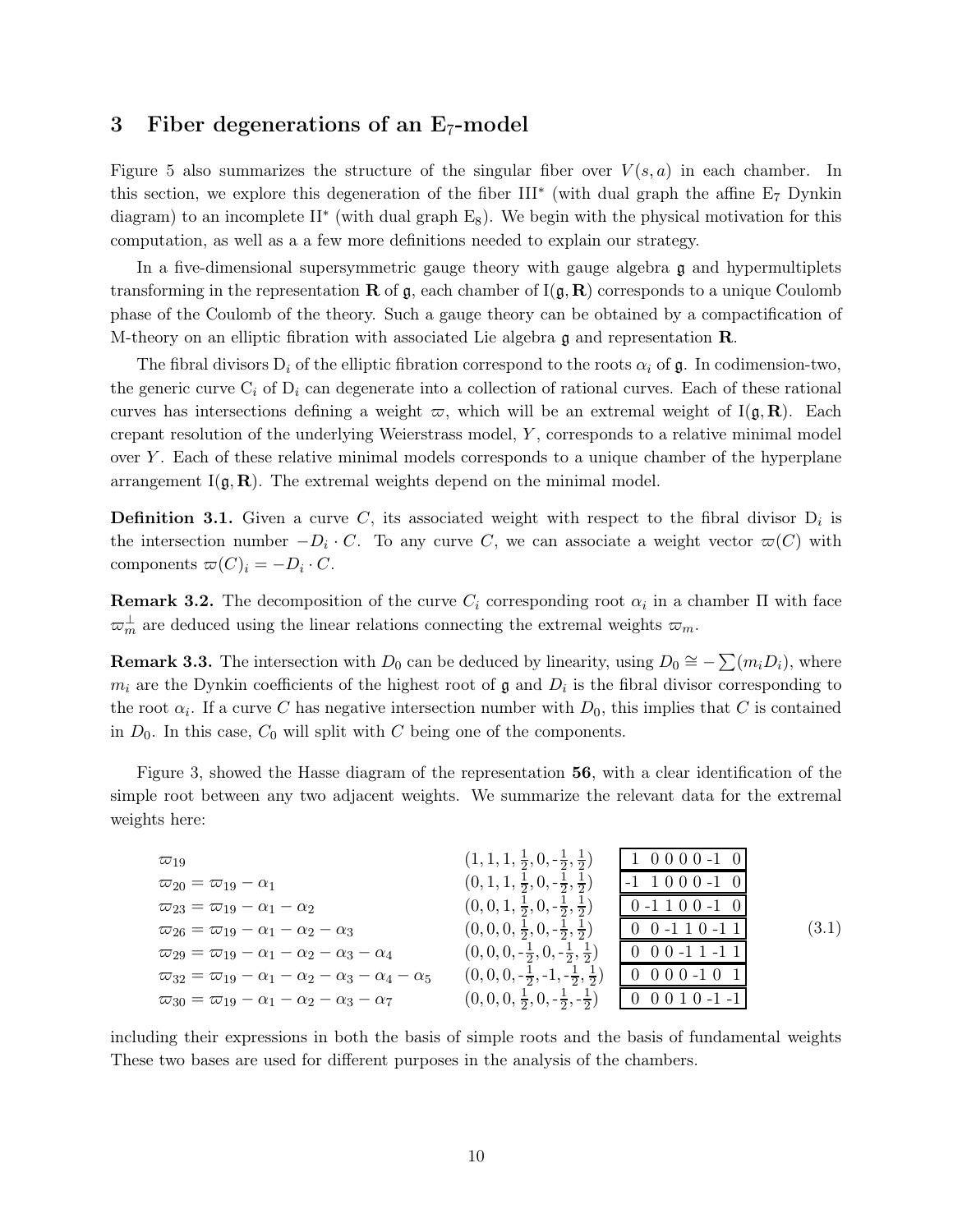<span id="page-11-0"></span>

| Chambers        | Conditions                                                         | Splitting curves                                                                      | Weights                                                           |
|-----------------|--------------------------------------------------------------------|---------------------------------------------------------------------------------------|-------------------------------------------------------------------|
| $\rm Ch_1$      | $\phi_1 - \phi_6 < 0$                                              | $C_0 \to C'_0 + C_{06}$<br>$C_6 \rightarrow 2C_{06} + 2C_1 + 2C_2 + 2C_3 + C_4 + C_7$ | $C'_0 \rightarrow -\varpi_1$<br>$C_{06} \rightarrow -\varpi_{19}$ |
| $\mathrm{Ch}_2$ | $\phi_1 - \phi_6 > 0$                                              | $C_1 \to C_1' + C_{16}$                                                               | $C'_1 \rightarrow \varpi_{19}$                                    |
|                 | $-\phi_1 + \phi_2 - \phi_6 < 0$                                    | $C_6 \rightarrow 2C_{16} + 2C_2 + 2C_3 + C_4 + C_7$                                   | $C_{16} \rightarrow -\varpi_{20}$                                 |
| $\mathrm{Ch}_3$ | $-\phi_1 + \phi_2 - \phi_6 > 0$                                    | $C_2 \to C'_2 + C_{26}$                                                               | $C_2' \rightarrow \varpi_{20}$                                    |
|                 | $-\phi_2 + \phi_3 - \phi_6 < 0$                                    | $C_6 \rightarrow 2C_{26} + 2C_3 + C_4 + C_7$                                          | $C_{26} \rightarrow -\varpi_{23}$                                 |
| $\rm Ch_4$      | $-\phi_2 + \phi_3 - \phi_6 > 0$                                    | $C_3 \to C'_3 + C_{36}$                                                               | $C'_3 \rightarrow \varpi_{23}$                                    |
|                 | $-\phi_3 + \phi_4 - \phi_6 + \phi_7 < 0$                           | $C_6 \rightarrow 2C_{36} + C_4 + C_7$                                                 | $C_{36} \rightarrow -\varpi_{26}$                                 |
| $\mathrm{Ch}_5$ | $-\phi_3 + \phi_4 - \phi_6 + \phi_7 > 0$                           | $C_4 \rightarrow C_{46} + C_{47}$                                                     | $C_{47} \rightarrow \varpi_{26}$                                  |
|                 | $\phi_4 - \phi_6 - \phi_7 < 0$                                     | $C_6 \to C_{46} + C_{67}$                                                             | $C_{67} \rightarrow -\varpi_{30}$                                 |
|                 | $-\phi_4 + \phi_5 - \phi_6 + \phi_7 < 0$                           | $C_7 \rightarrow C_{47} + C_{67}$                                                     | $C_{46} \rightarrow -\varpi_{29}$                                 |
| $\mathrm{Ch}_6$ | $-\phi_4 + \phi_5 - \phi_6 + \phi_7 > 0$                           | $C_5 \to C'_5 + C_{57}$                                                               | $C_{57} \rightarrow \varpi_{29}$                                  |
|                 | $-\phi_5 + \phi_7 < 0$                                             | $C_7 \rightarrow C_4 + C_6 + 2C_{57}$                                                 | $C'_5 \rightarrow -\varpi_{32}$                                   |
| $\mathrm{Ch}_7$ | $-\phi_4 + \phi_5 - \phi_6 + \phi_7 > 0$<br>$-\phi_5 + \phi_7 > 0$ | $C_7 \rightarrow 2C'_7 + C_4 + 2C_5 + C_6$                                            | $C'_7 \rightarrow -\varpi_{32}$                                   |
| $Ch_8$          | $\phi_4 - \phi_6 - \phi_7 > 0$                                     | $C_4 \rightarrow 2C'_4 + C_6 + C_7$                                                   | $C'_4 \rightarrow \varpi_{30}$                                    |

Table 1: Chambers and fiber degenerations of an E<sub>7</sub>-model. The chambers are defined with respect to the interior walls  $\omega_m^{\perp}$  for  $m = 19, 20, 23, 26, 29, 30$ . These inequalities are imposed on the interior of the dual fundamental Weyl chamber  $\langle \alpha_i, \phi \rangle > 0$  i = 1, 2, 3, 4, 5, 6, 7. All the weights appearing in the right column are weights of the representation 56. In chambers  $Ch_4$ ,  $Ch_5$ ,  $Ch_6$ , and  $Ch_8$ , the weights are also obtained geometrically by studying the splitting of curves after a resolution of singularities [\[25\]](#page-50-1).

Our algorithm for determining the fiber degeneration in each chamber consists of the following steps:

- Identifying extremal weights by noting the interior walls of each chamber. This will be some subset of the weights appearing in the sign vector ( $\overline{\omega}_m$  for  $m \in \{19, 20, 23, 26, 29, 30\}$ ), which can be read off of Figure [4.](#page-8-0)
- Expressing these extremal weights in the basis of simple roots (see equation  $(3.1)$ ) to identify the degeneration of the components of the generic fiber into rational effective curves.
- Expressing extremal weights in the basis of fundamental weights (see equation [\(3.1\)](#page-10-1)) to get the intersection numbers of the corresponding curve with the fibral divisors. As explained in Remark [3.3,](#page-10-2) intersection with  $D_0$  can be computed using linearity. Explicitly, for any curve C, we have

<span id="page-11-1"></span>
$$
D_0 \cdot C = -(2D_1 + 3D_2 + 4D_3 + 3D_4 + 2D_5 + D_6 + 2D_7) \cdot C.
$$
 (3.2)

The above method is applied to each chamber in Appendix [A](#page-27-0) and our results are summarized in Table [1](#page-11-0) and illustrated in Figure [6.](#page-12-0) We confirm the analysis of [\[12\]](#page-49-2) and correct few inaccuracies in [\[27\]](#page-50-0) such as the splitting rules for the curve  $C_6$  in Chamber 1.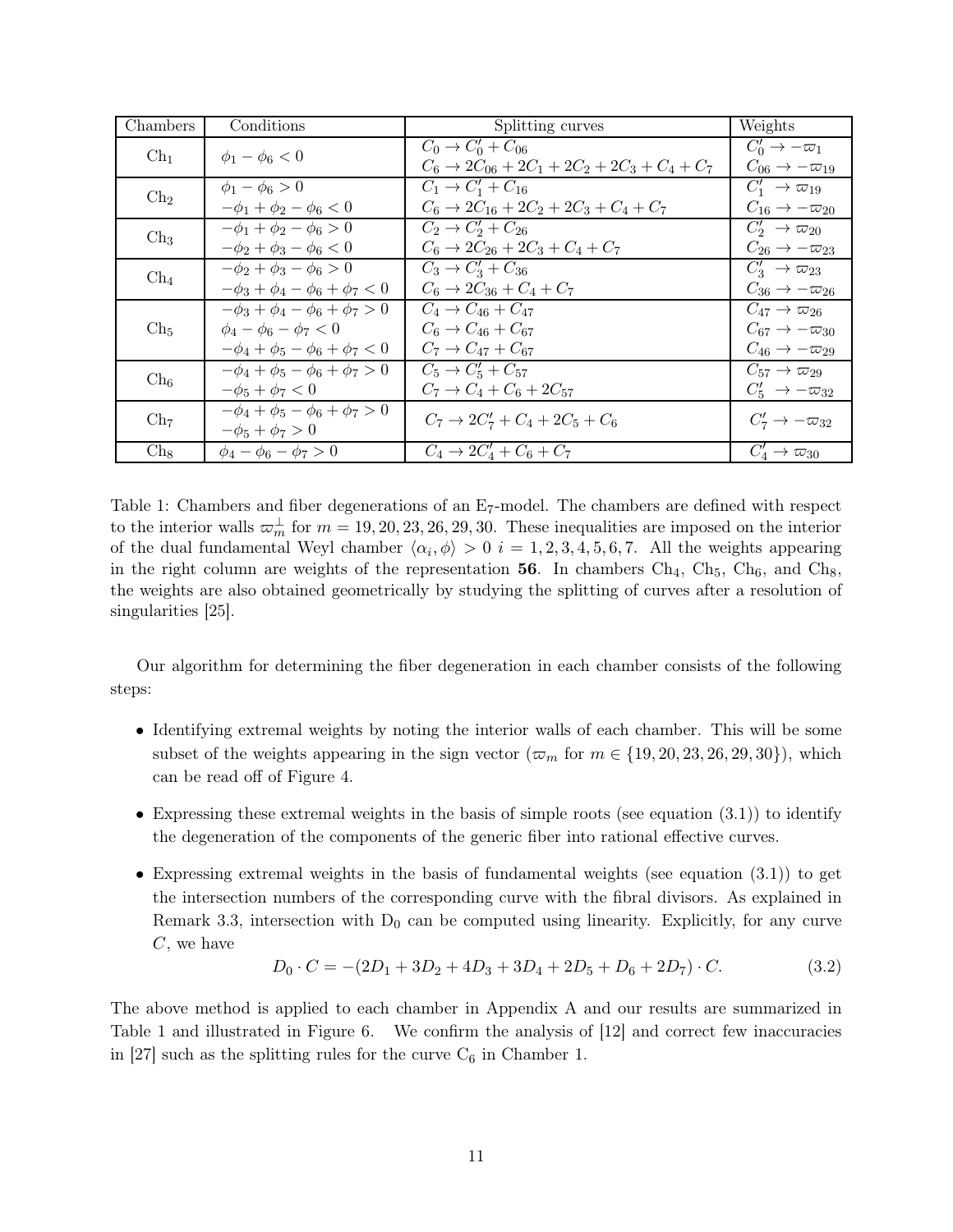<span id="page-12-0"></span>

Figure 6: In each chamber, the decomposition of the III<sup>∗</sup> fiber is only possible if some of the nodes degenerate. We give the decomposition for all fibers over  $V(s, a)$ . For more information, see Appendix [A.](#page-27-0)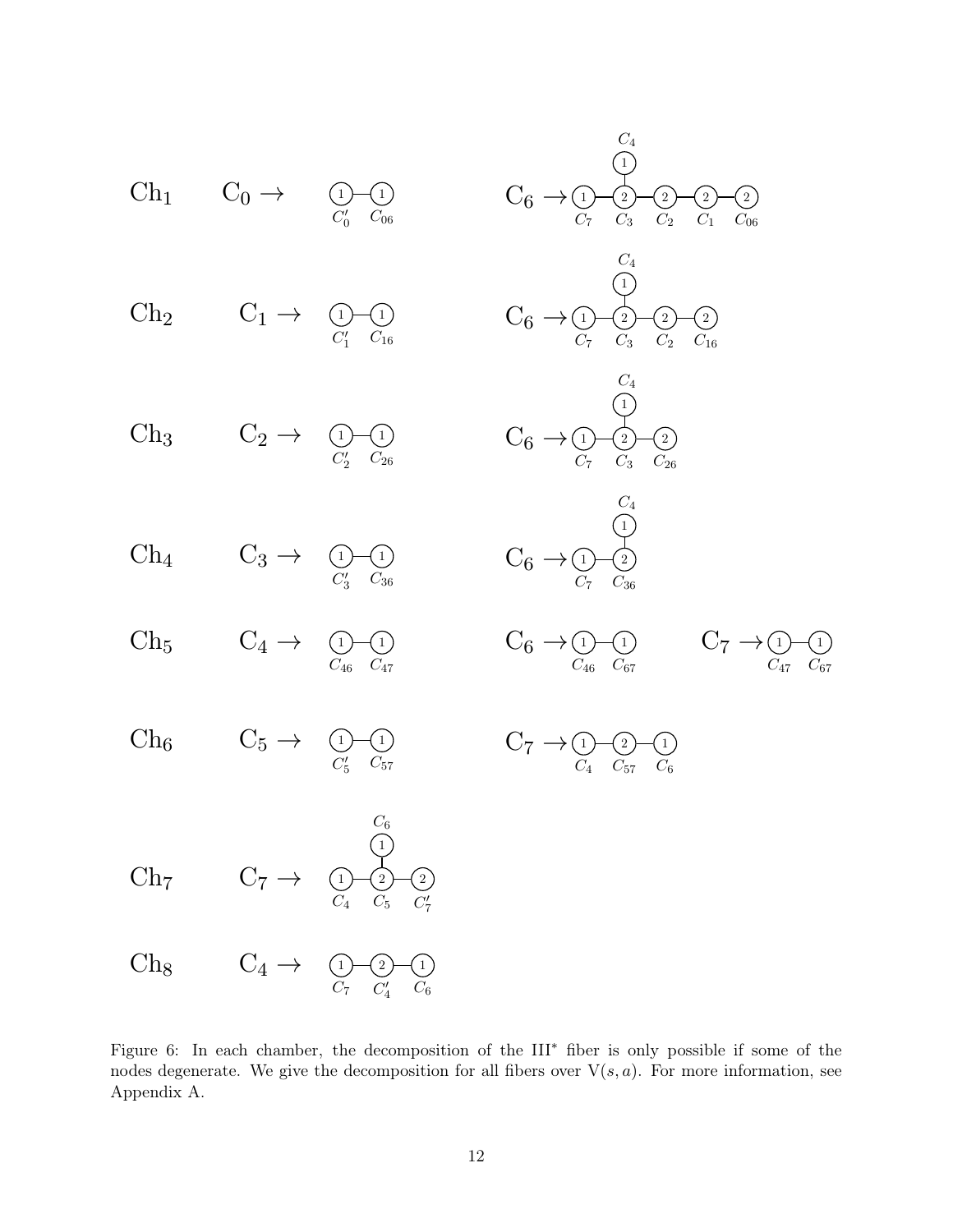| l Ch <sub>1</sub> |  |  | $Ch_2$   $Ch_3$   $Ch_4$   $Ch_5$   $Ch_6$   $Ch_7$   $Ch_8$ |  |
|-------------------|--|--|--------------------------------------------------------------|--|
| I VIII I VII      |  |  |                                                              |  |

<span id="page-13-0"></span>Table 2: Dictionary between our conventions and those of reference [\[12\]](#page-49-2).

In [\[12,](#page-49-2) Section 4], Diaconescu and Entin identified the Coulomb chambers of an E7-gauge theory with matter transforming in the representation  $56<sup>5</sup>$ . The dictionary between our conventions  $(\text{Ch}_i)$ for the chambers of  $I(E_7, 56)$  and those of [\[12\]](#page-49-2) (I–VIII) is given in Table [2.](#page-13-0)

Reference [\[12\]](#page-49-2) also gave the degeneration of the components of the fiber III<sup>\*</sup>, however, the description of chamber  $Ch<sub>1</sub>$  was incomplete as the splitting of the affine node was not specified. For Chamber 1 we find (see Appendix [A](#page-27-0) for details)

Degeneration in Chamber 1: 
$$
\begin{cases} C_0 \to C'_0 + C_{06}, \\ C_6 \to 2C_{06} + 2C_1 + 2C_2 + 2C_3 + C_4 + C_7. \end{cases}
$$
(3.3)

Our results can be compared with other findings in the literature. In [\[27\]](#page-50-0), the chambers of an  $E_7$ -model with matter in the representation 56 were re-analyzed. In particular, the splitting for the affine node in Chamber 1 was explicitly discussed. Unfortunately, the description of Chamber 1 in [\[27\]](#page-50-0) has two important inaccuracies (see Section [A.1\)](#page-27-1): the splitting of the fiber  $C_6$  is incorrect as written as it misses the component  $C_4$ , and the weight of the node of appearing in the degeneration of  $C_0$  is also inaccurate. The curve representing the zero node has weights  $[0, 0, 0, 0, 0, 1, 0]$  in the basis of fundamental weights and therefore corresponds to the highest weight of the representation **56**. In the notation of [\[27\]](#page-50-0), that should be  $L_7$  and not the weight (7).

Reference [\[11\]](#page-49-1) examined the geometry of  $E_7$ -models for which the divisor S supporting the fiber of type III<sup>\*</sup> is assumed to be a smooth rational curve of self-intersection  $-8$  or  $-7$ . For a  $(-8)$ curve, the authors of [\[11\]](#page-49-1) conclude that the fibral divisors are Hirzebruch surfaces that intersect transversally. In particular, the fiber III<sup>∗</sup> does not degenerate to a more singular fiber. However when the curve S is of self-intersection  $-7$ , there are necessarily singular fibers that carry the weights of the representation 56. In our notation, the claim of [\[11\]](#page-49-1) is that only one fibral divisor is not Hirzebruch and this divisor is  $D_0$  or  $D_6$  and that only one new extremal curve appears in the degeneration. However, the analysis of  $[11]$  does not agree with any of the chambers of an  $E_7$ -model with matter in the representation 56 and is in contradiction with both [\[12\]](#page-49-2) and [\[27\]](#page-50-0).

<sup>&</sup>lt;sup>5</sup>See the inequalities listed in equations  $(4.6)$ ,  $(4.10)$ ,  $(4.11)$ ,  $(4.16)$ ,  $(4.19)$ , and  $(4.21)$  of [\[12,](#page-49-2) Section 4], which are reproduced here in Table [1.](#page-11-0)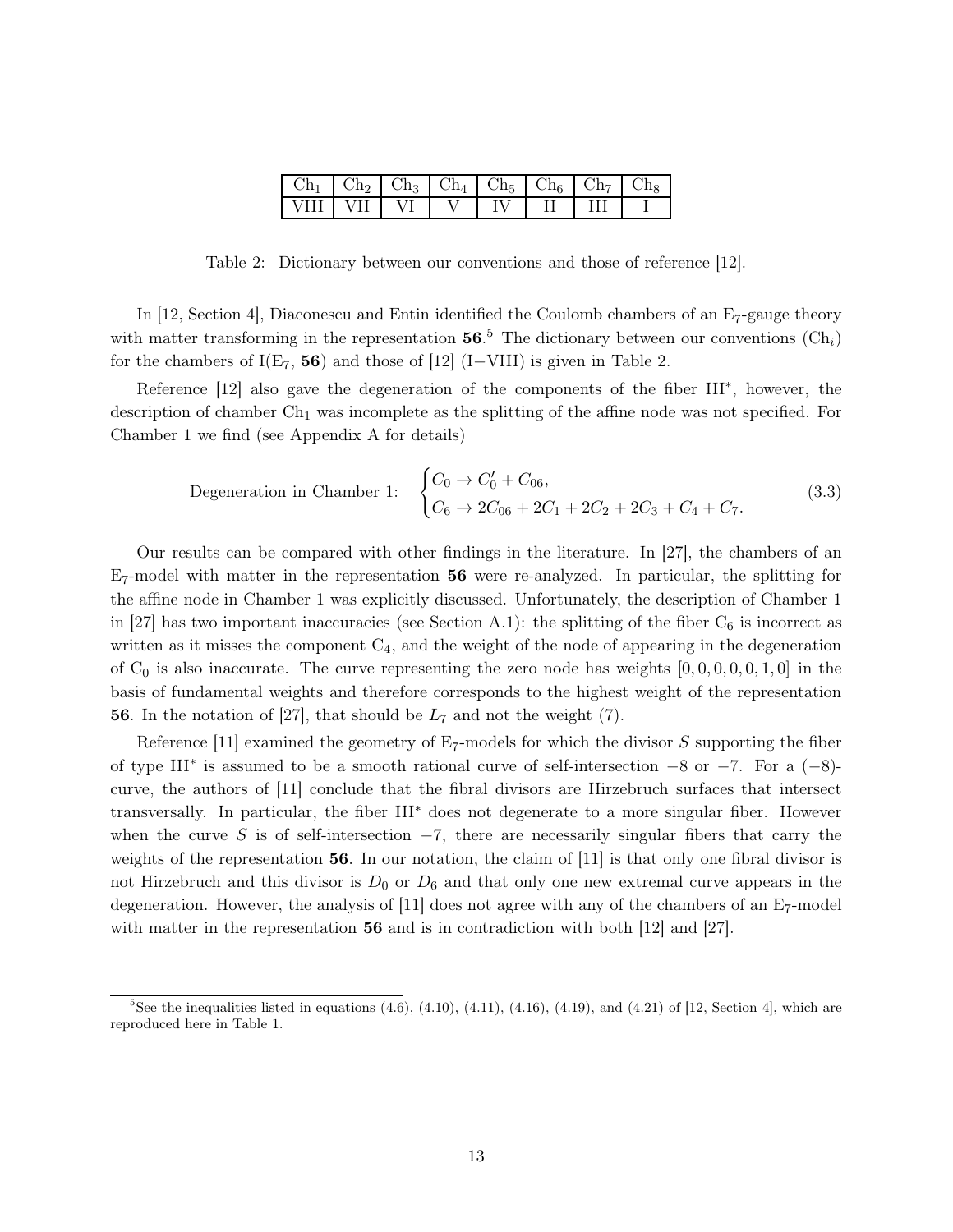## <span id="page-14-0"></span>4 D<sub>4</sub>-flops of the E<sub>7</sub>-model as flops of the orbifold  $\mathbb{C}^3/(\mathbb{Z}_2\times\mathbb{Z}_2)$

In this section, we prove that the flops between  $Y_4$ ,  $Y_5$ ,  $Y_6$ , and  $Y_8$  can be understood as the  $D_4$  flops of the crepant resolution of the binomial variety  $t^2 - u_1 u_2 u_3 = 0$ . Denote the blowup  $X_{i+1} \to X_i$ along the ideal  $(f_1, f_2, \ldots, f_n)$  with exceptional divisor E as:

$$
X_i \stackrel{(f_1,\ldots,f_n|E)}{\longleftarrow} X_{i+1} ,
$$

where  $X_0$  is the projective bundle in which the Weierstrass model is defined. We consider the following tree of blowups:

<span id="page-14-1"></span>

where  $Y_4$ ,  $Y_5$ ,  $Y_6$ , and  $Y_8$  correspond, respectively, to the proper transforms  $X''_7$ ,  $X^+_7$ ,  $X^-_7$ , and  $X'_7$ . They each stem from a crepant resolution of the partial resolution  $X_4$ :

$$
\tilde{Y}: e_3 y^2 - e_1 e_2 e_4 (a e_1 e_3 s^3 x + b e_1^2 e_3^2 e_4 s^5 + e_2 x^3) = 0
$$
\n
$$
(4.2)
$$

with projective coordinates:

$$
[e_1e_2^2e_3e_4^3x : e_1e_2^2e_3^2e_4^4y : z][e_2e_4x : e_2e_3e_4^2y : s][x : e_3e_4y : e_1e_3e_4][y : e_1][e_2 : e_3].
$$
 (4.3)

The singularities are at  $e_1e_3 \neq 0$ . In that patch,  $\widetilde{Y}$  has the singularities of the binomial variety

$$
\mathbb{C}[u_1, u_2, u_3, t]/(t^2 - u_1 u_2 u_3),\tag{4.4}
$$

which is isomorphic to the orbifold  $\mathbb{C}^3/(\mathbb{Z}_2 \times \mathbb{Z}_2)$ . Here the discrete group  $\mathbb{Z}_2 \times \mathbb{Z}_2$  is generated by  $(u_1, u_2, u_3) \to (-u_1, u_2, -u_3)$  and  $(u_1, u_2, u_3) \to (u_1, -u_2, -u_3)$ . This variety is known to have four crepant resolutions whose flops form a D<sup>4</sup> Dynkin diagram as shown in Figure [7.](#page-15-0)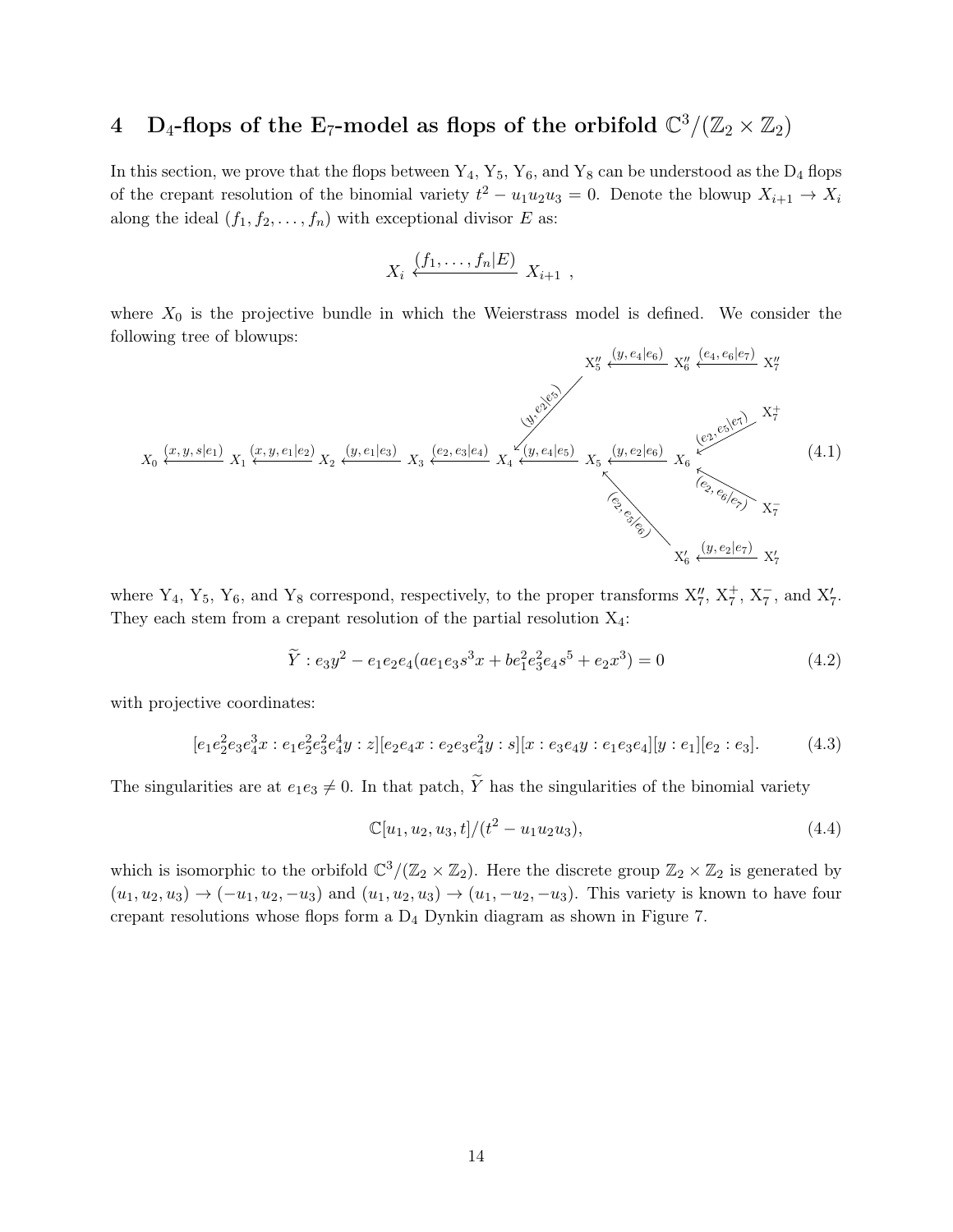<span id="page-15-0"></span>

Figure 7: Flops between the four crepant resolutions of the singularity  $\mathbb{C}[u_1, u_2, u_3, t]/(t^2 - u_1u_2u_3)$ .

This provides a direct proof of the  $D_4$  flop structure between the chambers examined in [\[25\]](#page-50-1). There we considered a different set of blowups to resolve the four shaded chambers in Figure [4.](#page-8-0) To understand the flops between  $Y_4$ ,  $Y_5$ , and  $Y_8$ , we considered

<span id="page-15-2"></span>

where Y<sub>4</sub>, Y<sub>5</sub>, and Y<sub>8</sub> are the proper transforms of  $X_7^+$ ,  $X_7^-$ , and  $X_7'$ , respectively. To understand the flops between  $Y_4$ ,  $Y_5$ , and  $Y_6$ , we considered

<span id="page-15-1"></span>
$$
X_0 \xleftarrow{(x, y, s|e_1)} X_1 \xleftarrow{(y, e_1|e_2)} X_2 \xleftarrow{(x, y, e_2|e_3)} X_3 \xleftarrow{(x, e_2, e_3|e_4)} X_4 \xleftarrow{(e_2, e_4|e_5)} X_5 \xleftarrow{(e_2, e_3|e_6)} X_6^{-}
$$
\n
$$
\xleftarrow{(e_2, e_4|e_6)} X_6^{-}
$$
\n
$$
\xleftarrow{(e_2, e_4|e_6)} X_6^{-}
$$
\n
$$
(4.6)
$$

where Y<sub>4</sub>, Y<sub>5</sub>, and Y<sub>6</sub> are the proper transforms of  $X_6^+$ ,  $X_6^-$ , and  $X'_6$ , respectively. In addition to allowing an explicit proof of the  $D_4$ -flops of the E<sub>7</sub>-model, the new sequence of blowups [\(4.1\)](#page-14-1) will simplify our triple intersection computations in Section  $5<sup>6</sup>$ 

<span id="page-15-3"></span>
$$
X_7^+ \xleftarrow{\{e_1, e_6 \mid e_8\}} X_8^+ , \quad X_7^- \xleftarrow{\{y, e_1 \mid e_8\}} X_8^- , \quad X_6' \xleftarrow{\{x, e_2 \mid e_7\}} X_7'' , \quad X_7' \xleftarrow{\{y, e_1 \mid e_8\}} X_8' \tag{4.7}
$$

 $6$  While blowups [\(4.6\)](#page-15-1) and (4.6) were sufficient to resolve the respective varieties and study the flop structure in [\[25\]](#page-50-1), if one were to continue to use them to compute triple intersection numbers via the techniques laid out in Section [5,](#page-16-0) one would need to append the following additional blowups

to compute triple intersections in  $Ch_4$ ,  $Ch_5$ ,  $Ch_6$ , and  $Ch_8$ , respectively. This is safe to do since blowing-up a variety along a smooth locus is an isomorphism. Such additional blowups can be interpreted as auxiliary blowups requested by excess intersections. Upon doing so we can use the exceptional divisor as a clean Cartier divisor.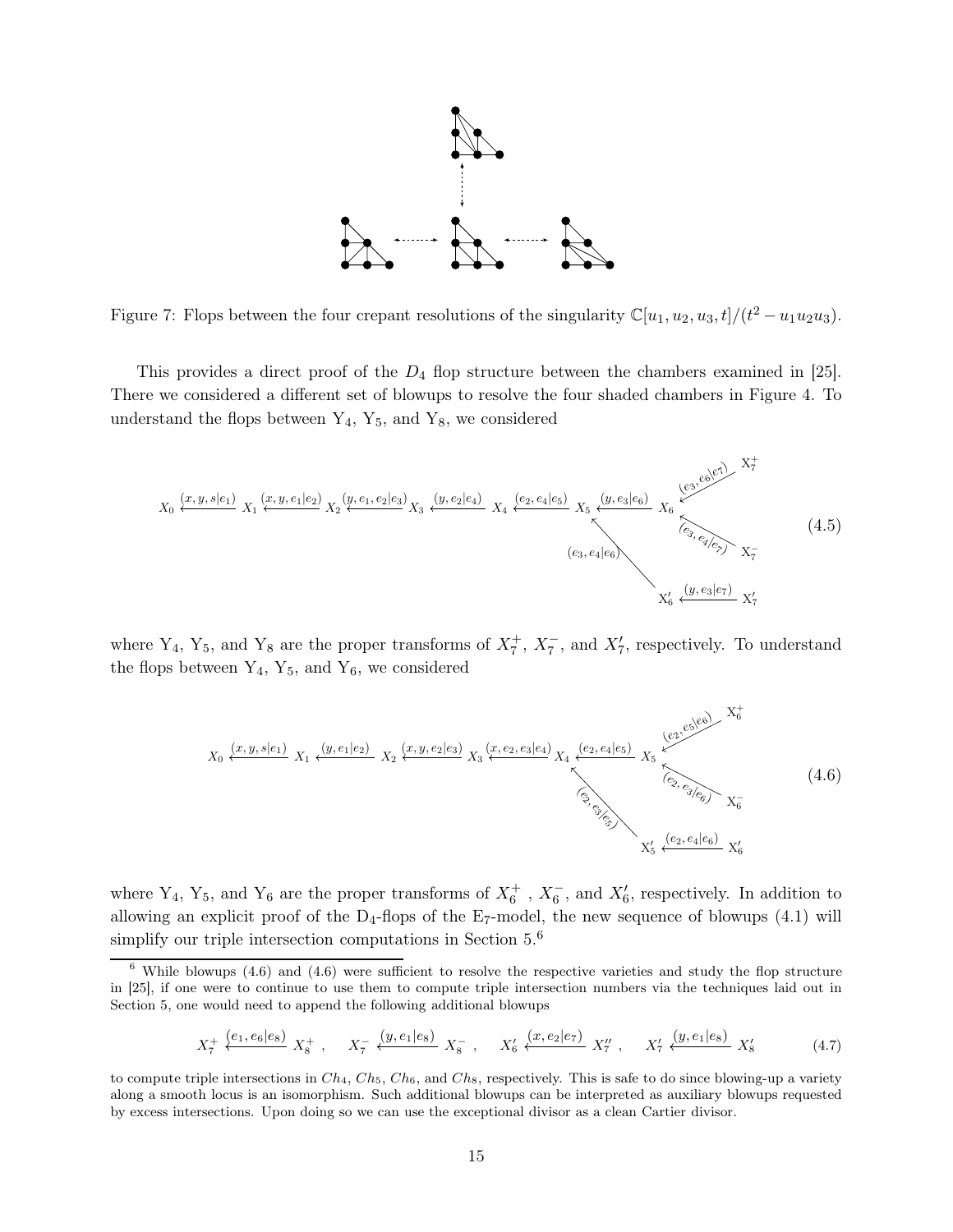## <span id="page-16-0"></span>5 Triple intersection numbers

We begin with some pushforward theorems needed to perform our triple intersection computations.

**Definition 5.1** (Resolution of singularities). A resolution of singularities of a variety  $Y$  is a proper birational morphism  $\varphi : \tilde{Y} \longrightarrow Y$  such that  $\tilde{Y}$  is nonsingular and  $\varphi$  is an isomorphism away from the singular locus of  $Y$ .

**Definition 5.2** (Crepant birational map). A birational map  $\varphi : \tilde{Y} \to Y$  between two algebraic varieties with Q-Cartier canonical classes is said to be crepant if it preserves the canonical class.

<span id="page-16-4"></span>**Theorem 5.3** (Aluffi, [\[1,](#page-49-4) Lemma 1.3]). Let  $Z \subset X$  be the complete intersection of d nonsingular hypersurfaces  $Z_1, \ldots, Z_d$  meeting transversally in X. Let  $f : \widetilde{X} \longrightarrow X$  be the blowup of X centered at Z. We denote the exceptional divisor of f by E. The total Chern class of  $\widetilde{X}$  is then:

$$
c(T\widetilde{X}) = (1+E)\left(\prod_{i=1}^d \frac{1+f^*Z_i - E}{1+f^*Z_i}\right)f^*c(TX).
$$

<span id="page-16-2"></span>**Theorem 5.4** (Esole–Jefferson–Kang, see [\[18\]](#page-50-2)). Let the nonsingular variety  $Z \subset X$  be a complete intersection of d nonsingular hypersurfaces  $Z_1, \ldots, Z_d$  meeting transversally in X. Let E be the class of the exceptional divisor of the blowup  $f : \tilde{X} \longrightarrow X$  centered at Z. Let  $\tilde{Q}(t) = \sum_a f^* Q_a t^a$  be a formal power series with  $Q_a \in A_*(X)$ . We define the associated formal power series  $Q(t) = \sum_a Q_a t^a$ , whose coefficients pullback to the coefficients of  $\widetilde{Q}(t)$ . Then the pushforward  $f_*\widetilde{Q}(E)$  is

$$
f_*\widetilde{Q}(E) = \sum_{\ell=1}^d Q(Z_\ell)M_\ell
$$
, where  $M_\ell = \prod_{\substack{m=1 \ m \neq \ell}}^d \frac{Z_m}{Z_m - Z_\ell}$ .

<span id="page-16-3"></span>**Theorem 5.5** (See [\[18\]](#page-50-2) and [\[2,](#page-49-5) [3,](#page-49-6) [24,](#page-50-4) [26\]](#page-50-5)). Let  $\mathscr L$  be a line bundle over a variety B and  $\pi : X_0 =$  $\mathbb{P}[\mathscr{O}_B \oplus \mathscr{L}^{\otimes 2} \oplus \mathscr{L}^{\otimes 3}] \longrightarrow B$  a projective bundle over B. Let  $\widetilde{Q}(t) = \sum_a \pi^* Q_a t^a$  be a formal power series in t such that  $Q_a \in A_*(B)$ . Define the auxiliary power series  $Q(t) = \sum_a Q_a t^a$ . Then

$$
\pi_*\widetilde{Q}(H) = -2 \left. \frac{Q(H)}{H^2} \right|_{H=-2L} + 3 \left. \frac{Q(H)}{H^2} \right|_{H=-3L} + \frac{Q(0)}{6L^2},
$$

where  $L = c_1(\mathscr{L})$  and  $H = c_1(\mathscr{O}_{X_0}(1))$  is the first Chern class of the dual of the tautological line bundle of  $\pi: X_0 = \mathbb{P}(\mathscr{O}_B \oplus \mathscr{L}^{\otimes 2} \oplus \mathscr{L}^{\otimes 3}) \to B$ .

The above theorems are enough for most applications of intersection theory to elliptic fibrations. Since our blowups involve regular sequences (c.f. Fulton) of length two or three, we can use:

<span id="page-16-1"></span>**Theorem 5.6** (See [\[18,](#page-50-2) Lemma 3.4]). For a blowup f with center  $(Z_1, Z_2)$ , exceptional divisor E

$$
f_*E = 0
$$
,  $f_*E^2 = -Z_1Z_2$ ,  $f_*E^3 = -(Z_1 + Z_2)Z_1Z_2$ ,  $f_*E^4 = -(Z_1^2 + Z_2^2 + Z_1Z_2)Z_1Z_2$ .

For a blowup f with the complete intersection  $(Z_1, Z_2, Z_3)$  as its center and exceptional divisor E

$$
f_*E = 0
$$
,  $f_*E^2 = 0$ ,  $f_*E^3 = Z_1Z_2Z_3$ ,  $f_*E^4 = (Z_1 + Z_2)Z_1Z_2Z_3$ .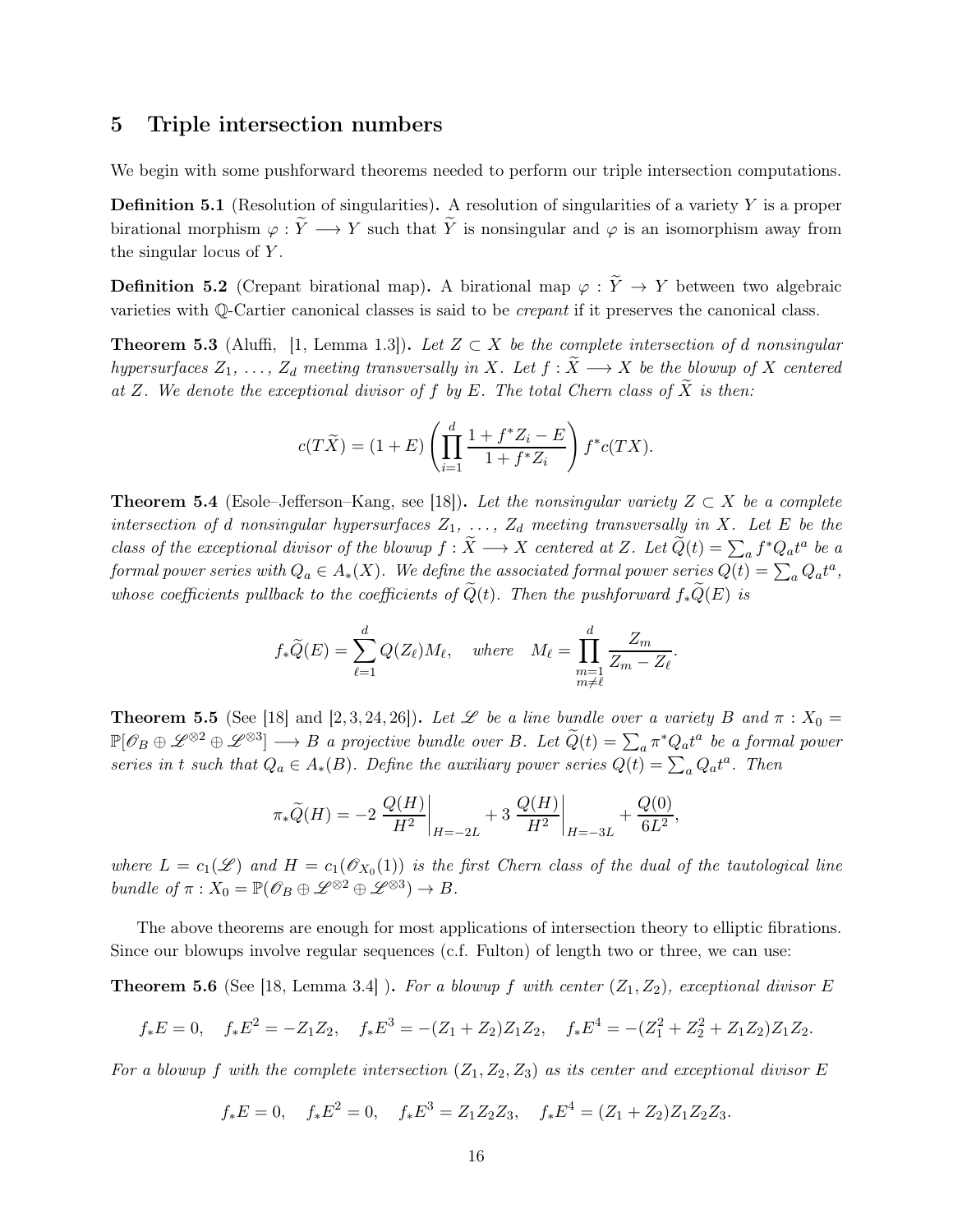We are now ready to compute the triple intersection numbers of the fibral divisors for the cases for which an explicit crepant resolution is available. The triple intersection polynomial is by definition

$$
F = \int (\sum_{a=0}^{7} D_a \phi_a)^3 [Y] = \int_B \pi_* f_{1*} f_{2*} f_{3*} f_{4*} f_{5*} f_{6*} f_{7*} f_{8*} \Big[ \big( \sum_{a=0}^{7} D_a \phi_a \big)^3 [Y] \Big], \tag{5.1}
$$

where  $f_i$  is the *i*-th blowup and  $\pi: X_0 = \mathbb{P}[\mathscr{O}_B \oplus \mathscr{L}^{\otimes 2} \oplus \mathscr{L}^{\otimes 3}] \to B$  is the map defining the projective bundle. Using the pushforward theorems discussed above, the triple intersection polynomial can be expressed in terms of intersection numbers in the base B.

The intersection polynomials are computed in Appendix [B](#page-37-0) below. We consider the tree of blowups [\(4.1\)](#page-14-1) and each of the triple intersections is computed by successively applying Theorem [5.6](#page-16-1) or Theorem [5.4](#page-16-2) to pushforward the intersection computation to  $X_0$  and finally using Theorem [5.5](#page-16-3) to pushforward to the base.<sup>7</sup>

In the Calabi–Yau threefold case, we have

$$
L = -K, \quad S \cdot L = 2 - 2g + S^2. \tag{5.2}
$$

The matter representations are the adjoint and the 56. The number of hypermultiplets charged under these are functions of the genus and self-intersection number of  $S$ :

$$
n_A = g, \quad n_F = \frac{1}{2}V(a) \cdot S = 4(1 - g) + \frac{1}{2}S^2.
$$
\n(5.3)

The non-negativity of  $n_A$  and  $n_F$  implies a bound on the self-intersection of S:

$$
S^2 \ge -8(1-g). \tag{5.4}
$$

**Remark 5.7.** There are no adjoint hypermultiplets when  $g = 0$  and no matter in the representation **56** when  $n_F = 0$ , which means  $S^2 = -8(1 - g)$ . In particular, when  $g = 0$  and  $S^2 = -8$ , we find that all four of the triple intersection polynomials (see Theorem [5.9\)](#page-18-0) reduce to

$$
F(\phi) = 8(\phi_0^3 + \phi_1^3 + \phi_2^3 + \phi_3^3 + \phi_4^3 + \phi_5^3 + \phi_6^3 + \phi_7^3) - 6(-2\phi_0^2\phi_1 + 3\phi_0\phi_1^2) - 6(\phi_1^2\phi_2 + \phi_3^2\phi_2 + \phi_3^2\phi_4 + \phi_3^2\phi_7 - \phi_4\phi_5^2 + 2\phi_1\phi_2^2 + 2\phi_4^2\phi_5 - 2\phi_5\phi_6^2 + 3\phi_5^2\phi_6)
$$
(5.5)

**Remark 5.8** (Odd self-intersection and half-hypermultiplets). When  $S^2$  is odd,  $n_F$  is a half-integer. This is possible since the representation 56 is pseudo-real and thus allows half-hypermultiplets. In particular, if  $g = 0$  and  $S^2 = -7$ , we have one half-hypermultiplet at  $V(a) \cap S$  since  $n_F = \frac{1}{2}$  $\frac{1}{2}$ .

<sup>7</sup>The only challenge arises when it is not obvious how to express the fibral divisor as a neat Cartier divisor. In some cases, when it is only defined as a complete intersection  $g_1 = g_2 = 0$ , we can use an excess intersection formula. Equivalently, one can just perform another blowup with center  $(g_1, g_2)$  (see footnote [6\)](#page-15-1).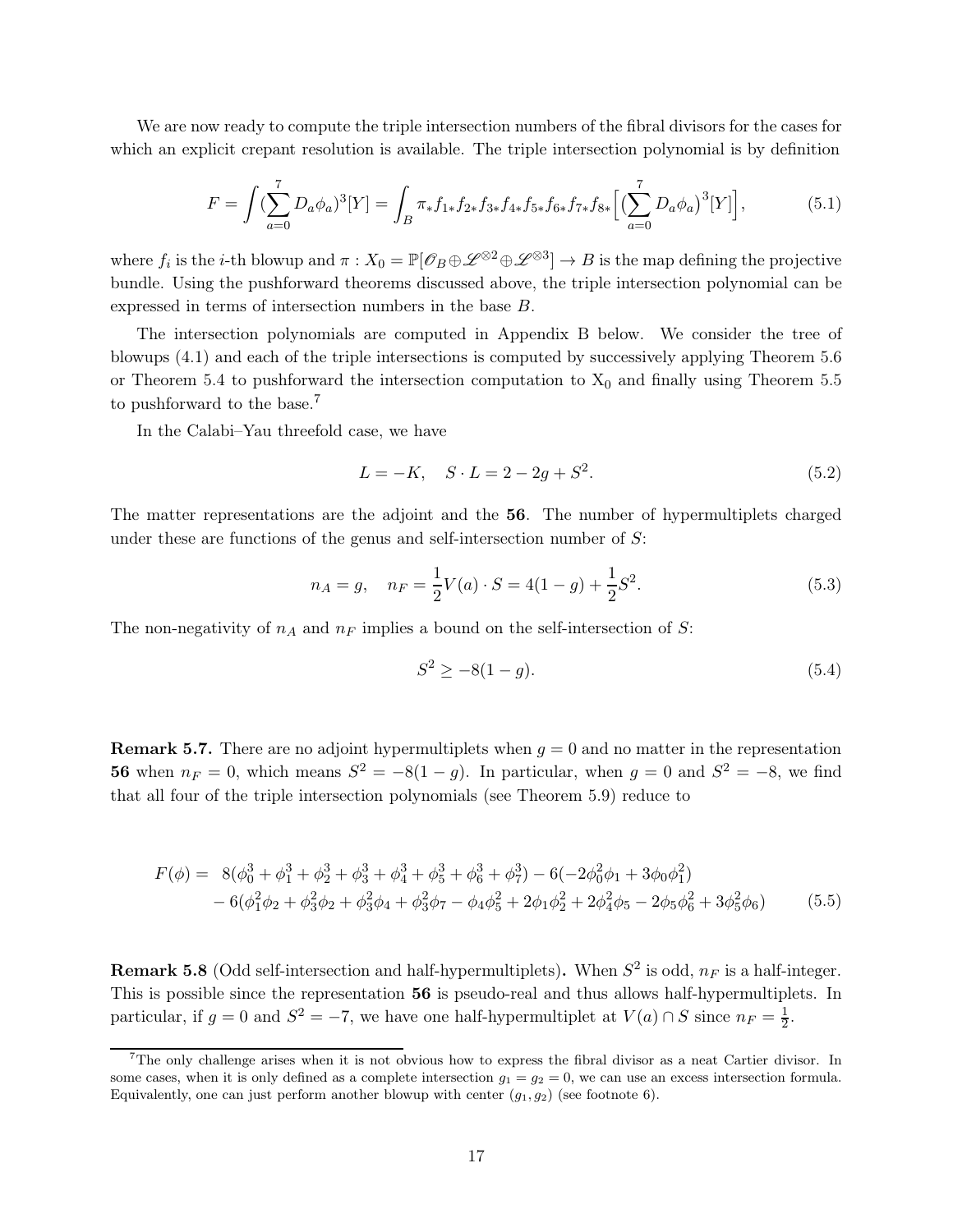<span id="page-18-0"></span>**Theorem 5.9.** For a Calabi–Yau threefold Y defined as the crepant resolution of an  $E_7$  Weierstrass model and corresponding to the chamber i  $(i = 4, 5, 6, 8)$ , the cubic intersection polynomials reduce to  $F_i(\phi)$  and are as follows:

$$
F_4(\phi) = 8(1-g)(\phi_0^3 + \phi_1^3 + \phi_2^3 + \phi_4^3 + \phi_5^3 + \phi_7^3) - S^2\phi_3^3 - 2(4 - 4g + S^2)\phi_6^3
$$
  
\n
$$
- 3(4 - 4g + S^2)\phi_0^2\phi_1 + 3(2 - 2g + S^2)\phi_0\phi_1^2 + 3(6 - 6g + S^2)\phi_1^2\phi_2 + 3(4 - 4g + S^2)\phi_1\phi_2^2
$$
  
\n
$$
- 3(8 - 8g + S^2)(\phi_3\phi_2^2 + \phi_3^2\phi_6 + \phi_3\phi_6^2 + 2\phi_4^2\phi_6 + 2\phi_6\phi_7^2)
$$
  
\n
$$
+ 3(6 - 6g + S^2)\phi_3^2\phi_2 - 6(11 - 11g + S^2)\phi_5^2\phi_6 + 6(10 - 10g + S^2)\phi_5\phi_6^2
$$
  
\n
$$
+ 6(-1 + g)(\phi_3^2\phi_4 + \phi_3^2\phi_7 + 2\phi_4^2\phi_5 - \phi_4\phi_5^2)
$$
  
\n
$$
+ 6(8 - 8g + S^2)(\phi_3\phi_4\phi_6 + \phi_4\phi_5\phi_6 + \phi_3\phi_6\phi_7)
$$
  
\n(5.6)

$$
F_5(\phi) = 8(1 - g)(\phi_0^3 + \phi_1^3 + \phi_2^3 + \phi_3^3 + \phi_5^3) - S^2(\phi_4^3 + \phi_6^3 + \phi_7^3)
$$
  
\n
$$
- 3(8 - 8g + S^2)(\phi_3\phi_2^2 - \phi_3\phi_4^2 + \phi_4\phi_6^2 + \phi_4\phi_7^2 + \phi_6\phi_7^2 + \phi_4^2\phi_6 + \phi_6^2\phi_7 - \phi_3\phi_7^2 + \phi_7\phi_4^2)
$$
  
\n
$$
- 3(4 - 4g + S^2)\phi_1\phi_0^2 + 3(2 - 2g + S^2)\phi_1^2\phi_0 + 3(6 - 6g + S^2)\phi_2\phi_3^2 - \phi_1^2\phi_2)
$$
  
\n
$$
+ 3(10 - 10g + S^2)(2\phi_5\phi_6^2 - \phi_3^2\phi_4 - \phi_3^2\phi_7) + 3(4 - 4g + S^2)\phi_1\phi_2^2 - 6(11 - 11g + S^2)\phi_5^2\phi_6
$$
  
\n
$$
+ 6(-1 + g)(2\phi_4^2\phi_5 - \phi_4\phi_5^2) + 6(8 - 8g + S^2)(\phi_4\phi_5\phi_6 + \phi_3\phi_4\phi_7 + \phi_4\phi_6\phi_7)
$$
  
\n(5.7)

$$
F_6(\phi) = 8(1-g)(\phi_0^3 + \phi_1^3 + \phi_2^3 + \phi_3^3 + \phi_4^3 + \phi_6^3) - S^2 \phi_5^3 - 2(4 - 4g + S^2)\phi_7^3
$$
  
+ 6(8 - 8g + S^2)(\phi\_3\phi\_4\phi\_7 + \phi\_4\phi\_5\phi\_7 + \phi\_5\phi\_6\phi\_7) + 3(2 - 2g + S^2)\phi\_0\phi\_1^2  
- 3(8 - 8g + S^2)(\phi\_3\phi\_2^2 - \phi\_3\phi\_4^2 - \phi\_3\phi\_7^2 + \phi\_5\phi\_7^2 + 2\phi\_4^2\phi\_7 + \phi\_5^2\phi\_7 + 2\phi\_6^2\phi\_7)  
- 3(4 - 4g + S^2)(\phi\_1\phi\_0^2 - \phi\_1\phi\_2^2) + 3(6 - 6g + S^2)(\phi\_2\phi\_3^2 - \phi\_1^2\phi\_2) - 3(14 - 14g + S^2)\phi\_5^2\phi\_6  
+ 3(10 - 10g + S^2)(\phi\_4\phi\_5^2 - \phi\_3^2\phi\_7 - \phi\_3^2\phi\_4) + 3(12 - 12g + S^2)(\phi\_5\phi\_6^2 - \phi\_4^2\phi\_5) (5.8)

$$
F_8(\phi) = 8(1 - g)(\phi_0^3 + \phi_1^3 + \phi_2^3 + \phi_3^3 + \phi_5^3 + \phi_6^3 + \phi_7^3) - 2(4 - 4g + S^2)\phi_4^3
$$
  
+ 3(2 - 2g + S^2)\phi\_0\phi\_1^2 - 3(4 - 4g + S^2)\phi\_0^2\phi\_1  
+ 3(4 - 4g + S^2)\phi\_1\phi\_2^2 - 3(6 - 6g + S^2)\phi\_1^2\phi\_2 + 3(6 - 6g + S^2)\phi\_2\phi\_3^2 - 3(8 - 8g + S^2)\phi\_2^2\phi\_3  
+ 6(10 - 10g + S^2)\phi\_5\phi\_6^2 - 6(11 - 11g + S^2)\phi\_5^2\phi\_6 - 3(10 - 10g + S^2)\phi\_3^2\phi\_7  
+ 6(1 - g)\phi\_4\phi\_5^2 - 3(10 - 10g + S^2)\phi\_3^2\phi\_4 + 12(-1 + g)\phi\_4^2\phi\_5  
- 6(8 - 8g + S^2))\phi\_4(\phi\_6^2 - \phi\_5\phi\_6 + \phi\_7^2) + 3(8 - 8g + S^2)\phi\_3(\phi\_4 + \phi\_7)^2. (5.9)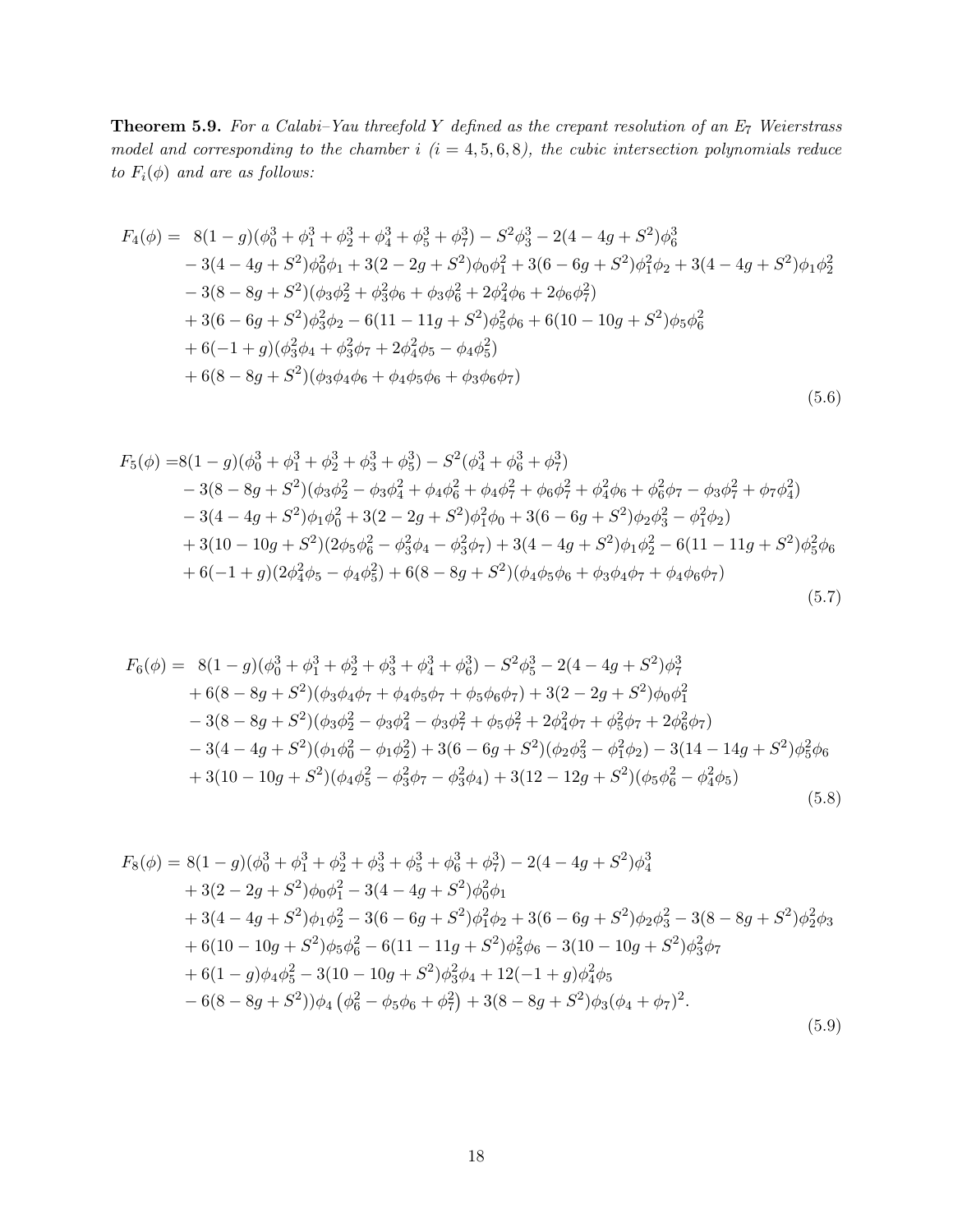## <span id="page-19-0"></span>6 Isomorphism classes of fibral divisors

In this section, we determine the isomorphism classes of the fibral divisors that are projective bundles in the relative minimal models  $Y_4, Y_5, Y_6$ , and  $Y_8$ , using their known crepant resolutions. The results are listed in Table [3.](#page-19-1)

When the fiber  $C_a$  does not degenerate, the fibral divisor  $D_a$   $(a = 0, 1, \ldots, 7)$  is a ruled surface  $D_a \to S$  isomorphic to a  $\mathbb{P}^1$ -bundle over the divisor S supporting the E<sub>7</sub> fiber. Since we only have two line bundles available, namely  $\mathscr L$  and  $\mathscr S$ , we expect to have projective bundles of the form<sup>8</sup>

$$
\mathbb{P}_S(\mathscr{S}^{\otimes p}\oplus\mathscr{L}^{\otimes q}),
$$

where p and q are integer numbers. There are two methods of finding p and q. The first method is akin to that used in [\[17\]](#page-50-6), where one keeps track of the rescaling freedom after each blowup in order to identify the class of the relative projective coordinates. The second method uses intersection theory results from the previous section. We will take the intersection theoretic approach here and include an example scaling computation in Appendix [C.](#page-44-0)

<span id="page-19-1"></span>

|       | $Y_4$                                                                    | $Y_{5}$                                                                | $Y_6$                                                                      | $Y_8$                                                                    |
|-------|--------------------------------------------------------------------------|------------------------------------------------------------------------|----------------------------------------------------------------------------|--------------------------------------------------------------------------|
| $D_0$ | $\mathbb{P}_S(\mathscr{O}_S \oplus \mathscr{L})$                         | $\mathbb{P}_S(\mathscr{O}_S \oplus \mathscr{L})$                       | $\mathbb{P}_S(\mathscr{O}_S \oplus \mathscr{L})$                           | $\mathbb{P}_S(\mathscr{O}_S \oplus \mathscr{L})$                         |
| $D_1$ | $\mathbb{P}_S(\mathscr{S}\oplus\mathscr{L}^{\otimes 2})$                 | $\mathbb{P}_S(\mathscr{S}\oplus\mathscr{L}^{\otimes 2})$               | $\mathbb{P}_S(\mathscr{S}\oplus\mathscr{L}^{\otimes 2})$                   | $\mathbb{P}_S(\mathscr{S}\oplus\mathscr{L}^{\otimes 2})$                 |
| $D_2$ | $\mathbb{P}_{S}(\mathscr{S}^{\otimes 2} \oplus \mathscr{L}^{\otimes 3})$ | $\mathbb{P}_S(\mathscr{S}^{\otimes 2} \oplus \mathscr{L}^{\otimes 3})$ | $\mathbb{P}_{S}(\mathscr{S}^{\otimes 2} \oplus \mathscr{L}^{\otimes 3})$   | $\mathbb{P}_S(\mathscr{S}^{\otimes 2} \oplus \mathscr{L}^{\otimes 3})$   |
| $D_3$ | N/A                                                                      | $\mathbb{P}_S(\mathscr{S}^{\otimes 3} \oplus \mathscr{L}^{\otimes 4})$ | $\n  \mathbb{P}_S(\mathscr{S}^{\otimes 3} \oplus \mathscr{L}^{\otimes 4})$ | $\mathbb{P}_{S}(\mathscr{S}^{\otimes 3} \oplus \mathscr{L}^{\otimes 4})$ |
| $D_4$ | $\mathbb{P}_S(\mathscr{S}\oplus\mathscr{L})$                             | N/A                                                                    | $\mathbb{P}_S(\mathscr{S}^{\otimes 4} \oplus \mathscr{L}^{\otimes 5})$     | N/A                                                                      |
| $D_5$ | $\mathbb{P}_S(\mathscr{S}^{\otimes 2} \oplus \mathscr{L}^{\otimes 2})$   | $\mathbb{P}_S(\mathscr{S}^{\otimes 2} \oplus \mathscr{L}^{\otimes 2})$ | N/A                                                                        | $\n  PS(\mathscr{S}^{\otimes 2} \oplus \mathscr{L}^{\otimes 2})\n$       |
| $D_6$ | N/A                                                                      | N/A                                                                    | $\mathbb{P}_S(\mathscr{S}^{\otimes 6} \oplus \mathscr{L}^{\otimes 7})$     | $\mathbb{P}_S(\mathscr{S}^{\otimes 9} \oplus \mathscr{L}^{\otimes 11})$  |
| $D_7$ | $\mathbb{P}_S(\mathscr{S}\oplus\mathscr{L})$                             | N/A                                                                    | N/A                                                                        | $\mathbb{P}_S(\mathscr{S}^{\otimes 4} \oplus \mathscr{L}^{\otimes 5})$   |

Table 3: Fibral divisors that are projective bundles. We write  $N/A$  when a divisor is not a projective bundle. If the base is of dimension three or higher, D<sub>6</sub> is not a projective bundle unless  $V(a, b) \cap S$ is empty. Otherwise it contains a full rational surface over the locus  $V(a, b) \cap S$ . We examine this possibility in Section [8.](#page-24-0)

We will now describe the steps to derive Table [3.](#page-19-1) Let X be a  $\mathbb{P}^1$ -bundle over a smooth variety S of the type

<span id="page-19-2"></span>
$$
\pi: X = \mathbb{P}_S(\mathscr{O}_S \oplus \mathscr{D}) \to S,\tag{6.1}
$$

where  $\mathscr D$  is a line bundle over S. Let  $[u_0:u_1]$  be projective coordinates along the fiber of X with  $u_0$  a section of  $\mathscr{O}_X(1)$  and  $u_1$  a section of  $\mathscr{O}_X(1) \otimes \pi^* \mathscr{D}$ . Let J denote the first Chern class of the line bundle  $\mathscr{O}_X(1)$ , and D denote the first Chern class of  $\mathscr{D}$ . The divisors  $V(u_0)$  and  $V(u_1)$  define sections of  $\pi$  corresponding to the classes  $J$  and  $J + \pi^* D$  in the Chow ring.

The total Chern class of X is

$$
c(TX) = (1+J)(1+J+\pi^*D)\pi^*c(TS).
$$
\n(6.2)

 $8$ As in Section [2.1,](#page-4-1) we use the symbol  $\mathscr S$  to denote the line bundle for which the divisor S is the zero locus of a smooth section.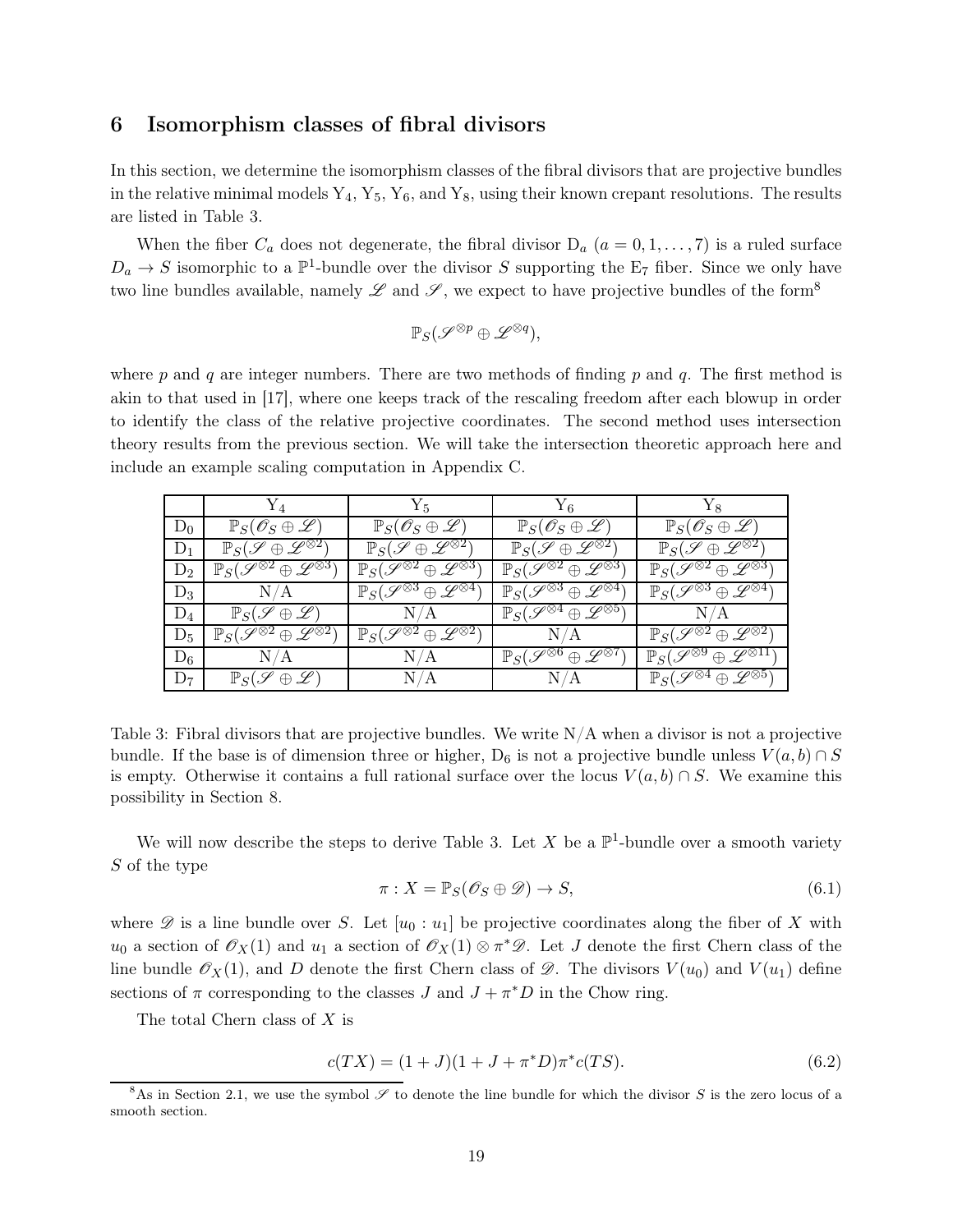In particular, we have

$$
c_1(TX) = 2J + \pi^*D + \pi^*c_1(TS). \tag{6.3}
$$

We can compute the pushforwards  $\pi_* J^k$  using the functorial properties of the Segre map. The key formula is:

$$
\pi_* \frac{1}{1 - J} \cap [X] = \frac{1}{1 + D} \cap [S],\tag{6.4}
$$

or equivalently

$$
\pi_*([X] + J \cap [X] + J^2 \cap [X] + \cdots) = [S] - D \cap [S] + D^2 \cap [S] - D^3 \cap [S] + \cdots
$$
 (6.5)

By matching terms of the same dimensionality, we get:

$$
\pi_* 1 = 0, \quad \pi_* J = 1, \quad \pi_* J^2 = -D, \quad \pi_* J^{k+1} = (-1)^k D^k \quad (k > 1). \tag{6.6}
$$

We now assume that  $S$  is a smooth curve of genus  $g$ . Then,  $X$  is a geometrically ruled surface. Before proceeding further, let us recall some facts about ruled surfaces.

Definition 6.1. A *smooth compact projective curve* is a curve isomorphic to the projective line  $\mathbb{P}^1$ . A ruled surface is a morphism  $\pi : X \to S$  such that the generic fiber is a smooth compact rational curve. A smooth morphism  $\pi : X \to S$  is called a *geometric ruled surface* if all its fibers are isomorphic to a smooth projective rational curve.

Let S be a curve of genus g. If we denote the class of a fiber by  $f$ , then there is an irreducible curve of class h<sub>−</sub> and self-intersection  $-n$  ( $n \ge 0$ ) defining a section such that the canonical class of  $X$  satisfies

$$
-K_X = 2h_- + (n+2-2g)f.
$$
\n(6.7)

There is also an irreducible curve of class  $h_+ = h_- + nf$  with self-intersection n. The curves of class  $h_{\pm}$  both define sections of X and they don't intersect

$$
f^{2} = 1, \quad h_{\pm}^{2} = \pm n, \quad h_{+} \cdot h_{-} = 0, \quad h_{\pm} \cdot f = 1.
$$
 (6.8)

The integer  $n$  is called the invariant of the ruled surface.

We now apply this to the fibral divisor  $X$  defined in equation  $(6.1)$ . Since a projective bundle is a flat fibration, all fibers have the same class  $f$ . At the level of the Chow group, the generators of  $A(X)$  are J and f. The degree of D in S is n and we have:

$$
\int_{X} J \cdot \pi^* D = \int_{S} \pi_* J \cdot D = \int_{S} D = \int D \cdot S = n, \quad [\pi^* D] = n[f],
$$
\n(6.9)

so that

$$
\int_X f \cdot J = \int_{\mathbb{P}^1} c_1(\mathscr{O}_{\mathbb{P}^1}(1)) = 1, \quad \int_X f^2 = \int_{\mathbb{P}^1} c_1(\mathscr{O}_{\mathbb{P}^1}) = 0. \tag{6.10}
$$

$$
\int_X J^2 = -n, \quad \int_X J \cdot (J + \pi^* D) = 0, \quad \int_X (J + \pi^* D)^2 = n. \tag{6.11}
$$

We are now ready to derive Table [3.](#page-19-1) For a fibral divisor which is a  $\mathbb{P}^1$ -projective bundle, we can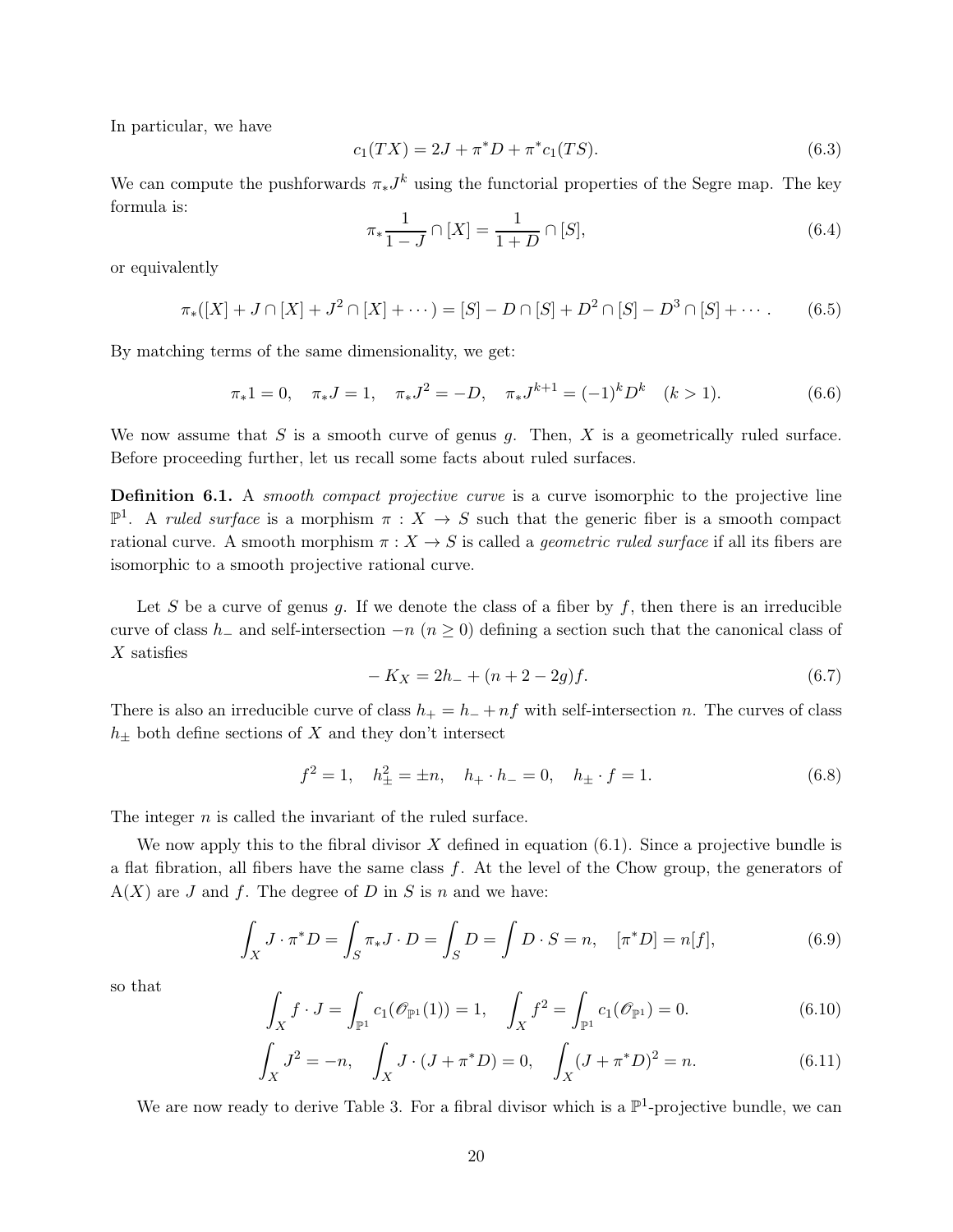determine its type by identifying two non-trivial classes  $r_1$  and  $r_2$  which correspond to two irreducible curves, as well as a line bundle  $\mathscr D$  over S with first Chern class D such that  $r_1^2 + r_2^2 = r_1 r_2 = 0$  and  $\int_X r_1^2 = DS$ . In that situation, we deduce that  $X \cong \mathbb{P}_S(\mathscr{O}_S \oplus \mathscr{D})$ :

$$
\begin{Bmatrix} r_1^2 + r_2^2 = 0 \\ r_1 r_2 = 0 \\ r_1^2 = DS \end{Bmatrix} \Longrightarrow X \cong \mathbb{P}_S(\mathscr{O}_S \oplus \mathscr{D}). \tag{6.12}
$$

The results are listed in Table [4,](#page-22-1) which requires the pushforward formulas of Section [5](#page-16-0) and divisor class computations in Appendix [B.](#page-37-0) We deduce Table [3](#page-19-1) directly from Table [4.](#page-22-1)

The following theorem explains how different projective bundles are related to each other.

**Theorem 6.2.** Let  $\rho: Y \to B$  be an elliptic fibration defined by a crepant resolution of a Weierstrass model over a base B. Let  $D_a$  and  $D_b$  be two divisors of Y such that  $\rho_*(D_a D_b) = S$ . Then

$$
\rho_*(D_a^2 D_b + D_a D_b^2) = (S - L)S. \tag{6.13}
$$

*Proof.* If we denote by  $\eta_{ab}$  the intersection of two adjacent divisors  $D_a$  and  $D_b$ , then

$$
K_{\eta_{ab}} = K_Y + D_a + D_b,\tag{6.14}
$$

$$
\chi(\eta_{ab}) = -K_{\eta_{ab}} D_a D_b = -(K_Y + D_a + D_b) D_a D_b.
$$
\n(6.15)

But since  $\eta_{ab}$  is isomorphic to S, we also have

$$
\chi(\eta_{ab}) = -(K_B + S)S.
$$
\n(6.16)

Since  $K_Y = K_B + L$  and  $\eta_{ab} = D_a D_b$  pushes forward to S for any ADE model, we get

$$
\rho_*(D_a^2 D_b + D_a D_b^2) = -(K_B + L)S - \chi(S) = -(K_B + L)S + (K_B + S)S = (S - L)S. \tag{6.17}
$$

 $\Box$ 

## <span id="page-21-0"></span>7 Characteristic numbers of fibral divisors

In this section, we give the linear functions induced on  $H^2(Y,\mathbb{Z})$  for the second Chern class of the minimal models  $Y = \{Y_4, Y_5, Y_6, Y_8\}$ , as well as characteristic numbers of their fibral divisiors. In particular, we consider the signature  $\tau(D)$  and also the ordinary  $\chi(D)$  and holomorphic  $\chi_0(D)$ Euler characteristics. This data provides information about the structure of the fibral divisors. We assume that the minimal models are threefolds, thus, these characteristic numbers are all functions of the Chern numbers  $c_1^2(D_a)$  and  $c_2(D_a)$ . Characteristic numbers for elliptic fibrations are computed in [\[19,](#page-50-7) [20\]](#page-50-3).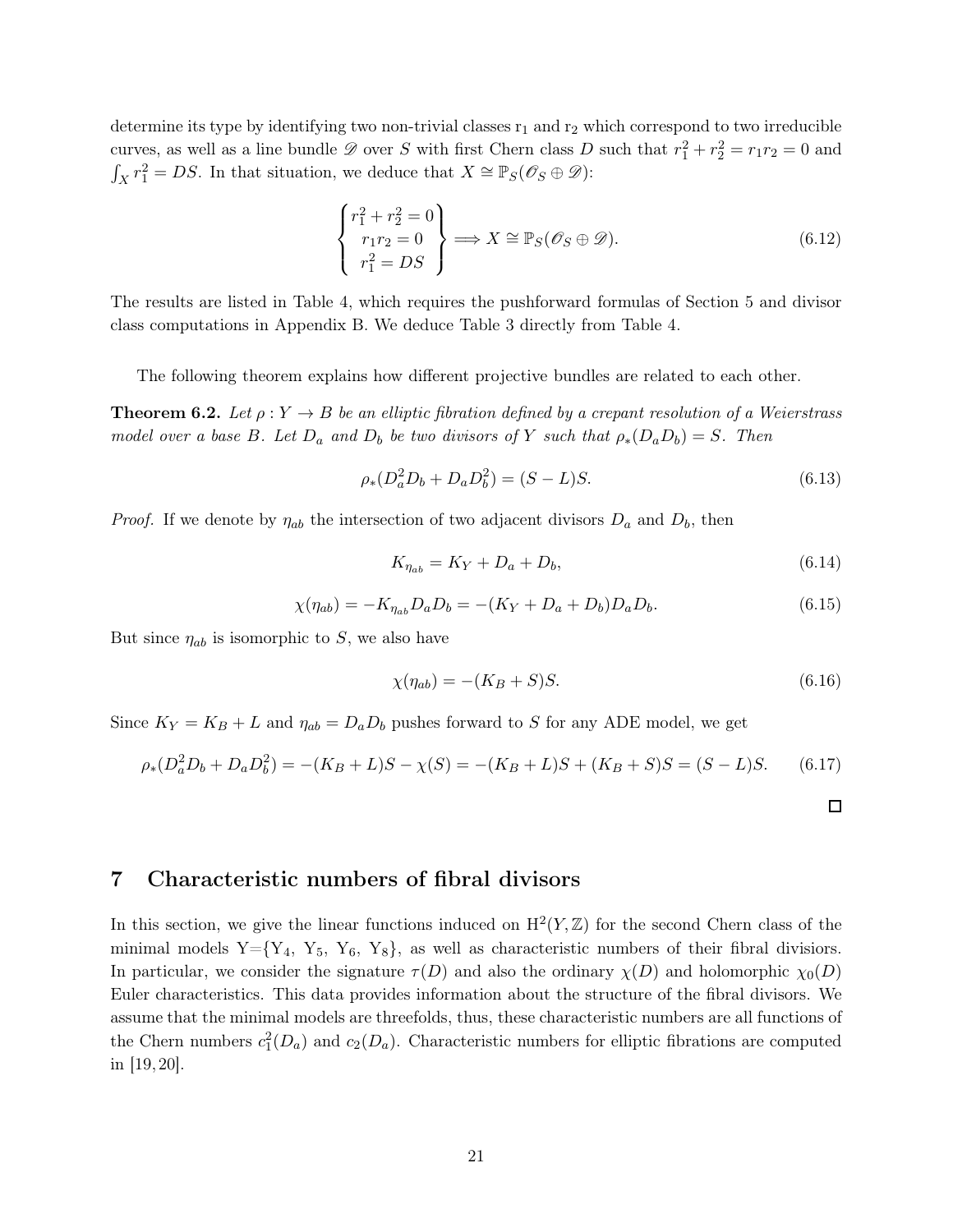<span id="page-22-1"></span>

|       | $R_1$ | $R_2$            | ${\rm Y}_4$  | $Y_5$         | $Y_6$         | $Y_8$          |
|-------|-------|------------------|--------------|---------------|---------------|----------------|
| $D_0$ | $D_1$ | $\frac{1}{2}H$   | LS           | LS            | LS            | LS             |
| $D_1$ | $D_0$ | $D_2$            | $-(2L - S)S$ | $-(2L-S)S$    | $-(2L - S)S$  | $-(2L - S)S$   |
| $D_2$ | $D_1$ | $D_3$            | $-(3L-2S)S$  | $-(3L-2S)S$   | $-(3L-2S)S$   | $-(3L-2S)S$    |
| $D_3$ | $D_2$ | $D_4$            | N/A          | $-(4L - 3S)S$ | $-(4L - 3S)S$ | $-(4L - 3S)S$  |
| $D_4$ | $D_3$ | $D_5$            | $-(L-S)S$    | $\rm N/A$     | $-(5L-4S)S$   | N/A            |
| $D_5$ | $D_4$ | $\boldsymbol{x}$ | $-(2L-2S)S$  | $-(2L-2S)S$   | $\rm N/A$     | $-(2L-2S)S$    |
| $D_6$ | $D_5$ | $\boldsymbol{y}$ | $\rm N/A$    | $\rm N/A$     | $-(7L - 6S)S$ | $-(11L - 9S)S$ |
| $D_7$ | $D_3$ | $\boldsymbol{y}$ | $-(L-S)S$    | N/A           | N/A           | $-(5L-4S)S$    |

Table 4: For each fibral divisor  $D_a$ , we present a divisor  $R_1$  and a divisor  $R_2$  such that the divisor  $R_1$  defines, by intersection, a section of  $D_a \to S$ . The divisor  $R_2$  is such that  $D_a R_1^2 = -D_a R_2^2$  and  $R_1R_2D_a = 0$ . An N/A indicates when these conditions do not hold. When  $D_a$  is a  $\mathbb{P}^1$ -bundle and has  $D_a R_1^2 = \pm (pL - qS)S$ , we deduce that  $D_a$  is isomorphic to  $\mathbb{P}_S(\mathscr{S}^{\otimes q} \oplus \mathscr{L}^{\otimes p})$  as listed in Table [3.](#page-19-1)

Given a threefold Y, the second Chern class defines a linear form on  $H^2(Y,\mathbb{Z})$ 

$$
\mu: \quad H^2(Y,\mathbb{Z}) \to \mathbb{Z} \qquad D \mapsto \int_Y D \cdot c_2(TY).
$$

Knowing the properties of this linear form is important for several reasons. For one, Wilson showed that the linear form  $\mu$  plays a central role in the classification of Calabi–Yau varieties [\[39\]](#page-51-1). The second Chern class also appears in the Hirzebruch–Riemann–Roch theorem and is used in the computation of the microscopic entropy attached to a very ample divisor  $D$  in a Calabi–Yau threefold [\[34\]](#page-51-2).

<span id="page-22-0"></span>**Theorem 7.1.** For each of the minimal models  $Y_4$ ,  $Y_5$ ,  $Y_6$ , and  $Y_8$  of an  $E_7$ -model, the second Chern class induces the following linear action on the divisors

$$
c_2(TY) \cdot \varphi^* H = 3\Big(c_2(TB) - c_1(TB)L\Big),
$$
  
\n
$$
c_2(TY) \cdot \varphi^* \pi^* \alpha = 12L \cdot \alpha,
$$
  
\n
$$
c_2(TY) \cdot D_a = 2(L - S)S,
$$

where  $H = c_1(\mathscr{O}_{X_0}(1)), \varphi$  is the crepant resolution,  $\pi$  is the projection of the projective bundle  $X_0$ over the base  $\hat{B}$ , and  $\hat{\alpha}$  is a class of the Chow ring of the base. We note the following exceptions for each minimal model:

$$
Y_4: c_2(TY) \cdot D_3 = 2(3L - 2S)S, c_2(TY) \cdot D_6 = 2(7L - 5S)S,
$$
  
\n
$$
Y_5: c_2(TY) \cdot D_4 = 2(3L - 2S)S, c_2(TY) \cdot D_5 = 2(3L - 2S)S, c_2(TY) \cdot D_7 = 2(3L - 2S)S,
$$
  
\n
$$
Y_6: c_2(TY) \cdot D_5 = 2(3L - 2S)S, c_2(TY) \cdot D_7 = 2(7L - 5S)S,
$$
  
\n
$$
Y_8: c_2(TY) \cdot D_4 = 2(7L - 5S)S.
$$

*Proof.* The Chern class of the variety  $Y$  is computed using Theorem [5.3](#page-16-4) and the rest follows from the pushforward results in Theorem [5.4](#page-16-2) (or Theorem [5.6\)](#page-16-1) and Theorem [5.5.](#page-16-3) 口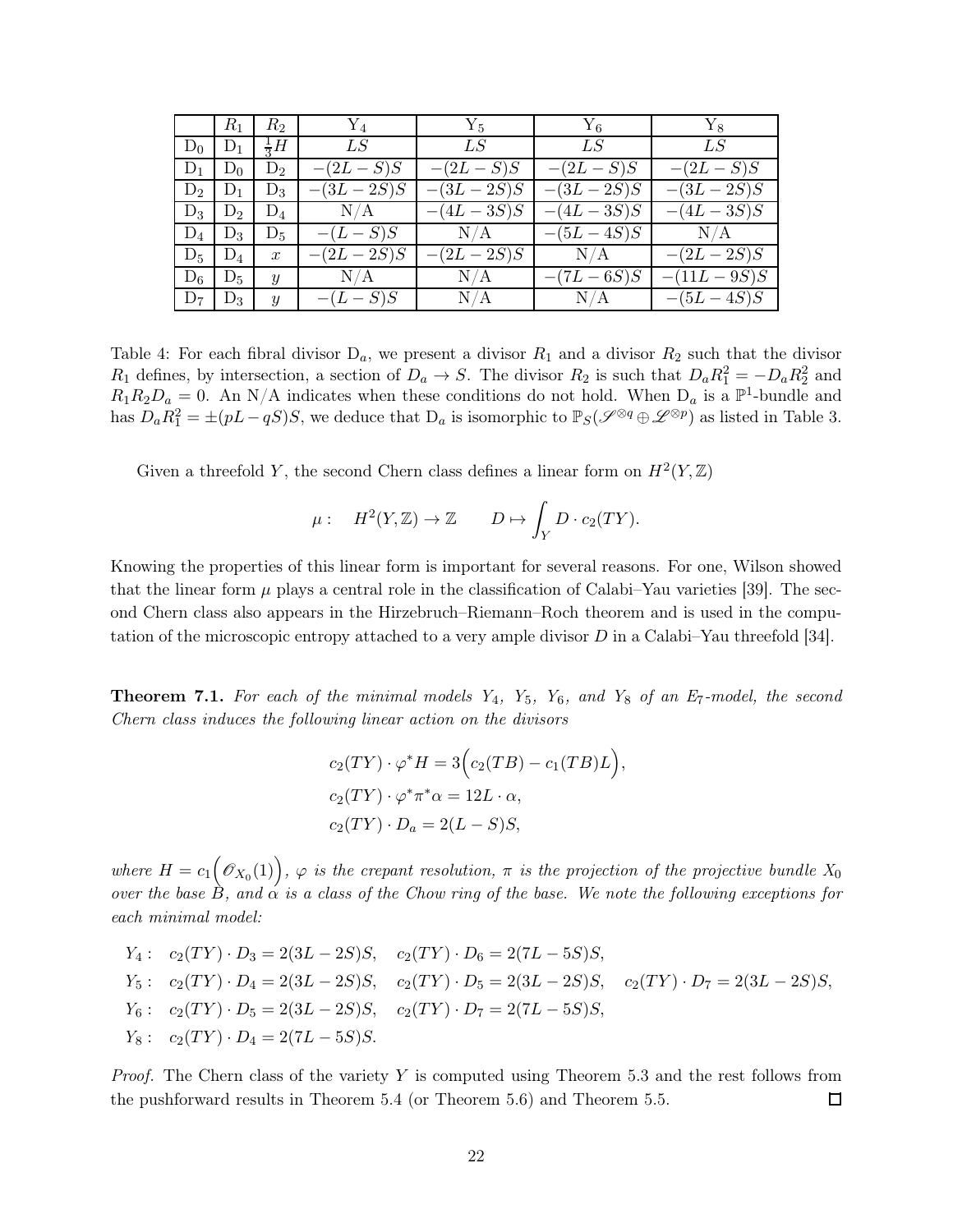The characteristic numbers that we are interested in are

$$
\tau(D) = \frac{1}{3} \int_D (-2c_2 + c_1^2) \quad \chi(D) = \int_D c_2, \quad \chi_0(D) = \int_D \frac{c_1^2 + c_2}{12}, \tag{7.1}
$$

where  $\tau(D)$  is the signature,  $\chi(D)$  is its Euler number, and  $\chi_0(D)$  is its holomorphic Euler characteristic.

**Lemma 7.2.** Let  $D$  be a ruled surface over a smooth curve of genus  $g$ . Then

$$
\chi(D) = 4(1 - g), \quad \chi_0(D) = (1 - g), \quad \tau(D) = 0.
$$
\n(7.2)

While the holomorphic Euler characteristic of a fibral divisor is the same for any crepant resolution, both the signature and the ordinary Euler characteristic depend on the choice of minimal model. We can use the Euler characteristic and the signature to identify fibral divisors that have reducible singular fibers. For instance, the signature is zero when the fibral divisor is a ruled variety.

<span id="page-23-0"></span>Theorem 7.3. The characteristic numbers of the fibral divisors of the crepant resolution of an  $E_7$ -model are as follows for the relative minimal model  $Y_4$ ,  $Y_5$ ,  $Y_6$ , and  $Y_8$ :

$$
Y_4\begin{cases}\n\chi_0(D_a) = (1-g), & a = 0, 1, 2, 3, 4, 5, 6, 7 \\
\tau(D_a) = 0, & \chi(D_a) = 4(1-g), & a = 0, 1, 2, 4, 5, 7 \\
\tau(D_6) = 2(4L - 3S)S, & \chi(D_6) = 4(1-g) + (4L - 3S)S, \\
\tau(D_6) = 2(4L - 3S)S, & \chi(D_6) = 4(1-g) + 2(4L - 3S)S,\n\end{cases}\n\chi_5\begin{cases}\n\chi_0(D_a) = (1-g), & a = 0, 1, 2, 3, 4, 5, 6, 7 \\
\tau(D_a) = 0, & \chi(D_a) = 4(1-g), & a = 0, 1, 2, 3, 5 \\
\tau(D_a) = (4L - 3S)S, & \chi(D_a) = 4(1-g) + (4L - 3S)S, & a = 4, 6, 7 \\
\chi_0(D_a) = (1-g), & a = 0, 1, 2, 3, 4, 5, 6, 7 \\
\tau(D_b) = 0, & \chi(D_a) = 4(1-g), & a = 0, 1, 2, 3, 4, 6 \\
\tau(D_5) = (4L - 3S)S, & \chi(D_5) = 4(1-g) + (4L - 3S)S, \\
\tau(D_7) = 2(4L - 3S)S, & \chi(D_7) = 4(1-g) + 2(4L - 3S)S, & a = 0, 1, 2, 3, 4, 5, 6, 7 \\
\chi_6\begin{cases}\n\chi_0(D_a) = (1-g), & a = 0, 1, 2, 3, 4, 5, 6, 7 \\
\chi(D_a) = 0, & \chi(D_a) = 4(1-g), & a = 0, 1, 2, 3, 4, 5, 6, 7 \\
\tau(D_a) = 0, & \chi(D_a) = 4(1-g), & a = 0, 1, 2, 3, 5, 6, 7 \\
\tau(D_a) = 0, & \chi(D_a) = 4(1-g), & a = 0, 1, 2, 3, 5, 6, 7 \\
\tau(D_a) = 2(4L - 3S)S, & \chi(D_4) = 4(1-g) + 2(4L - 3
$$

Proof. To ease the notation, we will not write all of the pushforwards and pullbacks. The total Chern class of a fibral divisor  $D$  is computed by adjoint from the total Chern class of the variety  $Y$ which, in turn, can be deduced from Theorem [5.3.](#page-16-4) Namely,

$$
c(TD) = \frac{c(TY)}{1+D} = 1 + (c_1(TY) - D) + (c_2(TY) - c_1(TY)D + D^2) + \cdots
$$
\n(7.7)

By adjoint for  $Y$ , we have

$$
c_1(TY) = c_1(TB) - c_1(\mathcal{L}),\tag{7.8}
$$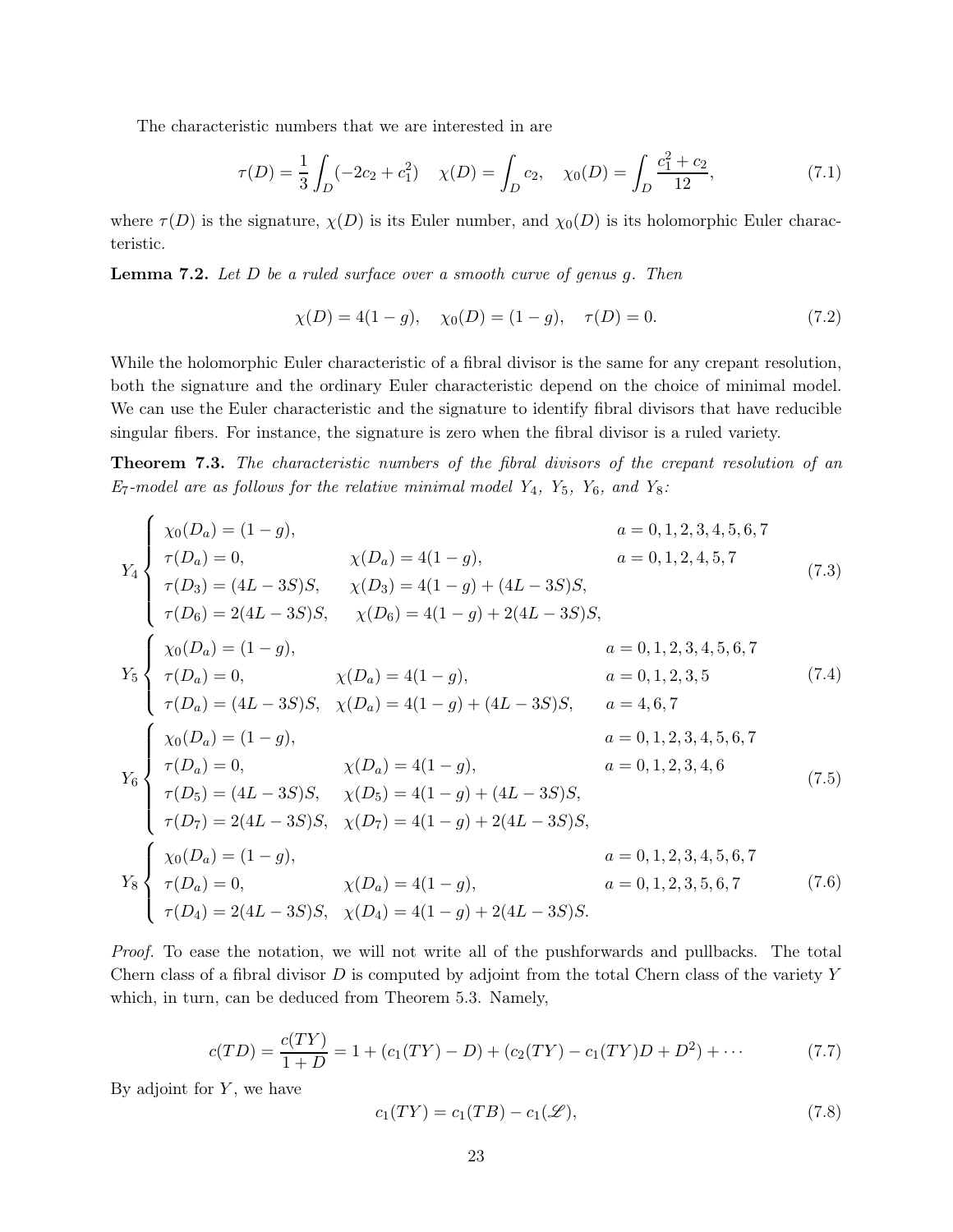so we deduce that

$$
c_1(TD) = c_1(TB) - L - D, \quad c_2(TD) = c_2(TY) - (c_1(TB) - L)D + D^2. \tag{7.9}
$$

The second Chern class of Y will appear multiplied by the class of a fibral divisor and we can therefore use Theorem [7.1](#page-22-0) to express all the results as functions of the base, once we pushforward to the base using Theorem [5.4](#page-16-2) (or Theorem [5.6\)](#page-16-1) and Theorem [5.5.](#page-16-3) □

## <span id="page-24-0"></span>8 Fat fibers and loss of flatness

For a base of high enough dimension, there can be points over which the fiber is not a collection of rational curves, but rather contains an entire rational surface as a component. This phenomena has been studied in the case of an  $E_6$ -model by analyzing a partial resolution of its Weierstrass model in [\[10\]](#page-49-7). In M-theory compactifications, the presence of a complex surface  $Q$  in the fiber results in new light degrees of freedom in the low energy spectrum, as M5-branes wrapping the surface can produce massless stringy modes and a tower of particle states arise by wrapping membranes on holomorphic curves in Q.

When the base of an E<sub>7</sub>-model has dimension three or higher, the fibration is no longer flat. When the locus  $s = a = b = 0$  is non-empty, the divisor  $D_6$  has a fiber over the divisor S that jumps in dimension to become a rational surface over this locus. In the minimal model  $Y_a$ , we call this rational surface  $Q_a$ . For the minimal models that are constructed explicitly by a crepant resolution, namely  $Y_a$ ,  $(a = 4, 5, 6, 8)$ , we can identify  $Q_a$  up to isomorphism, explicitly.

<span id="page-24-1"></span>**Theorem 8.1.** Let  $Y_a$   $(a = 1, ..., 8)$  be a crepant resolution of an  $E_7$ -model with fibral divisors  $D_n$ with generic fibers  $C_n$   $(n = 0, \ldots, 7)$ . Let  $Q_a$  be the surface that the fiber  $C_6$  degenerates into over the locus  $V(a, b) \cap S$ . Then for  $Y_4$ ,  $Y_5$ ,  $Y_6$ , and  $Y_8$ , which can be defined by the crepant resolutions given in equation [\(4.1\)](#page-14-1), we have:

$$
Q_4 \cong \mathbb{F}_2^{(2)}, \quad Q_5 \cong \mathbb{F}_1^{(1)}, \quad Q_6 \cong \mathbb{F}_1, \quad Q_8 \cong \mathbb{F}_2. \tag{8.1}
$$

- $Y_8$ : The surface  $Q_8$  is isomorphic to the Hirzebruch surface  $\mathbb{F}_2$ .
- $Y_6$ : The surface  $Q_6$  is isomorphic to an  $\mathbb{F}_1$  (which is also a del Pezzo surface of degree 8).
- $Y_5$ : The surface  $Q_5$  is a Hirzebruch surface  $\mathbb{F}_1$  blown-up at a point of its curve of selfintersection −1.
- $Y_4$ : The surface  $Q_4$  is the blowup of a Hirzebruch surface  $\mathbb{F}_2$  over a point p of the curve of self-intersection 2 followed by a blowup of the intersection point between the proper transform of that curve and the proper transform of the fiber over the point  $p$ . The structures of these rational surfaces are summarized in Figure [8.](#page-25-0)

The relevant computations can be found in Appendix [D.](#page-44-1) Using adjunction, we compute the total Chern class of the surface  $Q$  and its characteristic numbers. We can then use this data to identify the surfaces.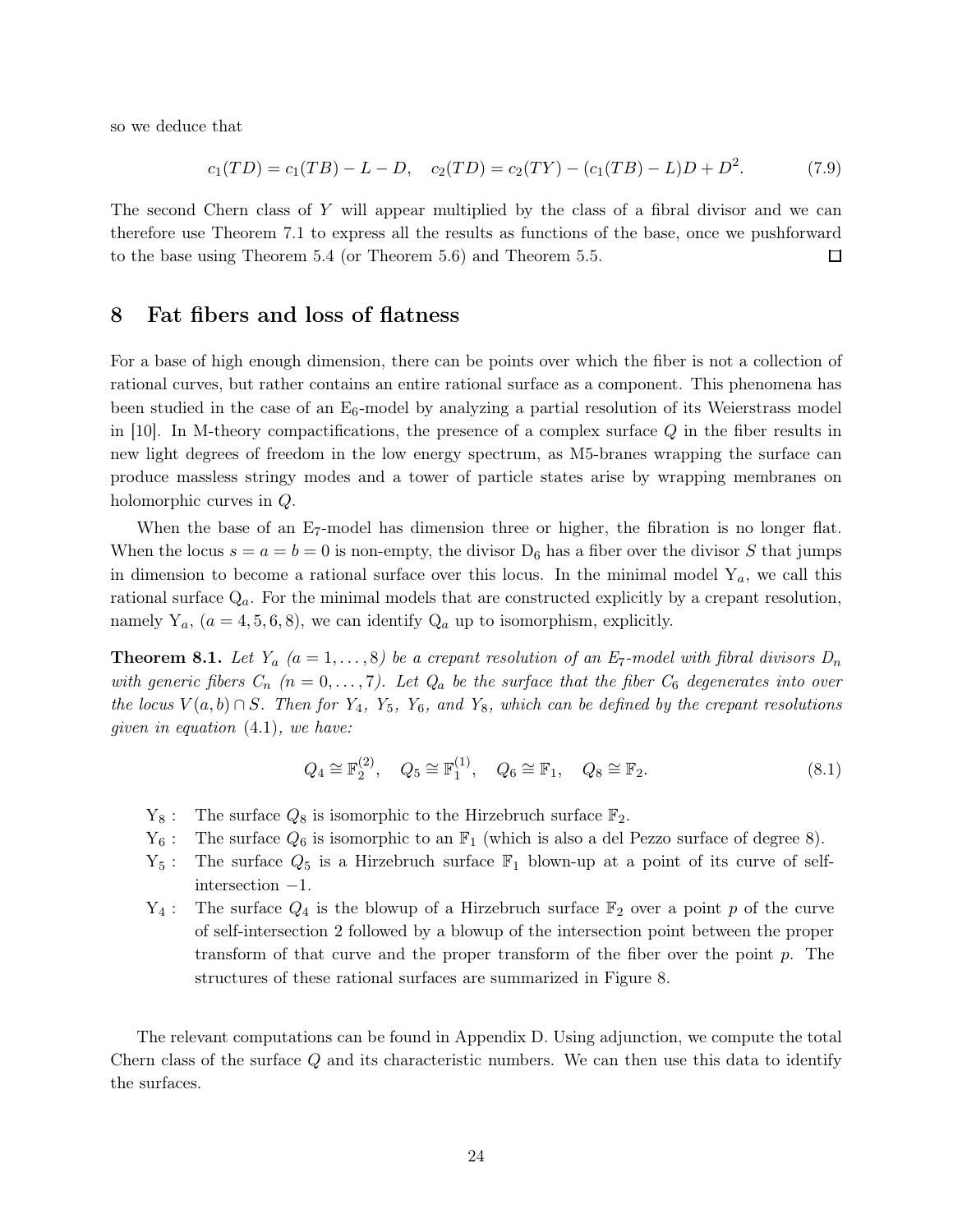<span id="page-25-0"></span>

Figure 8: Isomorphism classes of the rational surfaces  $Q_a$   $(a = 4, 5, 6, 8)$ . For the crepant resolution  $Y_a$ , the fibral divisor  $D_6$  has a generic fiber  $C_6$  that degenerates into a full rational surface  $Q_a$  over the codimension-three locus  $V(a, b) \cap S$ . The four rational surfaces  $Q_a$  are connected to each other by blowing-up points or blowing-down  $(-1)$ -curves. The rational surfaces  $Q_8$  and  $Q_6$  are, respectively, isomorphic to the Hirzebruch surfaces  $\mathbb{F}_2$  and  $\mathbb{F}_1$ . The rational surface  $Q_5$  is obtained by blowing-up a point of the  $(-1)$ -curve of  $\mathbb{F}_1$  or by blowing-up a point of the curve of self-intersection 2 in  $\mathbb{F}_2$ . Alternatively,  $Q_8$  is obtained from  $Q_5$  by contracting the  $(-1)$ -curve that is the proper transform of the fiber over the point p that was blown-up to go from  $Q_6$  to  $Q_5$ . The rational surface  $Q_4$  is obtained by blowing-up the intersection of the two  $(-1)$ -curves of  $Q_5$ .

Lemma 8.2. The Euler characteristic, the degree, the holomorphic Euler characteristic, and signature of the surfaces  $Q_a$   $(a = 4, 5, 6, 8)$  are:

$$
Y_4: \chi(Q_4) = 6 \quad K_{Q_4}^2 = 6, \quad \chi_0(Q_4) = 1, \quad \tau(Q_4) = -2,
$$
  
\n
$$
Y_5: \chi(Q_5) = 5 \quad K_{Q_5}^2 = 7, \quad \chi_0(Q_5) = 1, \quad \tau(Q_5) = -1,
$$
  
\n
$$
Y_6: \chi(Q_6) = 4 \quad K_{Q_6}^2 = 8, \quad \chi_0(Q_6) = 1, \quad \tau(Q_6) = 0,
$$
  
\n
$$
Y_8: \chi(Q_8) = 4 \quad K_{Q_8}^2 = 8, \quad \chi_0(Q_8) = 1, \quad \tau(Q_8) = 0.
$$

While flops do not change the fibral divisor (namely  $D_6$ ) whose generic fiber degenerates into the surface Q over  $V(a, b, s)$ , flops do change the topology of Q by blowing-up/down certain points. Such blowups will change  $\chi(Q)$ ,  $K_Q^2$ , and  $\tau(Q)$ . Since we know the degeneration of the fiber  $C_6$ , we make the following conjectures.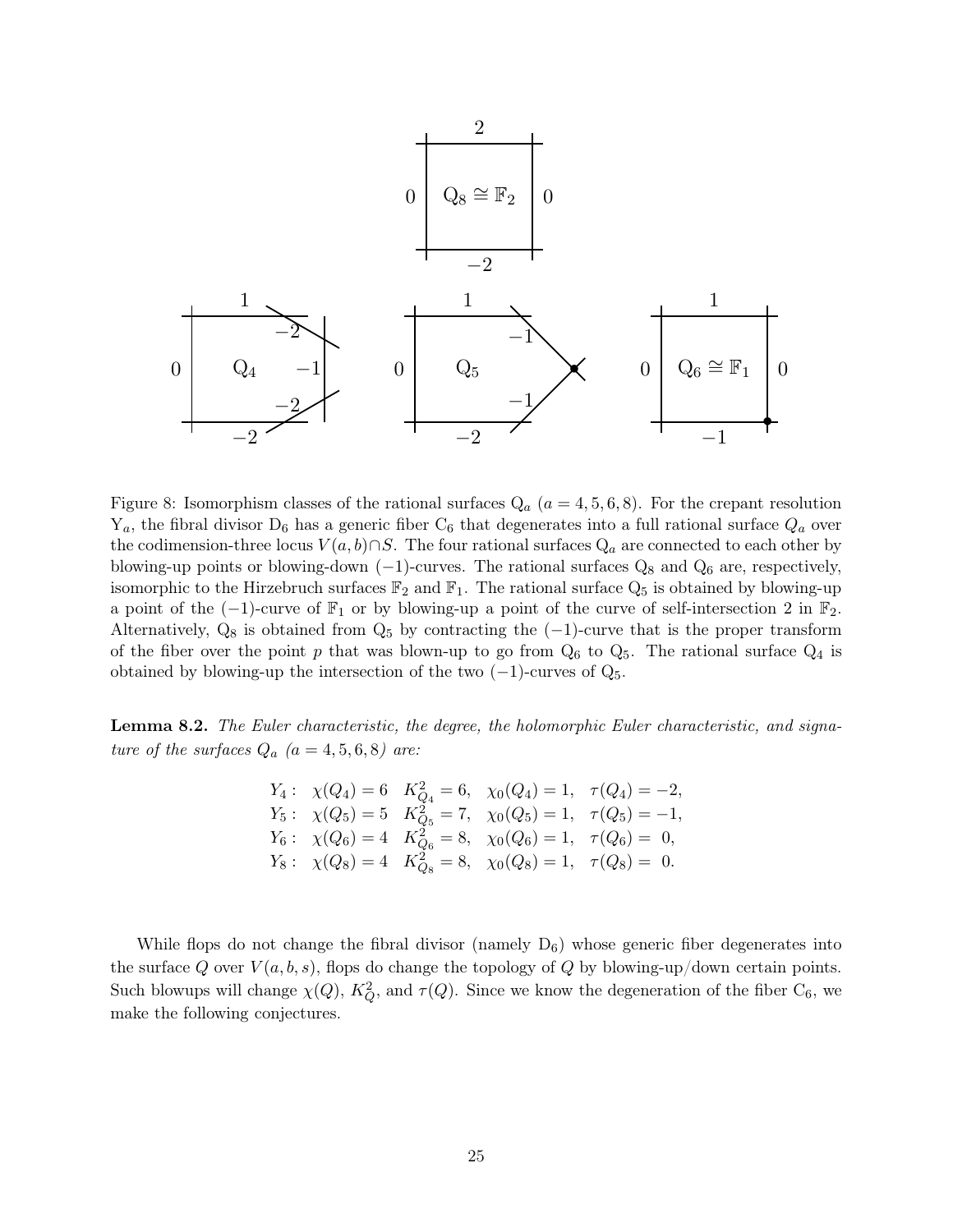Conjecture 8.1. The Euler characteristic, the degree, the holomorphic Euler characteristic, and signature of the surfaces  $Q_a$   $(a = 1, 2, 3, 7)$  are expected to be:

$$
Y_1: \ \chi(Q_1) = 9 \quad K_{Q_1}^2 = 3, \ \chi_0(Q_1) = 1, \ \tau(Q_1) = -5,
$$
  
\n
$$
Y_2: \ \chi(Q_2) = 8 \quad K_{Q_2}^2 = 4, \ \chi_0(Q_2) = 1, \ \tau(Q_2) = -4,
$$
  
\n
$$
Y_3: \ \chi(Q_3) = 7 \quad K_{Q_3}^2 = 5, \ \chi_0(Q_3) = 1, \ \tau(Q_3) = -3,
$$
  
\n
$$
Y_7: \ \chi(Q_7) = 4 \quad K_{Q_7}^2 = 8, \ \chi_0(Q_7) = 1, \ \tau(Q_7) = 0,
$$

We expect  $Q_7$  to be a Hirzebruch surface  $\mathbb{F}_1$ , and  $Q_3$ ,  $Q_2$ , and  $Q_1$  to be the blowup of a Hirzebruch surface  $\mathbb{F}_2$  at three, four, and five points, respectively. These points are on the fiber of self-intersection  $-2$  and then on successive intersections of the proper transform of this fiber with the exceptional divisors.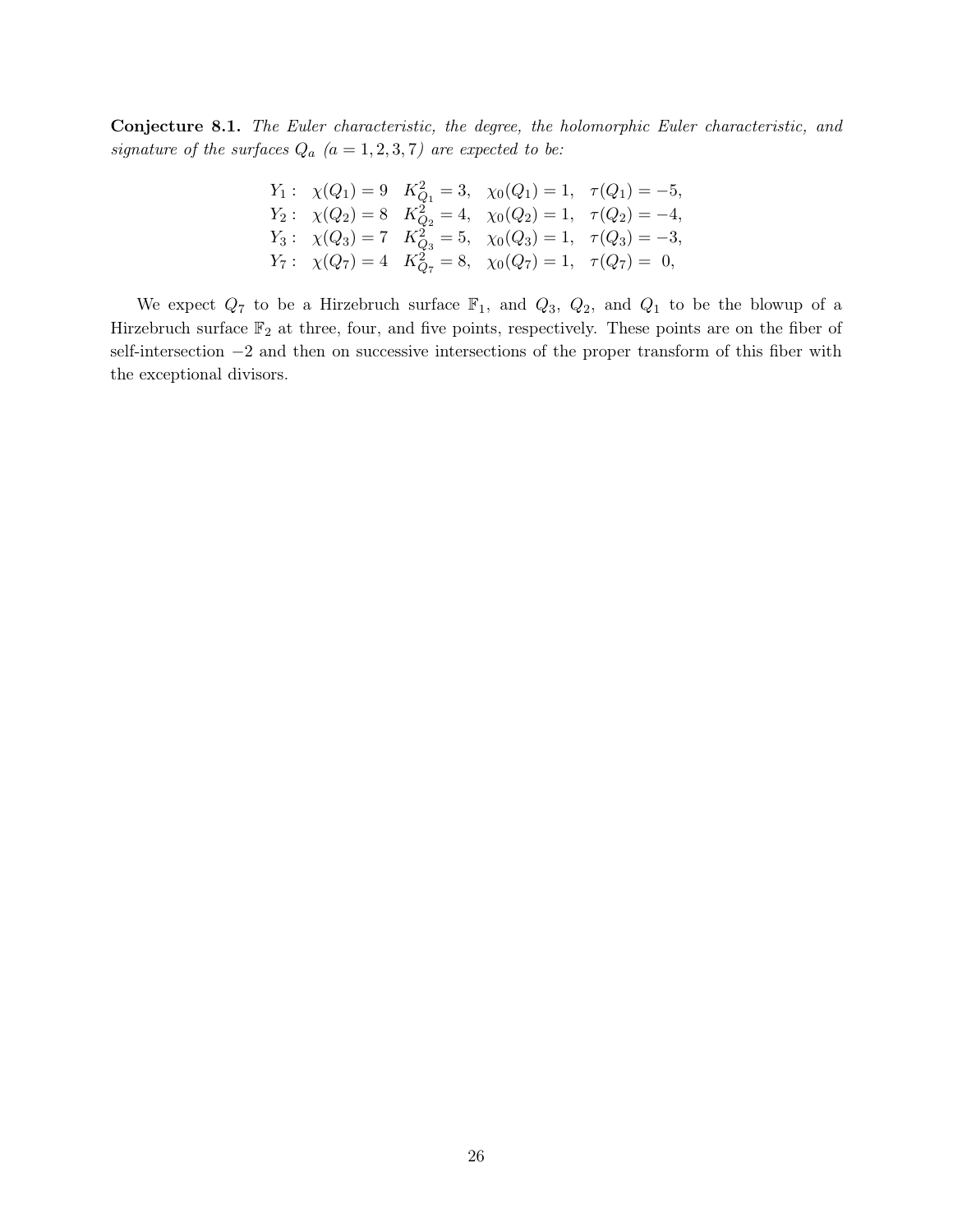## <span id="page-27-0"></span>A Fiber degenerations

Here we derive in detail the splitting of curves in each of the eight chambers using the hyperplane arrangement  $I(E_7, 56)$ .

<span id="page-27-1"></span> $A.1$   $Ch<sub>1</sub>$ 



Figure 9: Chamber 1.

As we can see from Figure [4,](#page-8-0) the unique wall of chamber 1 that intersects the interior of the fundamental open Weyl chamber is the hyperplane  $\varpi_{19}^{\perp}$ . This hyperplane separates chamber 1 and chamber 2: the form  $\langle \varpi_{19}, \phi \rangle$  is negative in the interior of the chamber 1, vanishes on the wall  $\varpi_{19}^{\perp}$ and is positive in chamber 2. The condition

$$
\langle \varpi_{19}, \phi \rangle = \phi_1 - \phi_6 < 0,\tag{A.1}
$$

completely characterizes chamber 1 since  $\varpi_{19}$  is higher than all the other weights appearing in the sign vector. It follows that  $-\varpi_{19}$  (resp.  $\varpi_{19}$ ) is an effective curve in chamber 1 (resp. in chamber 2) which we call  $C'_6$ .

Geometrically, any simple root is an effective curve in a given chamber unless it connects two weights of different signs. In the basis of simple roots, we have  $\varpi_{19} = (1, 1, 1, \frac{1}{2})$  $\frac{1}{2}, 0, -\frac{1}{2}$  $\frac{1}{2}, \frac{1}{2}$  $(\frac{1}{2})$  as listed in equation [\(3.1\)](#page-10-1), or equivalently

$$
\varpi_{19} = \alpha_1 + \alpha_2 + \alpha_3 + \frac{1}{2}\alpha_4 - \frac{1}{2}\alpha_6 + \frac{1}{2}\alpha_7. \tag{A.2}
$$

We rewrite this equation in the following suggestive form

$$
\alpha_6 = 2(-\varpi_{19}) + 2\alpha_1 + 2\alpha_2 + 2\alpha_3 + \alpha_4 + \alpha_7 \tag{A.3}
$$

and deduce that the curve  $C_6$  splits as follows:

$$
C_6 \to 2C'_6 + 2C_1 + 2C_2 + 2C_3 + C_4 + C_7. \tag{A.4}
$$

This matches the description in [\[12\]](#page-49-2). The intersection number of  $C'_6$  with the fibral divisor  $D_i$  is given by minus the coefficient of  $\varpi_{19}$  written in the basis of fundamental weights. Since in the basis of fundamental weights, we have  $-(-\varpi_{19}) = \begin{bmatrix} 1 & 0 & 0 & 0 & -1 & 0 \end{bmatrix}$ , we find

$$
D_1 \cdot C'_6 = 1, \quad D_6 \cdot C'_6 = -1, \quad D_i \cdot C'_6 = 0, \quad i = 2, 3, 4, 5, 7. \tag{A.5}
$$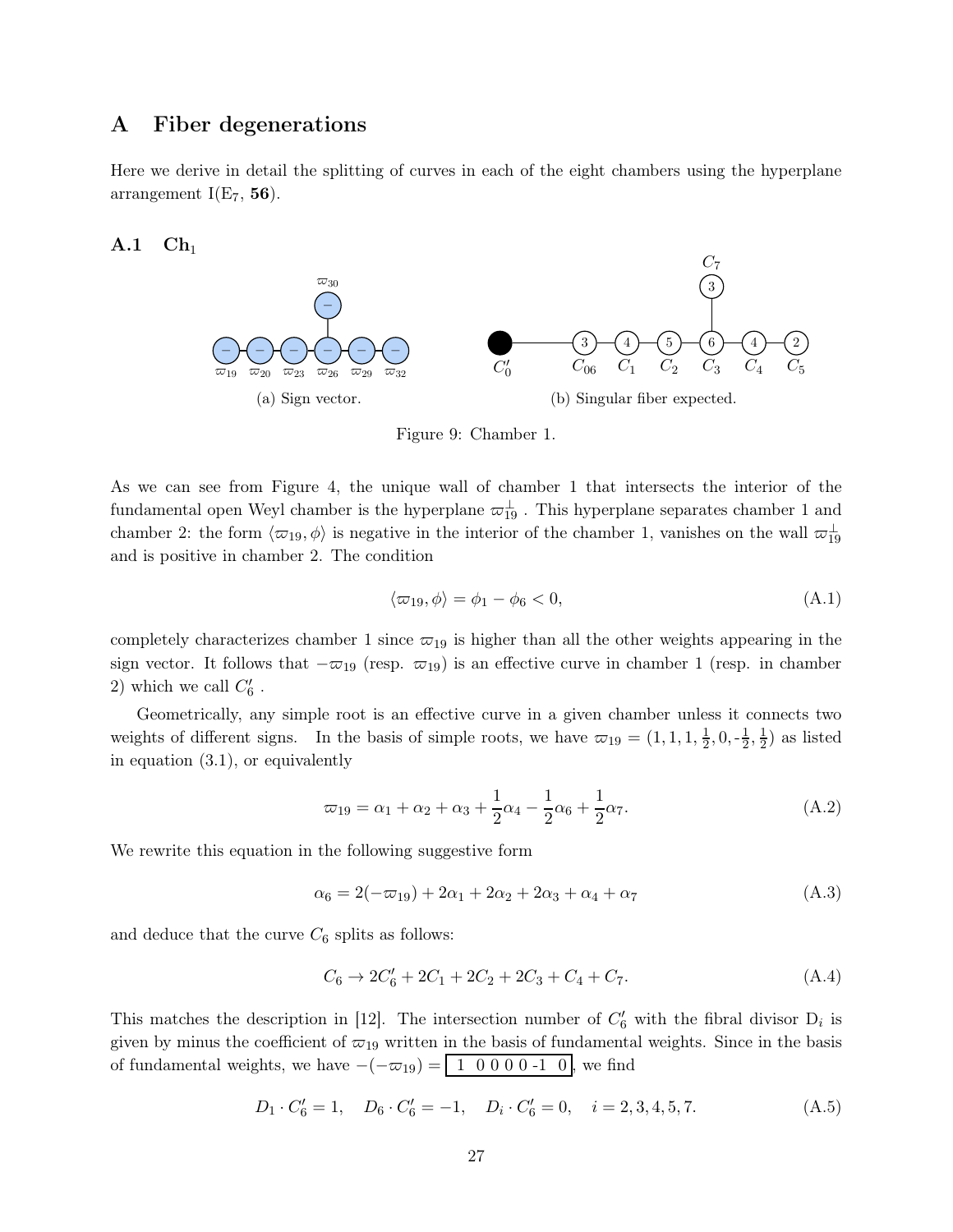We also note that by linearity (see equation  $(3.2)$ ), we have

$$
D_0 \cdot C'_6 = -1,\tag{A.6}
$$

which is negative and therefore implies that  $D_0$  contains  $C'_6$ . Since both  $D_0$  and  $D_6$  contain  $C'_6$ , we rename  $C'_6$  as  $C_{06}$  and we have the splitting rule

$$
\begin{cases}\nC_0 \to C_{06} + C'_0 \\
C_6 \to 2C_{06} + 2C_1 + 2C_2 + 2C_3 + C_4 + C_7\n\end{cases}
$$
\n(A.7)

where  $C'_0$  is the left-over curve in  $C_0$ . Since  $C_0$  has weight  $\varpi_0$  and  $C_{06}$  has weight  $-\varpi_{19}$ , and  $\overline{\omega}_0 = -\overline{\omega}_{19} - \overline{\omega}_1$ , we see that  $-\overline{\omega}_1$  is the weight of  $C'_0$ :

$$
\begin{cases}\nC_{06} \to -\varpi_{19}, \\
C_0' \to \boxed{0 \ 0 \ 0 \ 0 \ 0 \ -1 \ 0} = -\varpi_1.\n\end{cases}
$$
\n(A.8)

From the Dynkin indices of  $\varpi_1$ , we deduce the following intersection numbers

$$
D_0 \cdot C'_0 = -1, \quad D_r \cdot C'_0 = 0 \quad r = 1, 2, 3, 4, 5, 7, \quad D_6 \cdot C'_0 = 1,\tag{A.9}
$$

and the degeneration

$$
C_0 + 2C_1 + 3C_2 + 4C_3 + 3C_4 + 2C_5 + C_6 + 2C_7 \rightarrow C'_0 + 3C_{06} + 4C_1 + 5C_2 + 6C_3 + 4C_4 + 2C_5 + 3C_7
$$
 (A.10)

We get a fiber whose dual graph is the affine Dynkin diagram  $\tilde{E}_8$  with the node corresponding to  $\alpha_1$  contracted to a point and the identification:

$$
(C'_0, C_{06}, C_1, C_2, C_3, C_4, C_5, C_7) \rightarrow (\alpha_0, \alpha_2, \alpha_3, \alpha_4, \alpha_5, \alpha_6, \alpha_7, \alpha_8),
$$
\n(A.11)

<span id="page-28-0"></span>with the respective multiplicities  $(1, 3, 4, 5, 6, 4, 2, 3)$ .

#### $\mathbf{A.2} \quad \mathbf{Ch}_2$



Figure 10: Chamber 2.

In chamber 2, we see from Figure [4](#page-8-0) that the extremal faces are  $\varpi_{19}^{\perp}$  and  $\varpi_{20}^{\perp}$  with

$$
\varpi_{19} - \alpha_1 = \varpi_{20}, \quad \varpi_{19} \cdot \phi > 0, \quad \varpi_{20} \cdot \phi < 0. \tag{A.12}
$$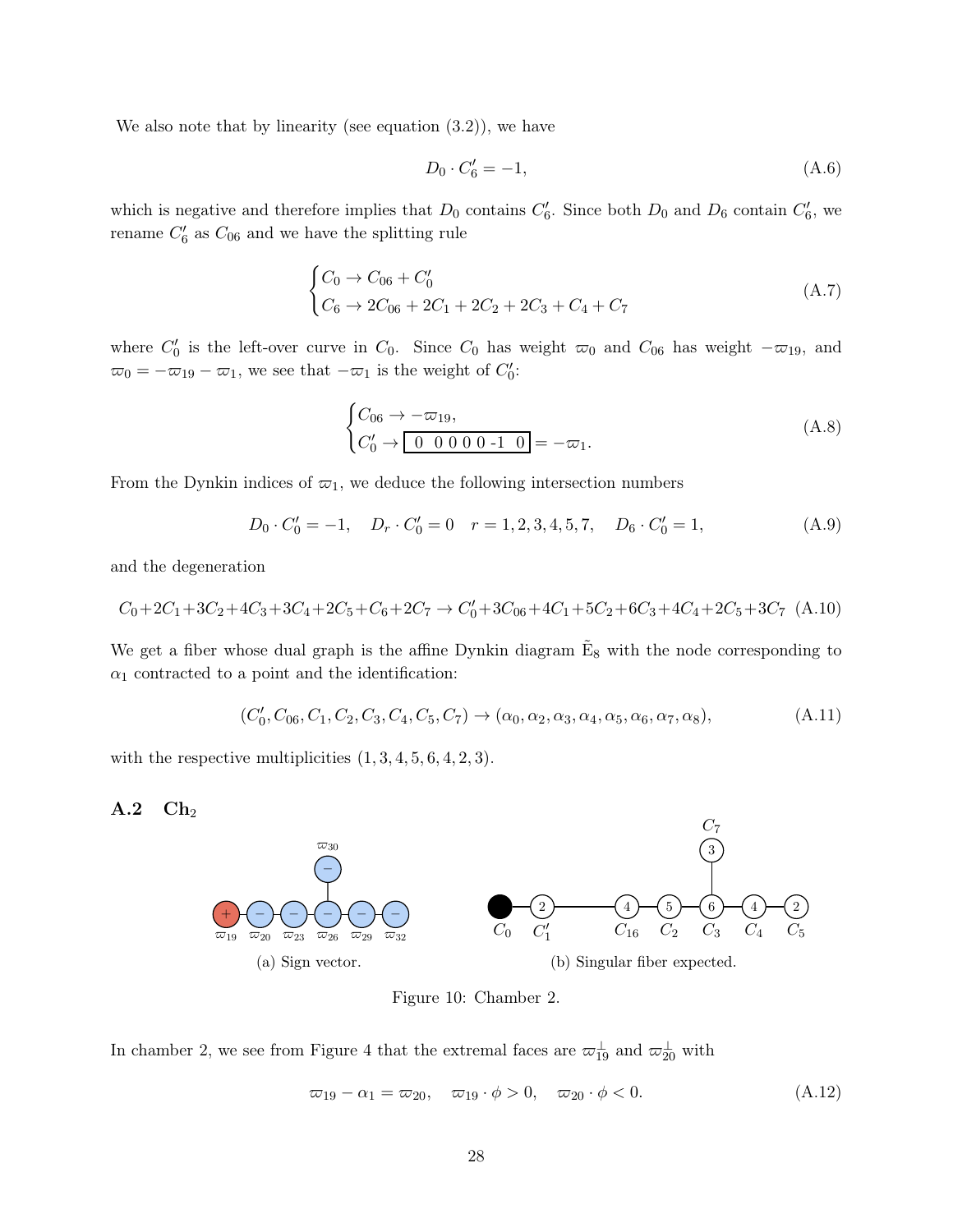We conclude that  $\overline{\omega}_{19}$  and  $-\overline{\omega}_{20}$  will correspond to effective extremal curves in this chamber. We can also use the expression of  $\varpi_{20}$  in terms of simple roots:

$$
\varpi_{19} = \alpha_1 + \alpha_2 + \alpha_3 + \frac{1}{2}\alpha_4 - \frac{1}{2}\alpha_6 + \frac{1}{2}\alpha_7, \quad \varpi_{20} = \alpha_2 + \alpha_3 + \frac{1}{2}\alpha_4 - \frac{1}{2}\alpha_6 + \frac{1}{2}\alpha_7 \tag{A.13}
$$

and solve for  $\alpha_1$  and  $\alpha_6$  as sums of weights that define a positive form in the interior of the chamber:

$$
\alpha_1 = \varpi_{19} + (-\varpi_{20}), \quad \alpha_6 = 2(-\varpi_{20}) + 2\alpha_2 + 2\alpha_3 + \alpha_4 + \alpha_7. \tag{A.14}
$$

There is an effective curve  $C_{16}$  corresponding to  $-\varpi_{20}$  and an effective cure  $C'_{1}$  corresponding to  $\overline{\omega}_{19}$ . Our choice of notation is because  $-\overline{\omega}_{20}$  shows up for both  $\alpha_1$  and  $\alpha_6$  while  $\overline{\omega}_{19}$  only appears in  $\alpha_1$ , which we see as follows.

Since in the basis of fundamental weights, we have  $-(-\infty_{20}) = -1 \quad 1 \quad 0 \quad 0 \quad 0 \quad -1 \quad 0$ , we deduce

$$
D_1 \cdot C_{16} = -1, \quad D_2 \cdot C_{16} = 1, \quad D_6 \cdot C_{16} = -1, \quad D_i \cdot C_{16} = 0, \quad i = 3, 4, 5, 7. \tag{A.15}
$$

We also note that by linearity

$$
D_0 \cdot C_{16} = 0. \tag{A.16}
$$

The negative intersection numbers imply both  $D_1$  and  $D_6$  contain  $C_{16}$ . Meanwhile from  $-(\varpi_{19})$  =  $-1$  0 0 0 0 1 0, we deduce the intersections of  $C_1'$  which are the negative of those computed for  $C_{06}$  above, namely

$$
D_0 \cdot C'_6 = 1, \quad D_1 \cdot C'_6 = -1, \quad D_6 \cdot C'_6 = 1, \quad D_i \cdot C'_6 = 0, \quad i = 2, 3, 4, 5, 7. \tag{A.17}
$$

We then have

$$
\begin{cases}\nC_1 \to C_{16} + C'_1 \\
C_6 \to 2C_{16} + 2C_2 + 2C_3 + C_4 + C_7.\n\end{cases}
$$
\n(A.18)

Using these linear equations, we find:

$$
C_0 + 2C_1 + 3C_2 + 4C_3 + 3C_5 + C_6 + 2C_7 \rightarrow 2C_1' + 4C_{16} + 5C_2 + 6C_3 + 4C_4 + 2C_5 + 3C_7. \tag{A.19}
$$

We get a fiber whose dual graph is the affine Dynkin diagram  $\tilde{E}_8$  with the node corresponding to  $\alpha_2$  contracted to a point and the identification:

$$
(C_0, C'_1, C_{16}, C_1, C_2, C_3, C_4, C_5, C_7) \to (\alpha_0, \alpha_1, \alpha_3, \alpha_4, \alpha_5, \alpha_6, \alpha_7, \alpha_8),
$$
 (A.20)

with the respective multiplicities  $(1, 2, 4, 5, 6, 4, 2, 3)$ .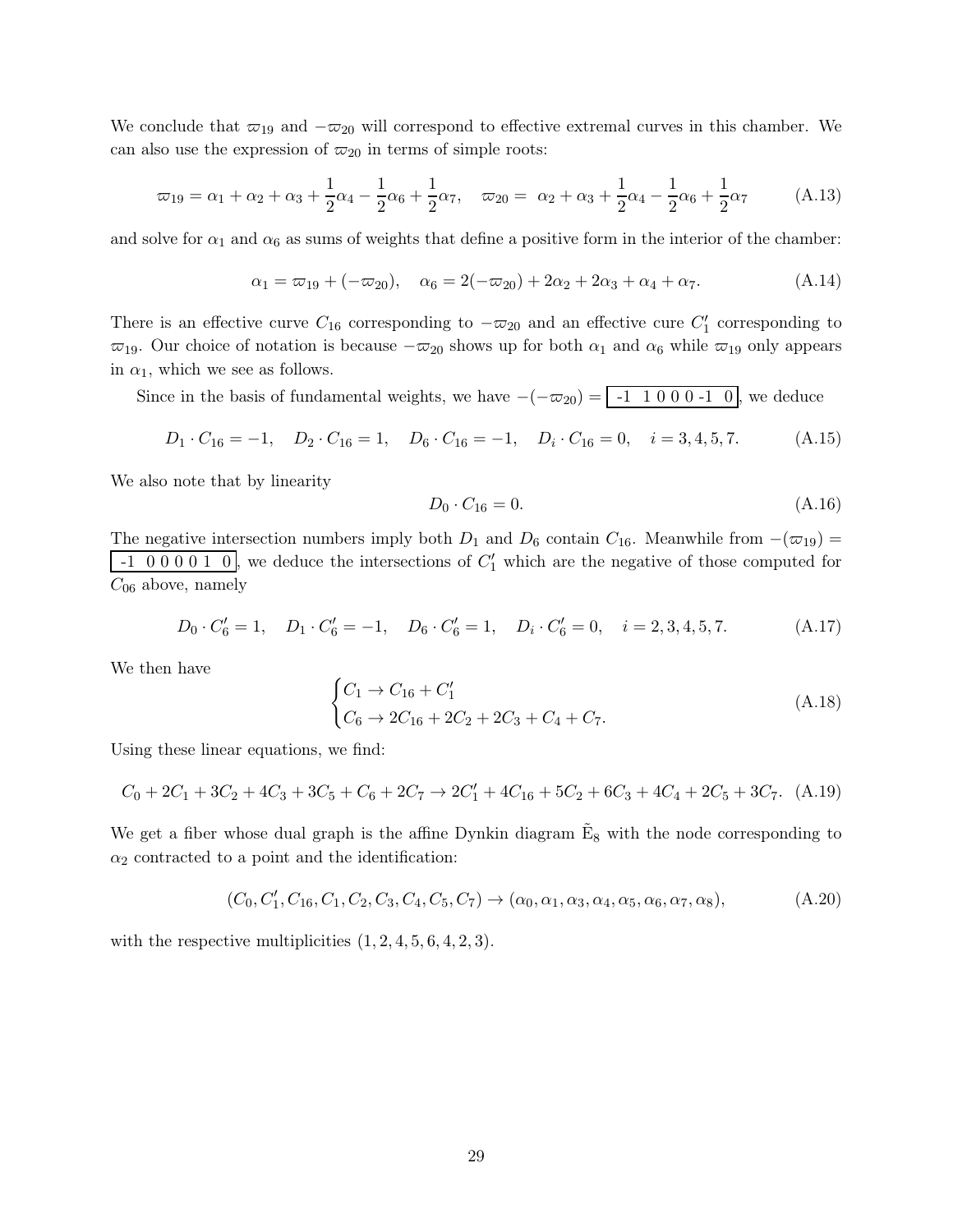<span id="page-30-0"></span> $A.3$   $Ch<sub>3</sub>$ 



Figure 11: Chamber 3.

The interior walls are now  $\varpi_{20}$  and  $\varpi_{23}$  with

$$
\varpi_{20} - \alpha_2 = \varpi_{23}, \quad \varpi_{20} \cdot \phi > 0, \quad \varpi_{23} \cdot \phi < 0.
$$
\n(A.21)

We conclude that  $\varpi_{20}$  and  $-\varpi_{23}$  will correspond to effective extremal curves in this chamber. We can also use the expressions for these weights in terms of simple roots:

$$
\begin{cases} \n\varpi_{20} = \alpha_2 + \alpha_3 + \frac{1}{2}\alpha_4 - \frac{1}{2}\alpha_6 + \frac{1}{2}\alpha_7, \\ \n\varpi_{23} = \alpha_3 + \frac{1}{2}\alpha_4 - \frac{1}{2}\alpha_6 + \frac{1}{2}\alpha_7. \n\end{cases} \tag{A.22}
$$

Solving for  $\alpha_2$  and  $\alpha_6$ , we have

$$
\alpha_2 = \omega_{20} + (-\omega_{23}), \quad \alpha_6 = 2(-\omega_{20}) + 2\alpha_3 + \alpha_4 + \alpha_7. \tag{A.23}
$$

There is an effective curve  $C_{26}$  corresponding to  $-\overline{\omega}_{23}$  and an effective cure  $C'_{2}$  corresponding to  $\varpi_{20}$ . We thus have

$$
\begin{cases}\nC_2 \to C_{26} + C'_2 \\
C_6 \to 2C_{26} + 2C_3 + C_4 + C_7.\n\end{cases}
$$
\n(A.24)

Our choice of notation is because  $C_{26}$  shows up for both  $\alpha_2$  and  $\alpha_6$  while  $C'_2$  only appears in  $\alpha_2$ , which we see as follows.

Since in the basis of fundamental weights, we have  $-(-\varpi_{23}) = \boxed{0 -1, 1, 0, 0, -1, 0}$ , we deduce

$$
D_2 \cdot C_{26} = -1, \quad D_3 \cdot C_{26} = 1, \quad D_6 \cdot C_{26} = -1, \quad D_i \cdot C_{26} = 0, \quad i = 1, 4, 5, 7. \tag{A.25}
$$

We also note that by linearity  $D_0 \cong -(2D_1 + 3D_2 + 4D_3 + 3D_4 + 2D_5 + D_6 + 2D_7)$ , hence,

$$
D_0 \cdot C_{26} = 0. \tag{A.26}
$$

The negative intersection numbers imply both  $D_2$  and  $D_6$  contain  $C_{26}$ . Meanwhile from  $-(\varpi_{20})$  = 1 –1 0 0 0 1 0, we deduce the intersections of  $C_2'$  which are the negative of those computed for  $C_{16}$  above, namely

$$
D_1 \cdot C_2' = 1, \quad D_2 \cdot C_2' = -1, \quad D_6 \cdot C_2' = 1, \quad D_i \cdot C_6' = 0, \quad i = 0, 3, 4, 5, 7. \tag{A.27}
$$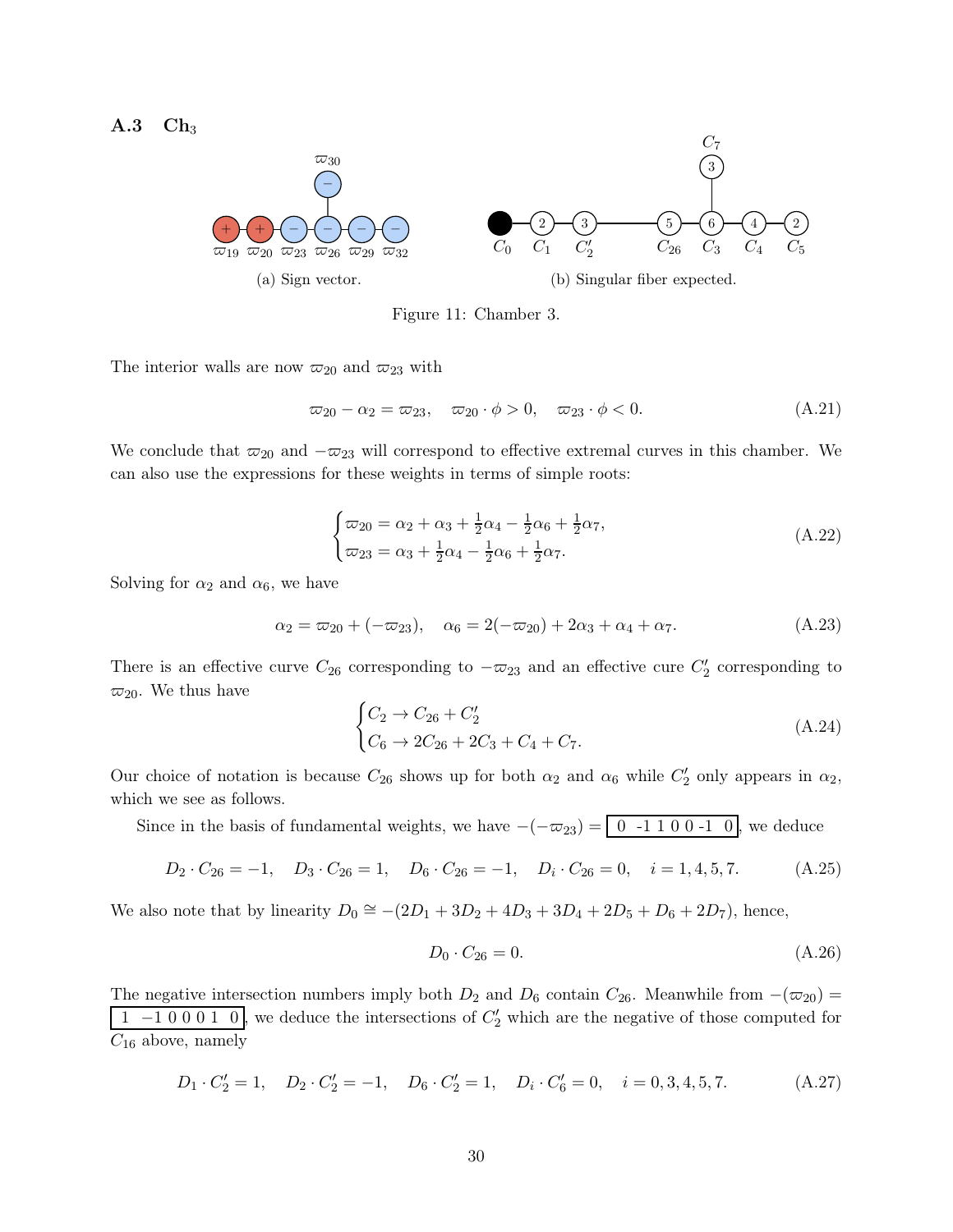Finally we find the degeneration

$$
C_0 + 2C_1 + 3C_2 + 4C_3 + 3C_4 + 2C_5 + C_6 + 2C_7 \rightarrow C_0 + 2C_1 + 3C_2' + 5C_2 + 6C_3 + 4C_4 + 2C_5 + 3C_7. \tag{A.28}
$$

We get a fiber whose dual graph is the affine Dynkin diagram  $\tilde{E}_8$  with the node corresponding to  $\alpha_3$  contracted to a point and the identification:

$$
(C_0, C_1, C'_2, C_{26}, C_3, C_4, C_5, C_7) \to (\alpha_0, \alpha_1, \alpha_2, \alpha_4, \alpha_5, \alpha_6, \alpha_7, \alpha_8),
$$
\n(A.29)

<span id="page-31-0"></span>with the respective multiplicities  $(1, 2, 3, 5, 6, 4, 2, 3)$ .

 $A.4 \text{ Ch}_4$ 



Figure 12: Chamber 4.

The interior walls are now  $\varpi_{23}$  and  $\varpi_{26}$  with

$$
\varpi_{23} - \alpha_3 = \varpi_{26}, \quad \varpi_{23} \cdot \phi > 0, \quad \varpi_{26} \cdot \phi < 0. \tag{A.30}
$$

We conclude that  $\overline{\omega}_{23}$  and  $-\overline{\omega}_{26}$  will correspond to effective extremal curves in this chamber. We can also use the expressions for these weights in terms of simple roots:

$$
\begin{cases} \n\varpi_{23} = \alpha_3 + \frac{1}{2}\alpha_4 - \frac{1}{2}\alpha_6 + \frac{1}{2}\alpha_7, \\ \n\varpi_{26} = \frac{1}{2}\alpha_4 - \frac{1}{2}\alpha_6 + \frac{1}{2}\alpha_7. \n\end{cases} \tag{A.31}
$$

Solving for  $\alpha_3$  and  $\alpha_6$ , we have

$$
\alpha_3 = \varpi_{23} + (-\varpi_{26}), \quad \alpha_6 = 2(-\varpi_{20}) + \alpha_4 + \alpha_7. \tag{A.32}
$$

There is an effective curve  $C_{36}$  corresponding to  $-\overline{\omega}_{26}$  and an effective cure  $C'_{3}$  corresponding to  $\varpi_{23}$ . We thus have

$$
\begin{cases}\nC_3 \to C_{36} + C'_3 \\
C_6 \to 2C_{36} + C_4 + C_7.\n\end{cases}
$$
\n(A.33)

Our choice of notation is because  $C_{36}$  shows up for both  $\alpha_3$  and  $\alpha_6$  while  $C'_3$  only appears in  $\alpha_3$ , which we see as follows. Since in the basis of fundamental weights, we have  $-(-\omega_{26}) = \begin{bmatrix} 0 & 0 & -1 & 1 & 0 & -1 & 1 \\ 0 & 0 & -1 & 1 & 0 & -1 & 1 \end{bmatrix}$ we deduce

$$
D_3 \cdot C_{36} = -1, \quad D_4 \cdot C_{36} = 1, \quad D_6 \cdot C_{36} = -1, \quad D_7 \cdot C_{36} = 1, \quad D_i \cdot C_{26} = 0, \quad i = 1, 2, 5. \tag{A.34}
$$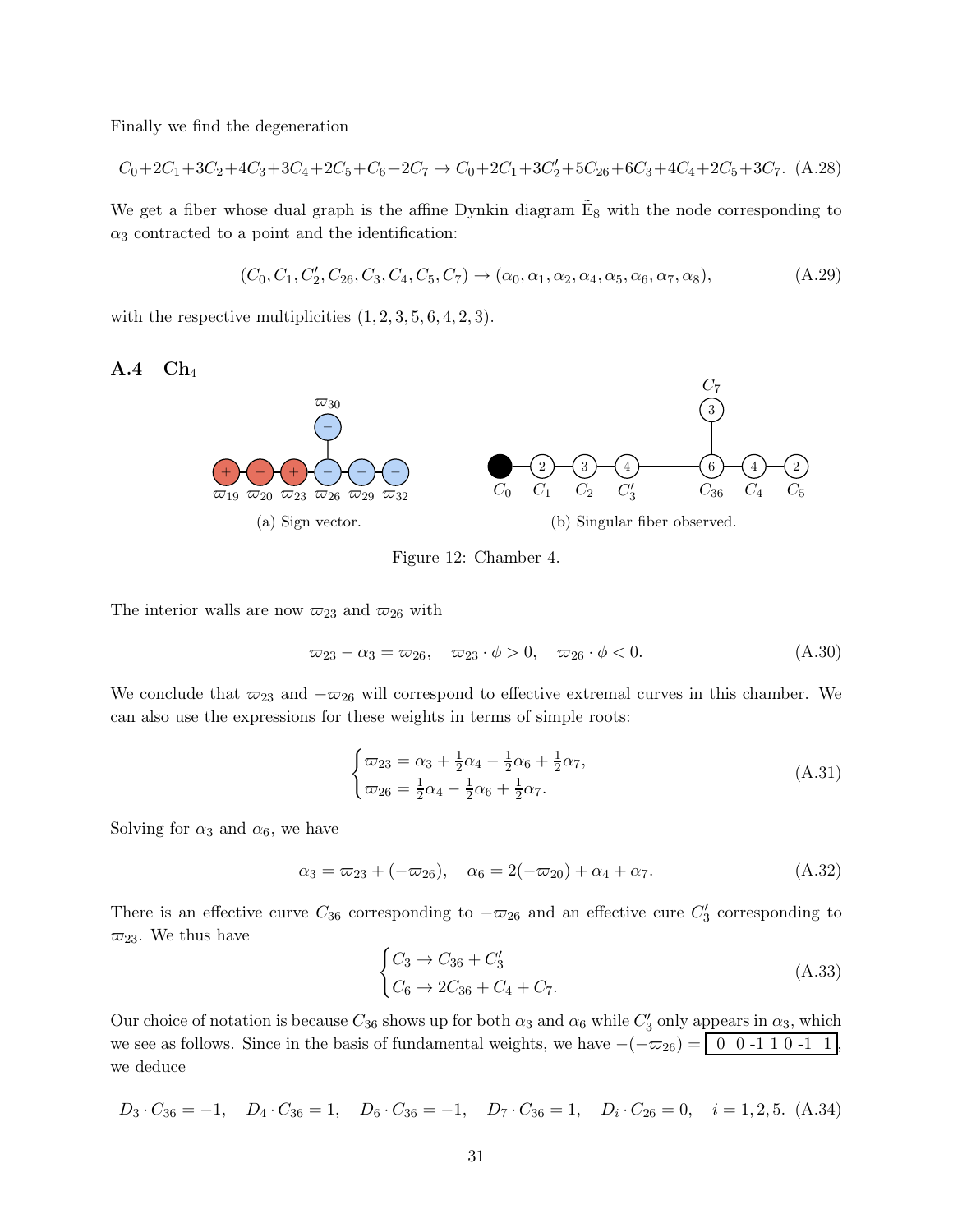We also note that by linearity  $D_0 \cong -(2D_1 + 3D_2 + 4D_3 + 3D_4 + 2D_5 + D_6 + 2D_7)$ , hence,

$$
D_0 \cdot C_{36} = 0. \tag{A.35}
$$

The negative intersection numbers imply both  $D_3$  and  $D_6$  contain  $C_{36}$ . Meanwhile from  $-(\varpi_{23})$  =  $\overline{0}$  1 -1 0 0 1 0, we deduce the intersections of  $C_3'$  which are the negative of those computed for  $C_{26}$  above. Namely,

$$
D_2 \cdot C_3' = -1, \quad D_3 \cdot C_3' = 1, \quad D_6 \cdot C_3' = -1, \quad D_i \cdot C_3' = 0, \quad i = 0, 1, 4, 5, 7. \tag{A.36}
$$

Finally we find the degeneration

$$
C_0 + 2C_1 + 3C_2 + 4C_3 + 3C_4 + 2C_5 + C_6 + 2C_7 \rightarrow C_0 + 2C_1 + 3C_2 + 4C_3' + 6C_{36} + 4C_4 + 2C_5 + 3C_7. \tag{A.37}
$$

We get a fiber whose dual graph is the affine Dynkin diagram  $\tilde{E}_8$  with the node corresponding to  $\alpha_4$  contracted to a point and the identification:

$$
(C_0, C_1, C_2, C'_3, C_{36}, C_4, C_5, C_7) \rightarrow (\alpha_0, \alpha_1, \alpha_2, \alpha_4, \alpha_5, \alpha_6, \alpha_7, \alpha_8),
$$
 (A.38)

<span id="page-32-0"></span>with the respective multiplicities  $(1, 2, 3, 4, 6, 4, 2, 3)$ .

#### $A.5$   $Ch_5$



Figure 13: Chamber 5.

The interior walls are now  $\varpi_{26}$ ,  $\varpi_{29}$ , and  $\varpi_{30}$  with

 $\overline{\omega}_{26} - \alpha_4 = \overline{\omega}_{29}, \quad \overline{\omega}_{26} - \alpha_7 = \overline{\omega}_{30}, \quad \overline{\omega}_{26} \cdot \phi > 0, \quad \overline{\omega}_{29} \cdot \phi < 0, \quad \overline{\omega}_{30} \cdot \phi < 0.$ (A.39)

We conclude that  $\overline{\omega}_{26}$ ,  $-\overline{\omega}_{29}$ , and  $-\overline{\omega}_{30}$  will correspond to effective extremal curves in this chamber. We can also use the expressions for these weights in terms of simple roots:

$$
\begin{cases}\n\varpi_{26} = \frac{1}{2}\alpha_4 - \frac{1}{2}\alpha_6 + \frac{1}{2}\alpha_7, \\
\varpi_{29} = -\frac{1}{2}\alpha_4 - \frac{1}{2}\alpha_6 + \frac{1}{2}\alpha_7, \\
\varpi_{30} = \frac{1}{2}\alpha_4 - \frac{1}{2}\alpha_6 - \frac{1}{2}\alpha_7.\n\end{cases} (A.40)
$$

Solving for  $\alpha_4$ ,  $\alpha_6$ , and  $\alpha_7$  we have

$$
\alpha_4 = \varpi_{26} + (-\varpi_{29}), \quad \alpha_7 = \varpi_{26} + (-\varpi_{30}), \quad \alpha_6 = (-\varpi_{29}) + (-\varpi_{30}). \tag{A.41}
$$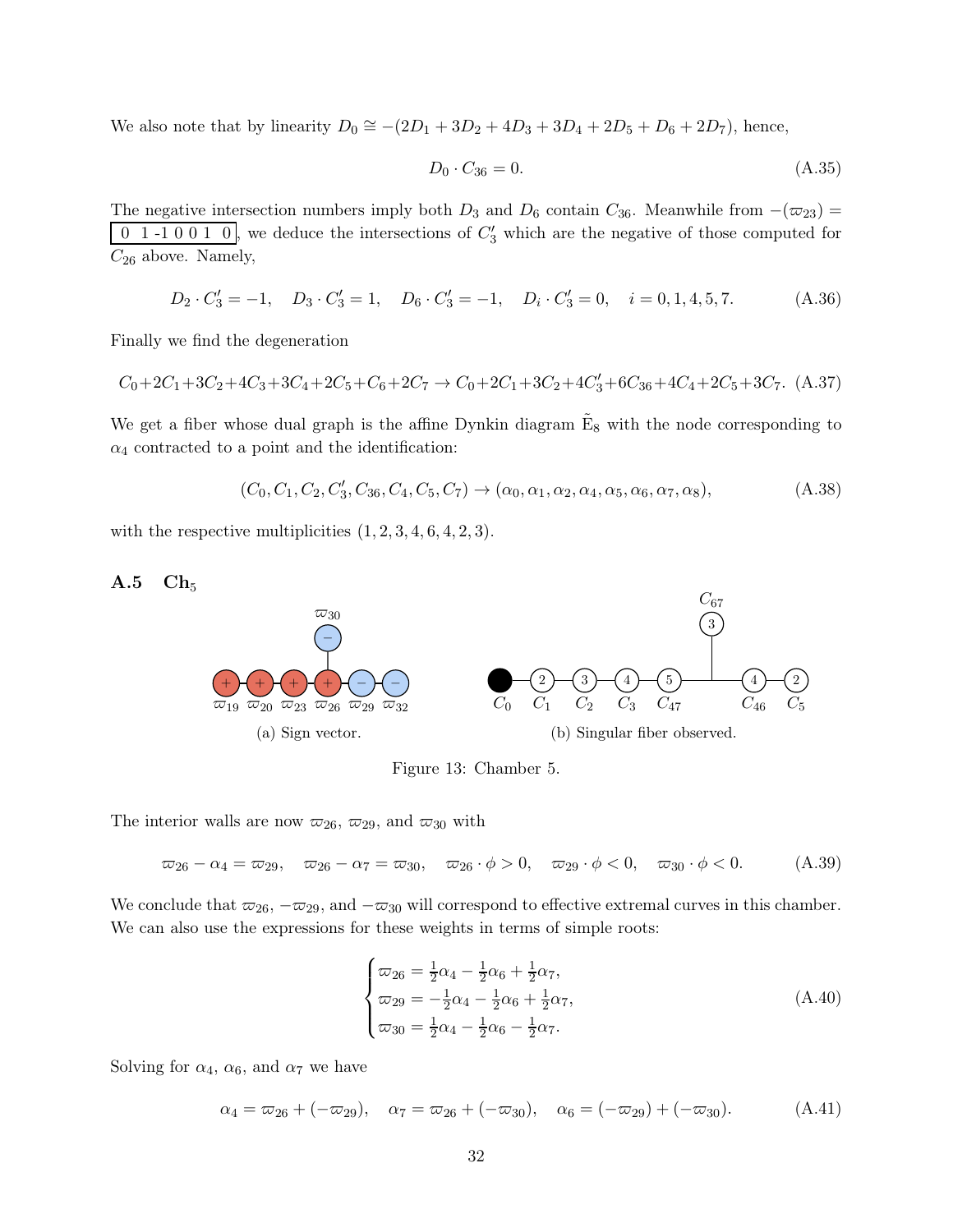There is an effective curve  $C_{47}$  corresponding to  $\varpi_{26}$ , an effective curve  $C_{46}$  corresponding to  $-\varpi_{29}$ , and an effective cure  $C_{67}$  corresponding to  $-\varpi_{30}$ . We thus have

$$
\begin{cases}\nC_4 \to C_{46} + C_{47}, \nC_6 \to C_{46} + C_{67}, \nC_7 \to C_{47} + C_{67}.\n\end{cases}
$$
\n(A.42)

Our choice of notation is because  $C_{46}$  shows up for both  $\alpha_4$  and  $\alpha_6$ ,  $C_{47}$  shows up for both  $\alpha_4$  and  $\alpha_7$ , and  $C_{67}$  shows up for both  $\alpha_6$  and  $\alpha_7$ , which we see as follows. Since in the basis of fundamental weights, we have  $-(\varpi_{26}) = \begin{bmatrix} 0 & 0 & 1 & -1 & 0 & 1 & -1 \end{bmatrix}$ , we deduce

$$
D_3 \cdot C_{47} = 1, \quad D_4 \cdot C_{47} = -1, \quad D_6 \cdot C_{47} = 1, \quad D_7 \cdot C_{47} = -1, \quad D_i \cdot C_{26} = 0, \quad i = 0, 1, 2, 5.
$$

The negative intersection numbers imply both  $D_4$  and  $D_7$  contain  $C_{47}$ . Meanwhile, from  $-(-\varpi_{29})$  = 0 0 0 -1 1 -1 1, we deduce

$$
D_4 \cdot C_{46} = -1, \quad D_5 \cdot C_{46} = 1, \quad D_6 \cdot C_{46} = -1, \quad D_7 \cdot C_{46} = 1, \quad D_i \cdot C_{57} = 0, \quad i = 0, 1, 2, 3.
$$

The negative intersection numbers imply both  $D_4$  and  $D_6$  contain  $C_{46}$ . Finally, from  $-(-\infty_{30})$  = 0 0 0 1 0 -1 -1 , we deduce

$$
D_4 \cdot C_{67} = 1, \quad D_6 \cdot C_{67} = -1, \quad D_7 \cdot C_{67} = -1, \quad D_i \cdot C'_5 = 0, \quad i = 0, 1, 2, 3, 5
$$

and the negative intersection numbers imply both  $D_6$  and  $D_7$  contain  $C_{67}$ .

In the end, we find the degeneration

$$
C_0 + 2C_1 + 3C_2 + 4C_3 + 3C_4 + 2C_5 + C_6 + 2C_7 \rightarrow C_0 + 2C_1 + 3C_2 + 4C_3 + 5C_4 + 4C_4 + 2C_5 + 3C_6 + 2C_7.
$$

We get a fiber whose dual graph is the affine Dynkin diagram  $\tilde{E}_8$  with the node corresponding to  $\alpha_5$  contracted to a point and the identification:

$$
(C_0, C_1, C_2, C_3, C_{47}, C_{46}, C_5, C_{67}) \rightarrow (\alpha_0, \alpha_1, \alpha_2, \alpha_3, \alpha_4, \alpha_6, \alpha_7, \alpha_8),
$$

<span id="page-33-0"></span>with the respective multiplicities  $(1, 2, 3, 4, 6, 4, 2, 3)$ .





Figure 14: Chamber 6.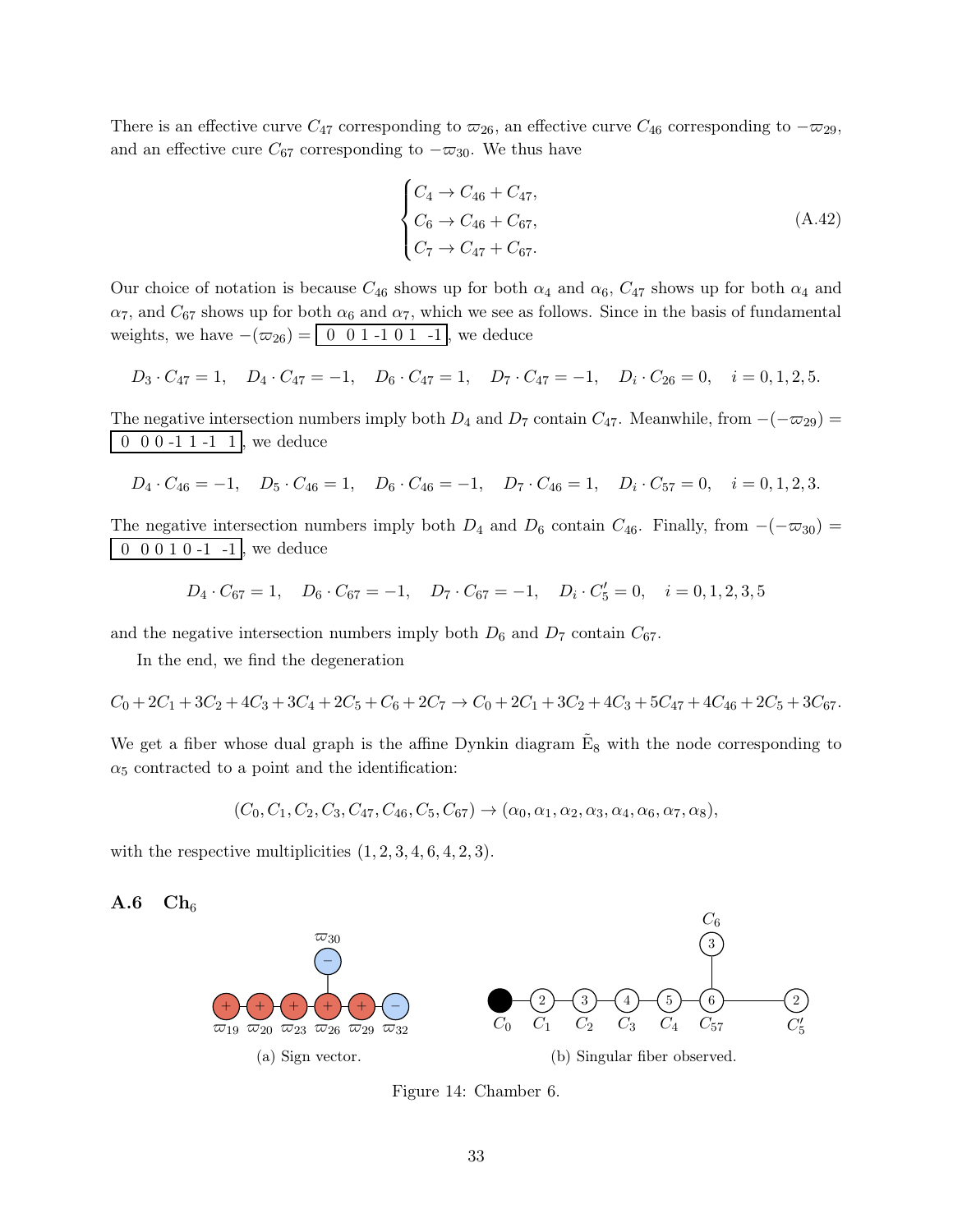The interior walls are now  $\varpi_{29}$  and  $\varpi_{32}$  with

$$
\varpi_{29} - \alpha_5 = \varpi_{32}, \quad \varpi_{29} \cdot \phi > 0, \quad \varpi_{32} \cdot \phi < 0. \tag{A.43}
$$

We conclude that  $\varpi_{29}$  and  $-\varpi_{32}$  will correspond to effective extremal curves in this chamber. We can also use the expressions for these in terms of simple roots:

$$
\begin{cases} \n\varpi_{29} = -\frac{1}{2}\alpha_4 - \frac{1}{2}\alpha_6 + \frac{1}{2}\alpha_7, \\ \n\varpi_{32} = -\frac{1}{2}\alpha_4 - \alpha_5 - \frac{1}{2}\alpha_6 + \frac{1}{2}\alpha_7. \n\end{cases} \tag{A.44}
$$

Solving for  $\alpha_5$  and  $\alpha_7$ , we have

$$
\alpha_5 = \omega_{29} + (-\omega_{32}), \quad \alpha_7 = 2\omega_{29} + \alpha_4 + \alpha_6. \tag{A.45}
$$

There is an effective curve  $C_{57}$  corresponding to  $\varpi_{29}$  and an effective cure  $C'_{5}$  corresponding to  $-\varpi_{32}$ . We thus have

$$
\begin{cases}\nC_5 \to C_{57} + C'_5 \\
C_7 \to 2C_{57} + C_4 + C_6.\n\end{cases} (A.46)
$$

Since in the basis of fundamental weights, we have  $-(\varpi_{29}) = \boxed{0 \ 0 \ 0 \ 1 \ -1 \ 1 \ -1}$ , we deduce

$$
D_4 \cdot C_{57} = 1, \quad D_5 \cdot C_{57} = -1, \quad D_6 \cdot C_{57} = 1, \quad D_7 \cdot C_{57} = -1, \quad D_i \cdot C_{57} = 0, \quad i = 1, 2, 3. \tag{A.47}
$$

We also note that by linearity  $D_0 \cong -(2D_1 + 3D_2 + 4D_3 + 3D_4 + 2D_5 + D_6 + 2D_7)$ , hence,

$$
D_0 \cdot C_{57} = 0. \tag{A.48}
$$

The negative intersection numbers imply both  $D_5$  and  $D_7$  contain  $C_{57}$ . Meanwhile from  $-(-\varpi_{32})$  =  $\overline{0}$  0 0 0 -1 0  $\overline{1}$ , we deduce the intersection of  $C'_{5}$ , namely

$$
D_5 \cdot C_5' = -1, \quad D_7 \cdot C_5' = 1, \quad D_i \cdot C_5' = 0, \quad i = 1, 2, 3, 4, 6,
$$
\n(A.49)

and, by linearity,

$$
D_0 \cdot C_{57} = 0. \tag{A.50}
$$

Finally we find the degeneration

$$
C_0 + 2C_1 + 3C_2 + 4C_3 + 3C_4 + 2C_5 + C_6 + 2C_7 \rightarrow C_0 + 2C_1 + 3C_2 + 4C_3 + 5C_4 + 6C_5 + 2C_5' + 3C_6. \tag{A.51}
$$

We get a fiber whose dual graph is the affine Dynkin diagram  $\tilde{E}_8$  with the node corresponding to  $\alpha_6$  contracted to a point and the identification:

$$
(C_0, C_1, C_2, C_3, C_4, C_{57}, C'_5, C_6) \to (\alpha_0, \alpha_1, \alpha_2, \alpha_3, \alpha_4, \alpha_5, \alpha_7, \alpha_8),
$$
\n(A.52)

with the respective multiplicities  $(1, 2, 3, 4, 5, 6, 2, 3)$ .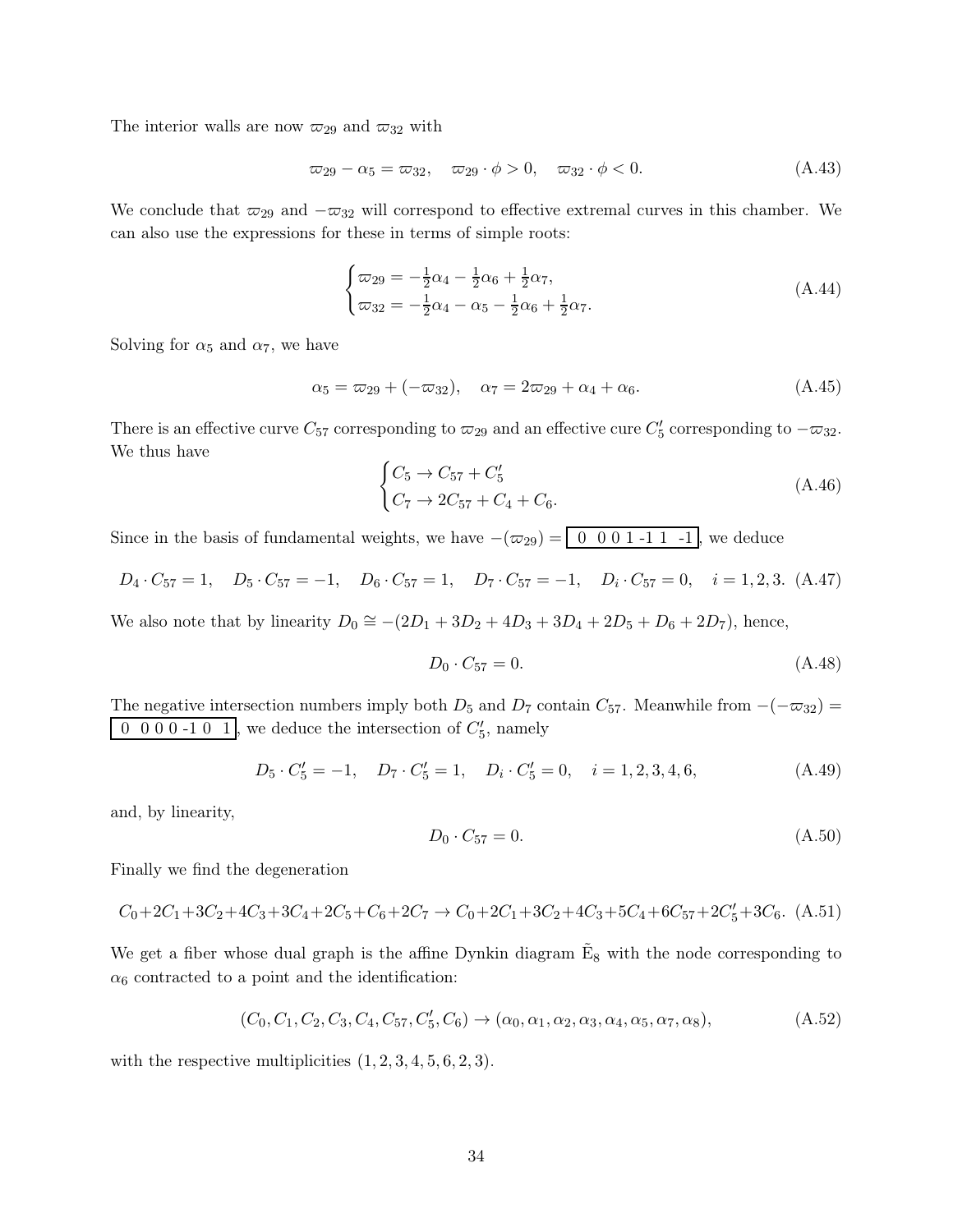<span id="page-35-0"></span>
$$
A.7\quad Ch_7
$$



Figure 15: Chamber 7.

The interior wall is now  $\varpi_{32}$  with

$$
\varpi_{32} \cdot \phi > 0. \tag{A.53}
$$

We conclude that  $\varpi_{32}$  will correspond to an effective extremal curve in this chamber. Recalling its expression in terms of simple roots:

$$
\varpi_{32} = -\frac{1}{2}\alpha_4 - \alpha_5 - \frac{1}{2}\alpha_6 + \frac{1}{2}\alpha_7,\tag{A.54}
$$

we have

$$
\alpha_7 = 2\varpi_{32} + \alpha_4 + 2\alpha_5 + \alpha_6. \tag{A.55}
$$

There is an effective curve  $C_7'$  corresponding to  $\varpi_{32}$ , and we have

$$
C_7 \to C_4 + 2C_5 + C_6 + 2C_7'.
$$
\n(A.56)

Since in the basis of fundamental weights, we have  $-(\varpi_{32}) = \begin{bmatrix} 0 & 0 & 0 & 0 & 1 & 0 & -1 \end{bmatrix}$ , we deduce the intersections of  $C_7'$ , namely

$$
D_5 \cdot C_7' = 1, \quad D_7 \cdot C_7' = -1, \quad D_i \cdot C_7' = 0, \quad i = 0, 1, 2, 3, 4, 6,
$$
 (A.57)

which are the negative of those found for  $C'_{5}$  in the previous chamber.

Finally, we find the degeneration

$$
C_0 + 2C_1 + 3C_2 + 4C_3 + 3C_4 + 2C_5 + C_6 + 2C_7 \rightarrow C_0 + 2C_1 + 3C_2 + 4C_3 + 5C_4 + 6C_5 + 4C_7' + 3C_6. \tag{A.58}
$$

We get a fiber whose dual graph is the affine Dynkin diagram  $\tilde{E}_8$  with the node corresponding to  $\alpha_7$  contracted to a point and the identification:

$$
(C_0, C_1, C_2, C_3, C_4, C_5, C_7', C_6) \to (\alpha_0, \alpha_1, \alpha_2, \alpha_3, \alpha_4, \alpha_5, \alpha_6, \alpha_8),
$$
\n(A.59)

with the respective multiplicities  $(1, 2, 3, 4, 5, 6, 4, 3)$ .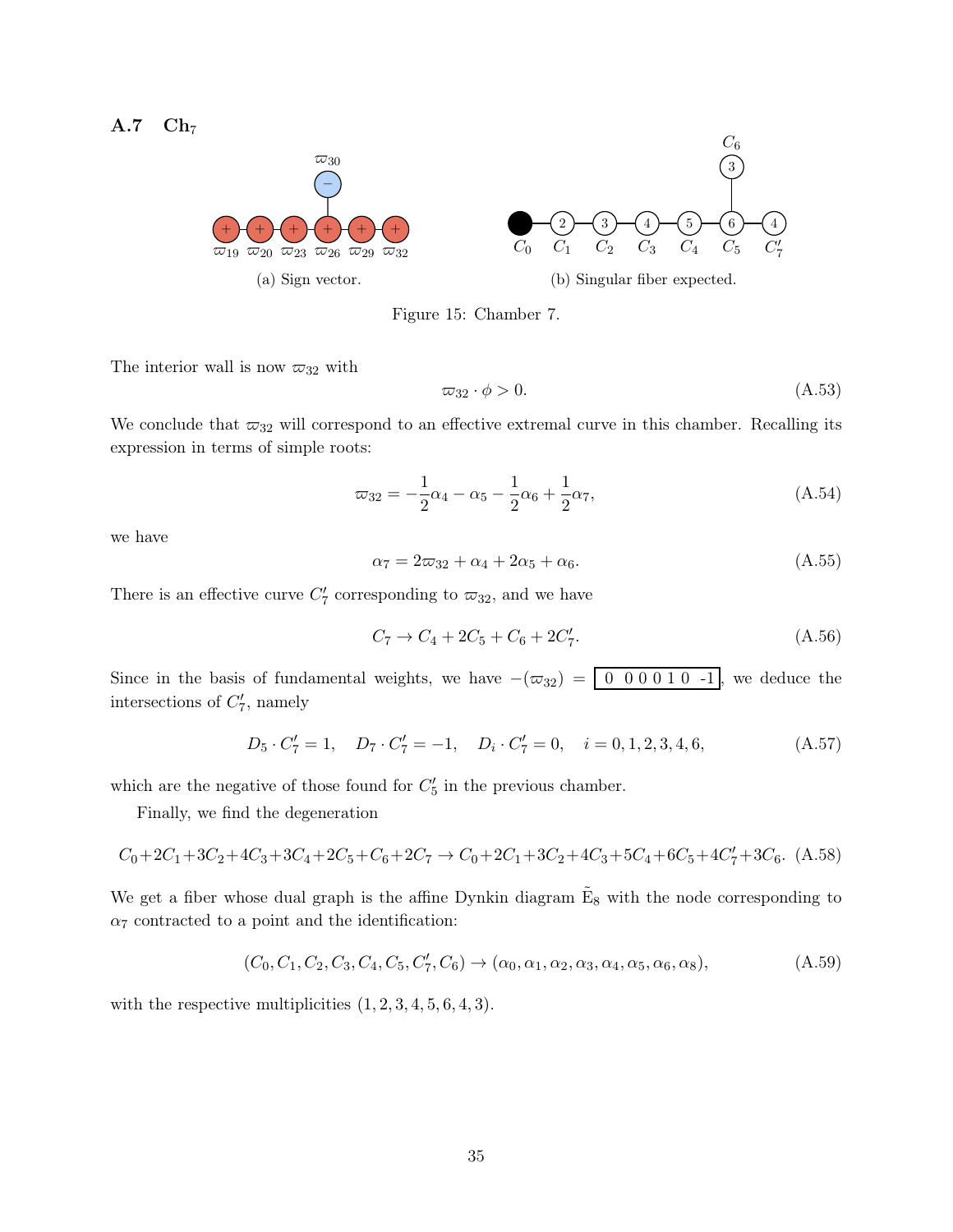<span id="page-36-0"></span> $A.8$   $Ch_8$ 



Figure 16: Chamber 8.

Chamber 8 is only adjacent to chamber 5 and the two chambers are separated by the hyperplane  $\varpi_{30}^{\perp}$  (as seen in Figure [4\)](#page-8-0). In particular, chamber 8 is characterized by:

$$
\varpi_{30} \cdot \phi = \phi_4 - \phi_6 - \phi_7 > 0. \tag{A.60}
$$

We conclude that in this chamber, the weight  $\varpi_{30}$  will correspond to an effective extremal curve. Recalling its expression in terms of simple roots:

$$
\varpi_{30} = \frac{1}{2}\alpha_4 - \frac{1}{2}\alpha_6 - \frac{1}{2}\alpha_7,\tag{A.61}
$$

we have

$$
\alpha_4 = 2\varpi_{30} + \alpha_6 + \alpha_7. \tag{A.62}
$$

There is an effective curve  $C_4'$  corresponding to  $\varpi_{30}$ , and we have

$$
C_4 \to C_6 + C_7 + 2C'_4. \tag{A.63}
$$

Since in the basis of fundamental weights, we have  $-(\varpi_{30}) = \begin{bmatrix} 0 & 0 & 0 & -1 & 0 & 1 & 1 \end{bmatrix}$ , we deduce the intersections of  $C_4'$ , namely

$$
D_4 \cdot C_4' = -1, \quad D_6 \cdot C_4' = 1, \quad D_7 \cdot C_4' = 1, \quad D_i \cdot C_4' = 0, \quad i = 1, 2, 3, 5,
$$
 (A.64)

and by linearity  $D_0 \cong -(2D_1 + 3D_2 + 4D_3 + 3D_4 + 2D_5 + D_6 + 2D_7)$  hence,

$$
D_0 \cdot C_4' = 0. \tag{A.65}
$$

Finally we find the degeneration

$$
C_0 + 2C_1 + 3C_2 + 4C_3 + 3C_4 + 2C_5 + C_6 + 2C_7 \rightarrow C_0 + 2C_1 + 3C_2 + 4C_3 + 5C_7 + 6C_4' + 4C_6 + 2C_5. \tag{A.66}
$$

We get a fiber whose dual graph is the affine Dynkin diagram  $\tilde{E}_8$  with the node corresponding to  $\alpha_8$  contracted to a point and the identification:

$$
(C_0, C_1, C_2, C_3, C_7, C'_4, C_6, C_5) \to (\alpha_0, \alpha_1, \alpha_2, \alpha_3, \alpha_4, \alpha_5, \alpha_6, \alpha_7),
$$
\n(A.67)

with the respective multiplicities  $(1, 2, 3, 4, 5, 6, 4, 2)$ .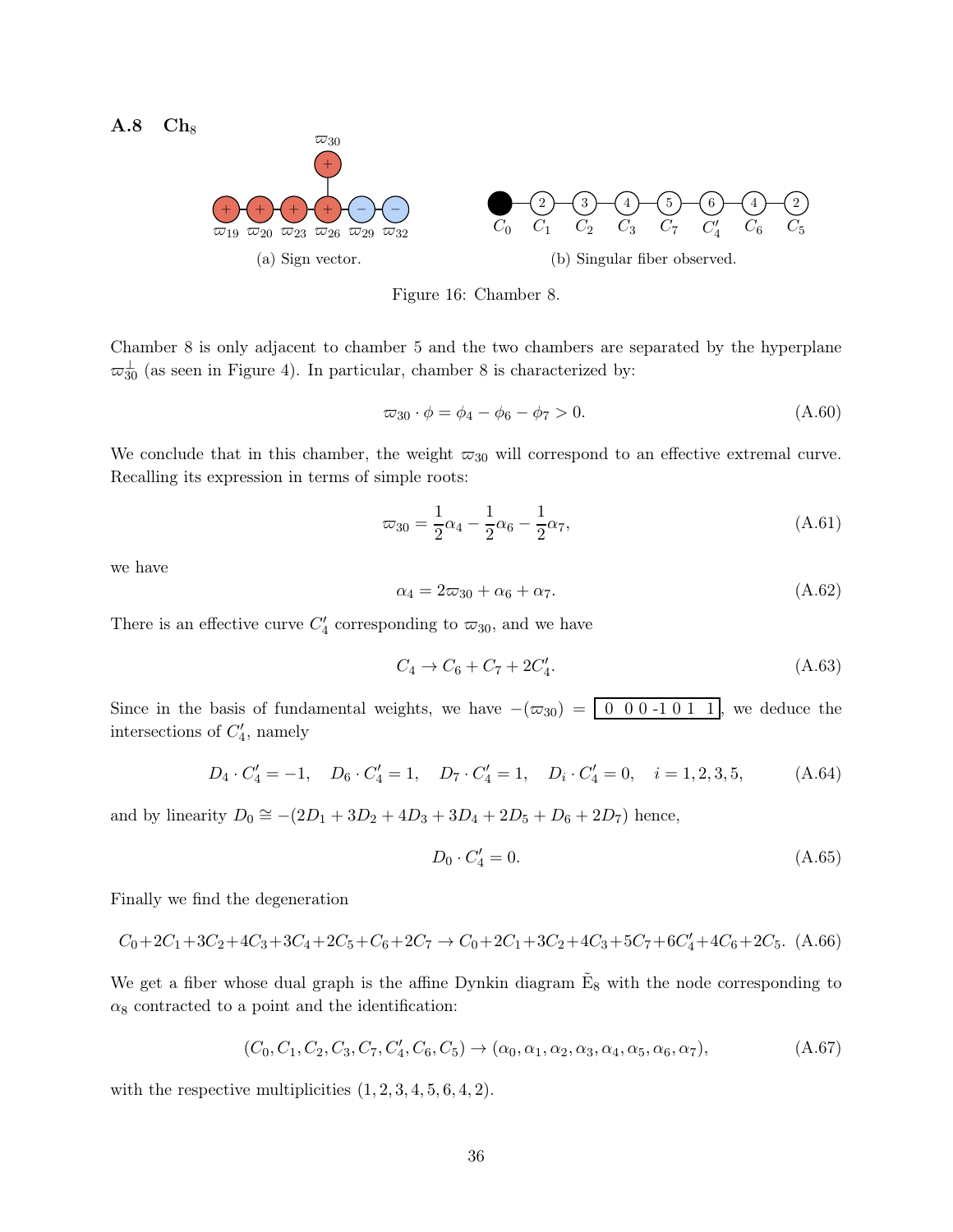## <span id="page-37-0"></span>B Triple intersection computations

Here we compute the triple intersection polynomials in each chamber for which we have an explicit resolution of singularities.

#### <span id="page-37-1"></span> $B.1 Y_4$

 $Y_4$  is the proper transform of the Weierstrass model of equation  $(2.2)$  after the blowups leading to  $X''_7$  $\frac{\pi}{7}$  in [\(4.1\)](#page-14-1). The result is

$$
Y_4: \qquad e_3e_5e_6y^2 - e_1e_2e_4(be_1^2e_3^2e_4e_6e_7^2s^5 + ae_1e_3s^3x + e_2e_5x^3) = 0,\tag{B.1}
$$

where the relative projective coordinates are

$$
[e_2e_4e_5e_6e_7^2x : e_2e_3e_4^2e_5^2e_6^3e_7^5y : s] [x : e_3e_4e_5e_6^2e_7^3y : e_1e_3e_4e_6e_7^2]
$$
  
\n
$$
[e_5e_6e_7y : e_1] [e_2e_5 : e_3] [e_6e_7y : e_2] [y : e_4e_7] [e_4 : e_6].
$$
  
\n(B.2)

The total transform of s is  $se_1e_2e_3e_4^2e_5e_6^2e_7^4$  and we have the following fibral divisors

$$
\begin{cases}\n1 D_0: \quad s = e_3 e_6 y^2 - e_1 e_2^2 e_4 x^3 = 0, \\
2 D_1: \quad e_1 = e_3 = 0, \\
3 D_2: \quad e_3 = e_4 = 0, \\
4 D_3: \quad e_7 = e_3 e_5 e_6 y^2 - e_1 e_2 e_4 (a e_1 e_3 s^3 x + e_2 e_5 x^3) = 0, \\
3 D_4: \quad e_4 = e_5 = 0, \\
2 D_5: \quad e_2 = e_5 = 0, \\
1 D_6: \quad e_5 = be_1 e_3 e_4 e_6 e_7^2 s^2 + ax = 0, \\
2 D_7: \quad e_6 = a e_1 e_3 s^3 + e_2 e_5 x^2 = 0.\n\end{cases} (B.3)
$$

The classes of the Cartier divisors defined by the zero loci of  $s, x, y, e_i$   $(i = 1, \dots, 7)$  are

$$
\begin{cases}\n[s] = S - E_1, & [x] = H + 2L - E_1 - E_2, & [y] = H + 3L - E_1 - E_2 - E_3 - E_5 - E_6, \\
[e_1] = E_1 - E_2 - E_3, & [e_2] = E_2 - E_4 - E_5, & [e_3] = E_3 - E_4, \\
[e_4] = E_4 - E_6 - E_7, & [e_5] = E_5, & [e_6] = E_6 - E_7, & [e_7] = E_7,\n\end{cases}\n\tag{B.4}
$$

where  $E_i$  is the total transform of the  $i^{th}$  exceptional divisor and  $[e_i]$  is the proper transform of the  $i^{th}$  exceptional divisor.

We have the linear relations

$$
[e_1] = D_1, \quad [e_2] = D_5, \quad [e_3] = D_1 + D_2, \quad [e_4] = D_2 + D_4, [e_5] = D_4 + D_5 + D_6, \quad [e_6] = D_7, \quad [e_7] = D_3,
$$
 (B.5)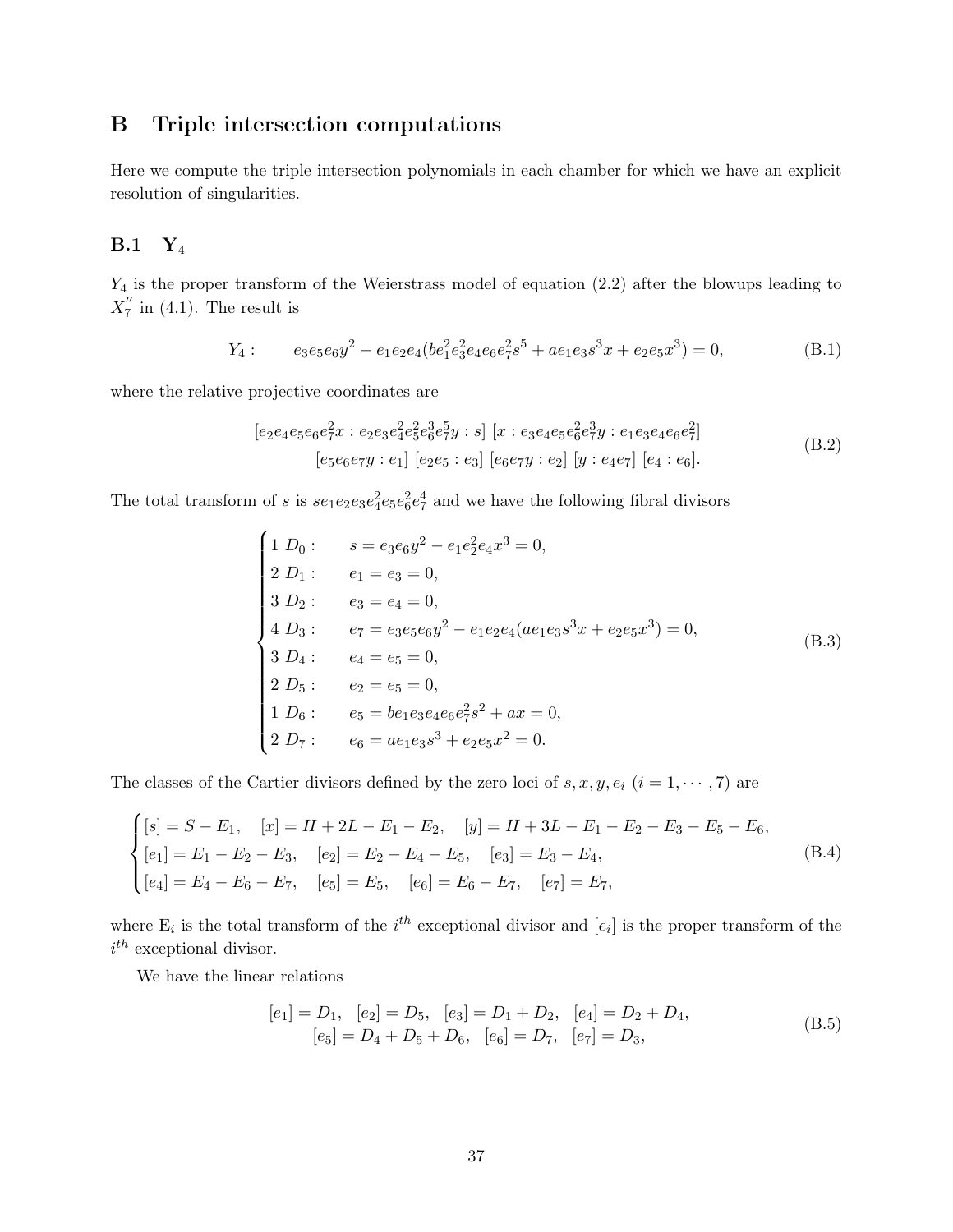and can thus solve for the  $D_i$  in terms of the  $E_i$  to get<sup>9</sup>

$$
\begin{cases}\nD_0 &= S - E_1, \\
D_1 &= E_1 - E_2 - E_3, \\
D_2 &= -E_1 + E_2 + 2E_3 - E_4, \\
D_3 &= E_7, \\
D_4 &= E_1 - E_2 - 2E_3 + 2E_4 - E_6 - E_7, \\
D_5 &= E_2 - E_4 - E_5, \\
D_6 &= -E_1 + 2E_3 - E_4 + 2E_5 + E_6 + E_7, \\
D_7 &= E_6 - E_7.\n\end{cases}
$$
\n(8.6)

Now that we have the classes of the fibral divisors, the sequence of blowups and the pushforward theorems will be enough to compute the triple intersection numbers.

The triple intersection polynomial is by definition

$$
F = \int (\sum_{a=0}^{7} D_a \phi_a)^3 [Y] = \int_B \pi_* f_{1*} f_{2*} f_{3*} f_{4*} f_{5*} f_{6*} f_{7*} f_{8*} \Big[ \big( \sum_{a=0}^{7} D_a \phi_a \big)^3 [Y] \Big], \tag{B.7}
$$

where  $f_i$  is the  $i^{th}$  blowup and  $\pi: X_0 = \mathbb{P}[\mathscr{O}_B \oplus \mathscr{L}^{\otimes 2} \oplus \mathscr{L}^{\otimes 3}] \to B$  is the map defining the projective bundle. Noting that

$$
[Y_4] = 3H + 6L - 2E_1 - 2E_2 - E_3 - E_4 - E_5 - E_6 - E_7,
$$
\n(B.8)

we can use the pushforward theorems from Section [5](#page-16-0) to get:

$$
F_4(\phi) = 4S(L - S)(\phi_0^3 + \phi_1^3 + \phi_2^3 + \phi_3^3 + \phi_5^3 + \phi_7^3) - S^2 \phi_3^3 + 2S(S - 2L)\phi_6^3
$$
  
+ 3S(-2L + S)\phi\_0^2 \phi\_1 + 3LS\phi\_0 \phi\_1^2 + 3S(-3L + 2S)\phi\_1^2 \phi\_2 + 3S(2L - S)\phi\_1 \phi\_2^2  
+ 3S(3S - 4L)(\phi\_3 \phi\_2^2 + \phi\_3^2 \phi\_6 + \phi\_3 \phi\_6^2 + 2\phi\_4^2 \phi\_6 + 2\phi\_6 \phi\_7^2)  
+ 3S(3L - 2S)\phi\_3^2 \phi\_2 + 3S(9S - 11L)\phi\_5^2 \phi\_6 + 6S(5L - 4S)\phi\_5 \phi\_6^2  
+ 3S(S - L)(\phi\_3^2 \phi\_4 + \phi\_3^2 \phi\_7 + 2\phi\_4^2 \phi\_5 - \phi\_4 \phi\_5^2)  
- 6S(3S - 4L)(\phi\_3 \phi\_4 \phi\_6 + \phi\_4 \phi\_5 \phi\_6 + \phi\_3 \phi\_6 \phi\_7). (B.9)

## <span id="page-38-0"></span> $B.2 Y_5$

 $Y_5$  is the proper transform of the Weierstrass model of equation [\(2.2\)](#page-4-2) after the blowups leading to  $X_7^+$  in [\(4.1\)](#page-14-1). The result is

$$
Y_5: \qquad e_3e_5e_6y^2 - e_1e_2e_4(e_1^2e_3^2e_4e_5e_7s^5 + ae_1e_3s^3x + e_2e_6e_7x^3) = 0,\tag{B.10}
$$

<sup>&</sup>lt;sup>9</sup>Were we to only use the sequence of blowups described in  $(4.5)$  and  $(4.6)$  without the additional  $(4.7)$  one would not be able to invert the equations for  $E_i$  in terms of the  $D_i$ .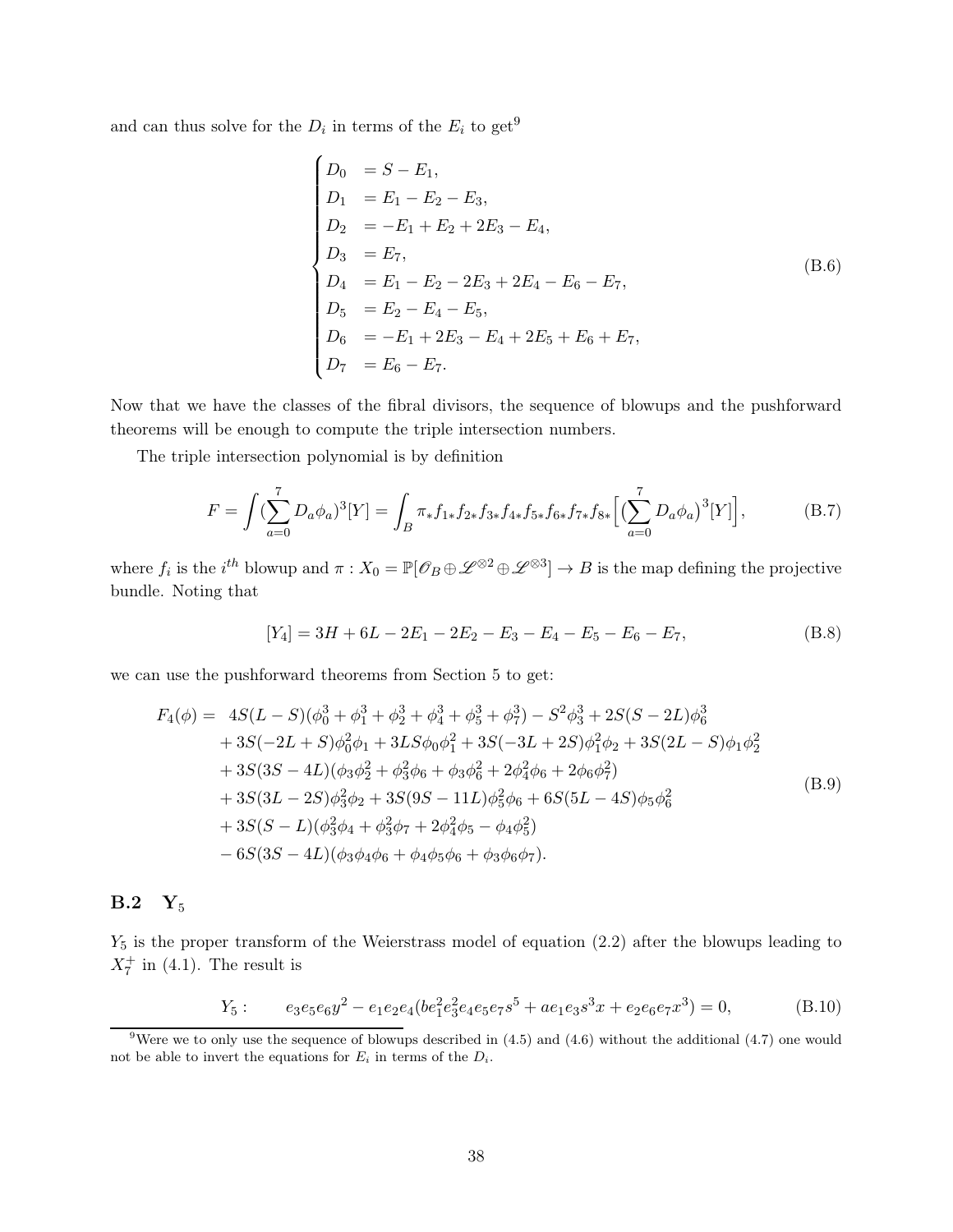where the relative projective coordinates are

$$
[e_2e_4e_5e_6e_7^2x : e_2e_3e_4^2e_5^3e_6^2e_7^4y : s] [x : e_3e_4e_5^2e_6e_7^2y : e_1e_3e_4e_5e_7]
$$
  
\n
$$
[e_5e_6e_7y : e_1] [e_2e_6e_7 : e_3] [e_6y : e_4] [y : e_2e_7] [e_2 : e_5].
$$
\n(B.11)

The total transform of s is  $se_1e_2e_3e_4^2e_5^2e_6e_7^3$  and we have the following fibral divisors

$$
\begin{cases}\n1 D_0: \quad s = e_3 e_5 e_6 y^2 - e_1 e_2^2 e_4 e_6 e_7 x^3 = 0, \\
2 D_1: \quad e_1 = e_3 = 0, \\
3 D_2: \quad e_3 = e_4 = 0, \\
4 D_3: \quad e_4 = e_5 = 0, \\
3 D_4: \quad e_7 = e_5 e_6 y^2 - a e_1^2 e_2 e_4 s^3 x = 0, \\
2 D_5: \quad e_2 = e_6 = 0, \\
1 D_6: \quad e_6 = be_1 e_3 e_4 e_5 e_7 s^2 + a x = 0, \\
2 D_7: \quad e_5 = a e_1 e_3 s^3 + e_2 e_6 e_7 x^2 = 0.\n\end{cases} (B.12)
$$

The classes of the Cartier divisors defined by the zero loci of the variables  $s, x, y, e_i$  are

$$
\begin{cases}\n[s] = S - E_1, & [x] = H + 2L - E_1 - E_2, & [y] = H + 3L - E_1 - E_2 - E_3 - E_5 - E_6, \\
[e_1] = E_1 - E_2 - E_3, & [e_2] = E_2 - E_4 - E_6 - E_7, & [e_3] = E_3 - E_4, \\
[e_4] = E_4 - E_5, & [e_5] = E_5 - E_7, & [e_6] = E_6, & [e_7] = E_7,\n\end{cases}\n\tag{B.13}
$$

where  $E_i$  is the total transform of the  $i^{th}$  exceptional divisor and  $[e_i]$  is the proper transform of the  $i^{th}$  exceptional divisor.

We have the linear relations

$$
[e_1] = D_1, \quad [e_2] = D_5, \quad [e_3] = D_1 + D_2, \quad [e_4] = D_2 + D_3,
$$
  
\n
$$
[e_5] = D_3 + D_7, \quad [e_6] = D_5 + D_6, \quad [e_7] = D_4,
$$
\n(B.14)

and can thus solve for the  $D_i$  in terms of the  $E_i$  to get

$$
\begin{cases}\nD_0 &= S - E_1, \\
D_1 &= E_1 - E_2 - E_3, \\
D_2 &= -E_1 + E_2 + 2E_3 - E_4, \\
D_3 &= E_1 - E_2 - 2E_3 + 2E_4 - E_5, \\
D_4 &= E_7, \\
D_5 &= E_2 - E_4 - E_6 - E_7, \\
D_6 &= -E_2 + E_4 + 2E_6 + E_7, \\
D_7 &= -E_1 + E_2 + 2E_3 - 2E_4 + 2E_5 - E_7.\n\end{cases} (B.15)
$$

Now that we have the classes of the fibral divisors, the sequence of blowups and the pushforward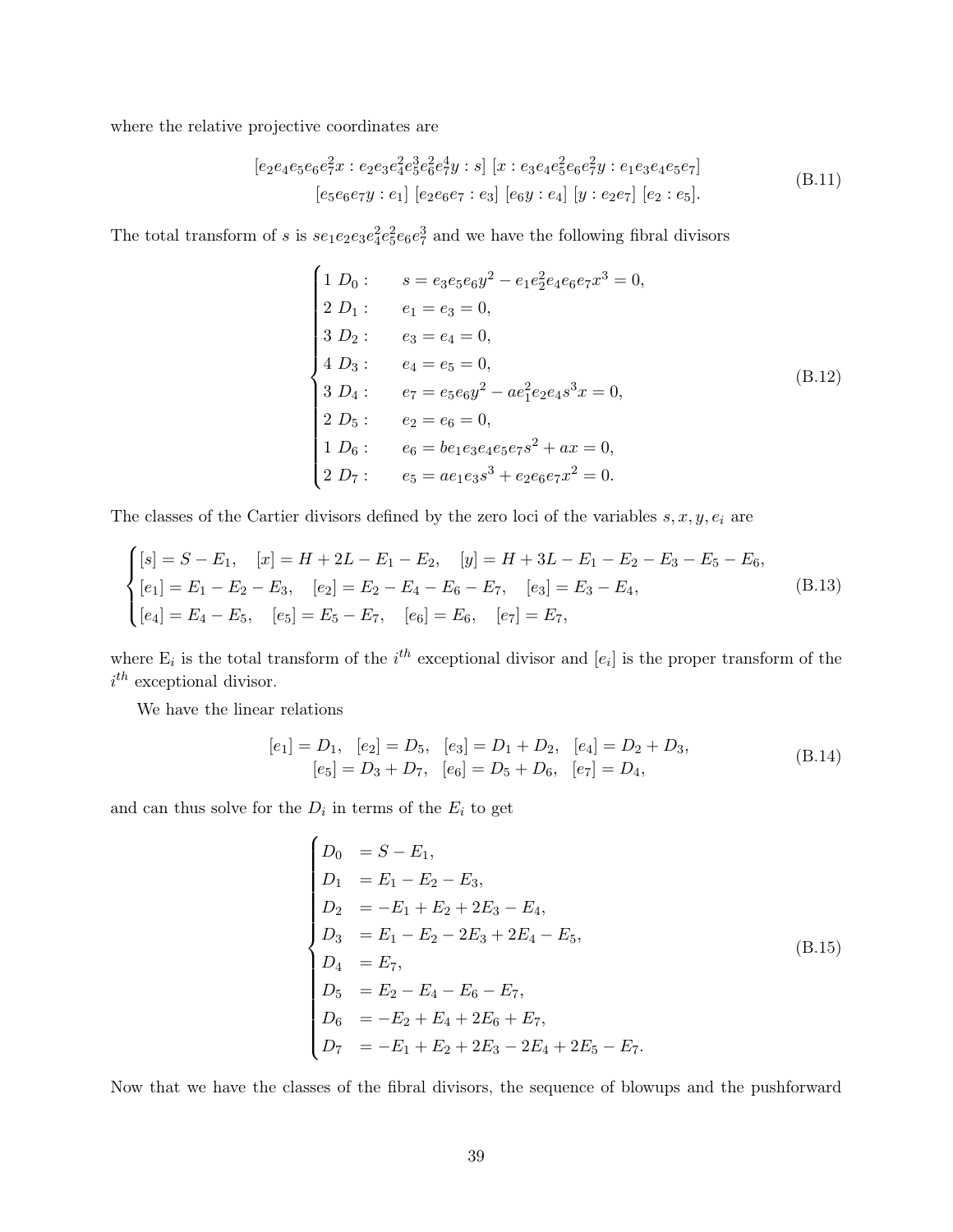theorems will be enough to compute the triple intersection numbers. Noting that

$$
[Y_5] = 3H + 6L - 2E_1 - 2E_2 - E_3 - E_4 - E_5 - E_6 - E_7,
$$
\n(B.16)

we can use the pushforward theorems from Section [5](#page-16-0) to get:

$$
F_5(\phi) = 4S(L - S)(\phi_0^3 + \phi_1^3 + \phi_2^3 + \phi_3^3 + \phi_5^3) - S^2(\phi_4^3 + \phi_6^3 + \phi_7^3)
$$
  
+ 3S(3S – 4L)(\phi\_3\phi\_2^2 - \phi\_3\phi\_4^2 + \phi\_4\phi\_6^2 + \phi\_4\phi\_7^2 + \phi\_6\phi\_7^2 + \phi\_4^2\phi\_6 + \phi\_6^2\phi\_7 - \phi\_3\phi\_7^2 + \phi\_7\phi\_4^2)  
+ 3S\phi\_1\phi\_0^2(S - 2L) + 3LS\phi\_1^2\phi\_0 + 3S(3L - 2S)(\phi\_2\phi\_3^2 - \phi\_1^2\phi\_2)  
+ 3S(5L - 4S)(2\phi\_5\phi\_6^2 - \phi\_3^2\phi\_4 - \phi\_3^2\phi\_7) + 3S(2L - S)\phi\_1\phi\_2^2 + 3S(9S - 11L)\phi\_5^2\phi\_6  
+ 3S(S - L)(2\phi\_4^2\phi\_5 - \phi\_4\phi\_5^2) + 6S(4L - 3S)(\phi\_4\phi\_5\phi\_6 + \phi\_3\phi\_4\phi\_7 + \phi\_4\phi\_6\phi\_7). (B.17)

## <span id="page-40-0"></span> $B.3 Y_6$

 $Y_6$  is the proper transform of the Weierstrass model of equation [\(2.2\)](#page-4-2) after the blowups leading to  $X_7^-$  in [\(4.1\)](#page-14-1). The result is

$$
Y_6: \qquad e_3e_5e_6y^2 - e_1e_2e_4(be_1^2e_3^2e_4e_5s^5 + ae_1e_3s^3x + e_2e_6e_7^2x^3) = 0,\tag{B.18}
$$

where the relative projective coordinates are

$$
[e_2e_4e_5e_6e_7^2x : e_2e_3e_4^2e_5^3e_6^2e_7^3y : s] [x : e_3e_4e_5^2e_6e_7y : e_1e_3e_4e_5]
$$
  
\n
$$
[e_5e_6e_7y : e_1] [e_2e_6e_7^2 : e_3] [e_6e_7y : e_4] [y : e_2e_7] [e_2 : e_6].
$$
  
\n(B.19)

The total transform of s is  $se_1e_2e_3e_4^2e_5^2e_6e_7^2$  and we have the following fibral divisors

$$
\begin{cases}\n1 D_0: \quad s = e_3 e_5 y^2 - e_1 e_2^2 e_4 e_7^2 x^3 = 0, \\
2 D_1: \quad e_1 = e_3 = 0, \\
3 D_2: \quad e_3 = e_4 = 0, \\
4 D_3: \quad e_4 = e_5 = 0, \\
3 D_4: \quad e_2 = e_5 = 0, \\
2 D_5: \quad e_7 = e_5 e_6 y^2 - a e_1^2 e_2 e_4 s^3 x - b e_1^3 e_2 e_3 e_4^2 e_5 s^5 = 0, \\
1 D_6: \quad e_6 = b e_1 e_3 e_4 e_5 s^2 + a x = 0, \\
2 D_7: \quad e_5 = a e_1 e_3 s^3 + e_2 e_6 e_7^2 x^2 = 0.\n\end{cases} (B.20)
$$

The classes of the Cartier divisors defined by the zero loci of the variables  $s, x, y, e_i$  are

$$
\begin{cases}\n[s] = S - E_1, & [x] = H + 2L - E_1 - E_2, & [y] = H + 3L - E_1 - E_2 - E_3 - E_5 - E_6, \\
[e_1] = E_1 - E_2 - E_3, & [e_2] = E_2 - E_4 - E_6 - E_7, & [e_3] = E_3 - E_4, \\
[e_4] = E_4 - E_5, & [e_5] = E_5, & [e_6] = E_6 - E_7, & [e_7] = E_7,\n\end{cases}\n\tag{B.21}
$$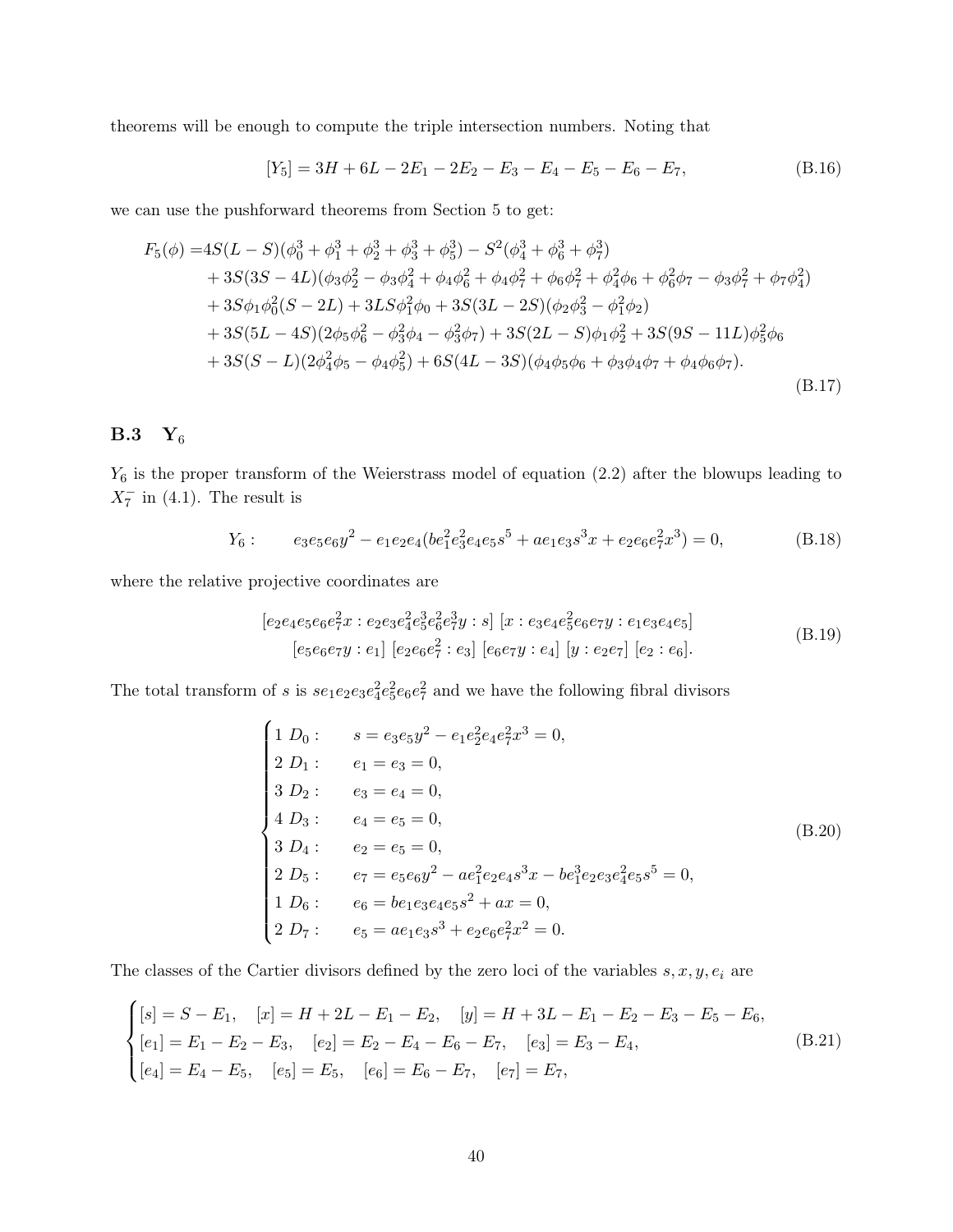where  $E_i$  is the total transform of the  $i^{th}$  exceptional divisor and  $[e_i]$  is the proper transform of the  $i^{th}$  exceptional divisor.

We have the linear relations

$$
[e_1] = D_1, \quad [e_2] = D_4, \quad [e_3] = D_1 + D_2, \quad [e_4] = D_2 + D_3,
$$
  

$$
[e_5] = D_3 + D_4 + D_7, \quad [e_6] = D_6, \quad [e_7] = D_5,
$$
 (B.22)

and can thus solve for the  $D_i$  in terms of the  $E_i$  to get  $\overline{\phantom{a}}$ 

$$
\begin{cases}\n[D_0] &= S - E_1, \\
[D_1] &= E_1 - E_2 - E_3, \\
[D_2] &= -E_1 + E_2 + 2E_3 - E_4, \\
[D_3] &= E_1 - E_2 - 2E_3 + 2E_4 - E_5, \\
[D_4] &= E_2 - E_4 - E_6 - E_7, \\
[D_5] &= E_7, \\
[D_6] &= E_6 - E_7, \\
[D_7] &= -E_1 + 2E_3 - E_4 + 2E_5 + E_6 + E_7.\n\end{cases} (B.23)
$$

Now that we have the classes of the fibral divisors, the sequence of blowups and the pushforward theorems will be enough to compute the triple intersection numbers. Noting that

$$
[Y_6] = 3H + 6L - 2E_1 - 2E_2 - E_3 - E_4 - E_5 - E_6 - E_7,
$$
\n(B.24)

we can use the pushforward theorems from Section [5](#page-16-0) to get:

$$
F_6(\phi) = 4S(L - S)(\phi_0^3 + \phi_1^3 + \phi_2^3 + \phi_3^3 + \phi_4^3 + \phi_6^3) - S^2 \phi_5^3 - 2S(2L - S)\phi_7^3
$$
  
+ 6S(4L - 3S)(\phi\_3\phi\_4\phi\_7 + \phi\_4\phi\_5\phi\_7 + \phi\_5\phi\_6\phi\_7) + 3LS\phi\_0\phi\_1^2  
+ 3S(3S - 4L)(\phi\_3\phi\_2^2 - \phi\_3\phi\_4^2 - \phi\_3\phi\_7^2 + \phi\_5\phi\_7^2 + 2\phi\_4^2\phi\_7 + \phi\_5^2\phi\_7 + 2\phi\_6^2\phi\_7)  
+ 3S(S - 2L)(\phi\_1\phi\_0^2 - \phi\_1\phi\_2^2) + 3S(3L - 2S)(\phi\_2\phi\_3^2 - \phi\_1^2\phi\_2) + 3S(6S - 7L)\phi\_5^2\phi\_6  
+ 3S(5L - 4S)(\phi\_4\phi\_5^2 - \phi\_3^2\phi\_7 - \phi\_3^2\phi\_4) + 3S(6L - 5S)(\phi\_5\phi\_6^2 - \phi\_4^2\phi\_5).

#### <span id="page-41-0"></span>**B.4** Y<sub>8</sub>

 $Y_8$  is the proper transform of the Weierstrass model of equation  $(2.2)$  after the blowups leading to  $X'_7$  $\frac{7}{7}$  in [\(4.1\)](#page-14-1). The result is

$$
Y_8: \qquad e_3e_5e_7y^2 - e_1e_2e_4(be_1^2e_3^2e_4e_5e_6s^5 + ae_1e_3s^3x + e_2e_6e_7x^3) = 0,\tag{B.26}
$$

where the relative projective coordinates are

$$
[e_2e_4e_5e_6^2e_7x : e_2e_3e_4^2e_5^3e_6^4e_7^2y : s] [x : e_3e_4e_5^2e_6^2e_7y : e_1e_3e_4e_5e_6]
$$
  
\n
$$
[e_5e_6e_7y : e_1] [e_2e_6e_7 : e_3] [e_7y : e_4] [e_2e_7 : e_5] [y : e_2].
$$
  
\n(B.27)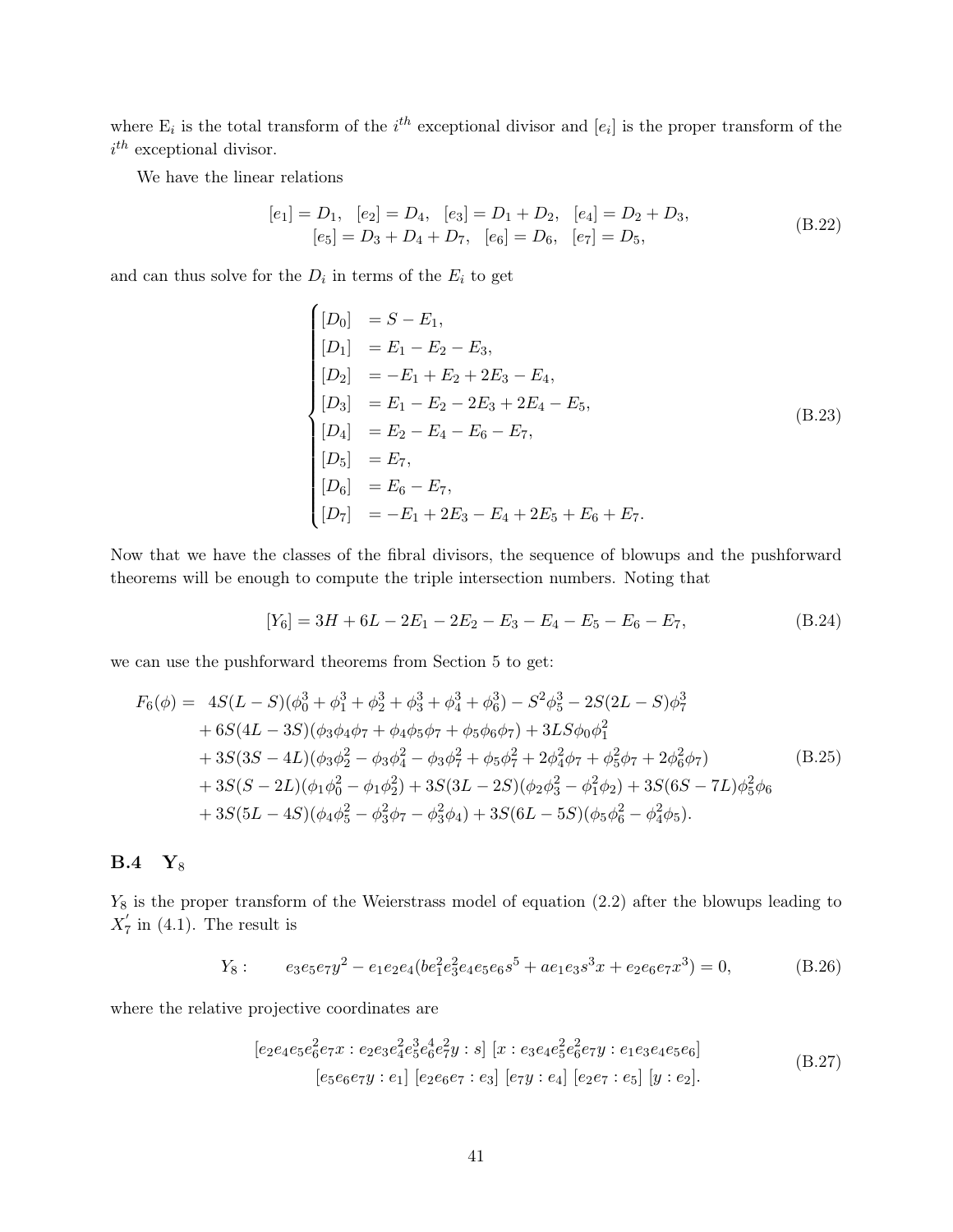The total transform of s is  $se_1e_2e_3e_4^2e_5^2e_6^3e_7$  and we have the following fibral divisors

$$
\begin{cases}\n1 D_0: \quad s = e_3 e_5 y^2 - e_1 e_2^2 e_4 e_6 x^3 = 0, \\
2 D_1: \quad e_1 = e_3 = 0, \\
3 D_2: \quad e_3 = e_4 = 0, \\
4 D_3: \quad e_4 = e_5 = 0, \\
3 D_4: \quad e_6 = e_5 e_7 y^2 - a e_1^2 e_2 e_4 s^3 x = 0, \\
2 D_5: \quad e_2 = e_7 = 0, \\
1 D_6: \quad e_7 = be_1 e_3 e_4 e_5 e_6 s^2 + ax = 0, \\
2 D_7: \quad e_5 = a e_1 e_3 s^3 + e_2 e_6 e_7 x^2 = 0.\n\end{cases} (B.28)
$$

The classes of the Cartier divisors defined by the zero loci of the variables  $s, x, y, e_i$  are

$$
\begin{cases}\n[s] = S - E_1, & [x] = H + 2L - E_1 - E_2, \quad [y] = H + 3L - E_1 - E_2 - E_3 - E_5 - E_7, \\
[e_1] = E_1 - E_2 - E_3, & [e_2] = E_2 - E_4 - E_6 - E_7, \quad [e_3] = E_3 - E_4, \\
[e_4] = E_4 - E_5, & [e_5] = E_5 - E_6, \quad [e_6] = E_6, \quad [e_7] = E_7,\n\end{cases}\n\tag{B.29}
$$

where  $E_i$  is the total transform of the *i*<sup>th</sup> exceptional divisor and  $[e_i]$  is the proper transform of the  $i^{th}$  exceptional divisor.

We have the linear relations

$$
[e_1] = D_1, \quad [e_2] = D_5, \quad [e_3] = D_1 + D_2, \quad [e_4] = D_2 + D_3,
$$
  

$$
[e_5] = D_3 + D_7, \quad [e_6] = D_4, \quad [e_7] = D_5 + D_6,
$$
 (B.30)

and can thus solve for the  $D_i$  in terms of the  $E_i$  to get

$$
\begin{cases}\n[D_0] &= S - E_1, \\
[D_1] &= E_1 - E_2 - E_3, \\
[D_2] &= -E_1 + E_2 + 2E_3 - E_4, \\
[D_3] &= E_1 - E_2 - 2E_3 + 2E_4 - E_5, \\
[D_4] &= E_6, \\
[D_5] &= E_2 - E_4 - E_6 - E_7, \\
[D_6] &= -E_2 + E_4 + E_6 + 2E_7, \\
[D_7] &= -E_1 + E_2 + 2E_3 - 2E_4 + 2E_5 - E_6.\n\end{cases}
$$
\n(8.31)

Now that we have the classes of the fibral divisors, the sequence of blowups and the pushforward theorems will be enough to compute the triple intersection numbers. Noting that

$$
[Y_8] = 3H + 6L - 2E_1 - 2E_2 - E_3 - E_4 - E_5 - E_6 - E_7,
$$
\n(B.32)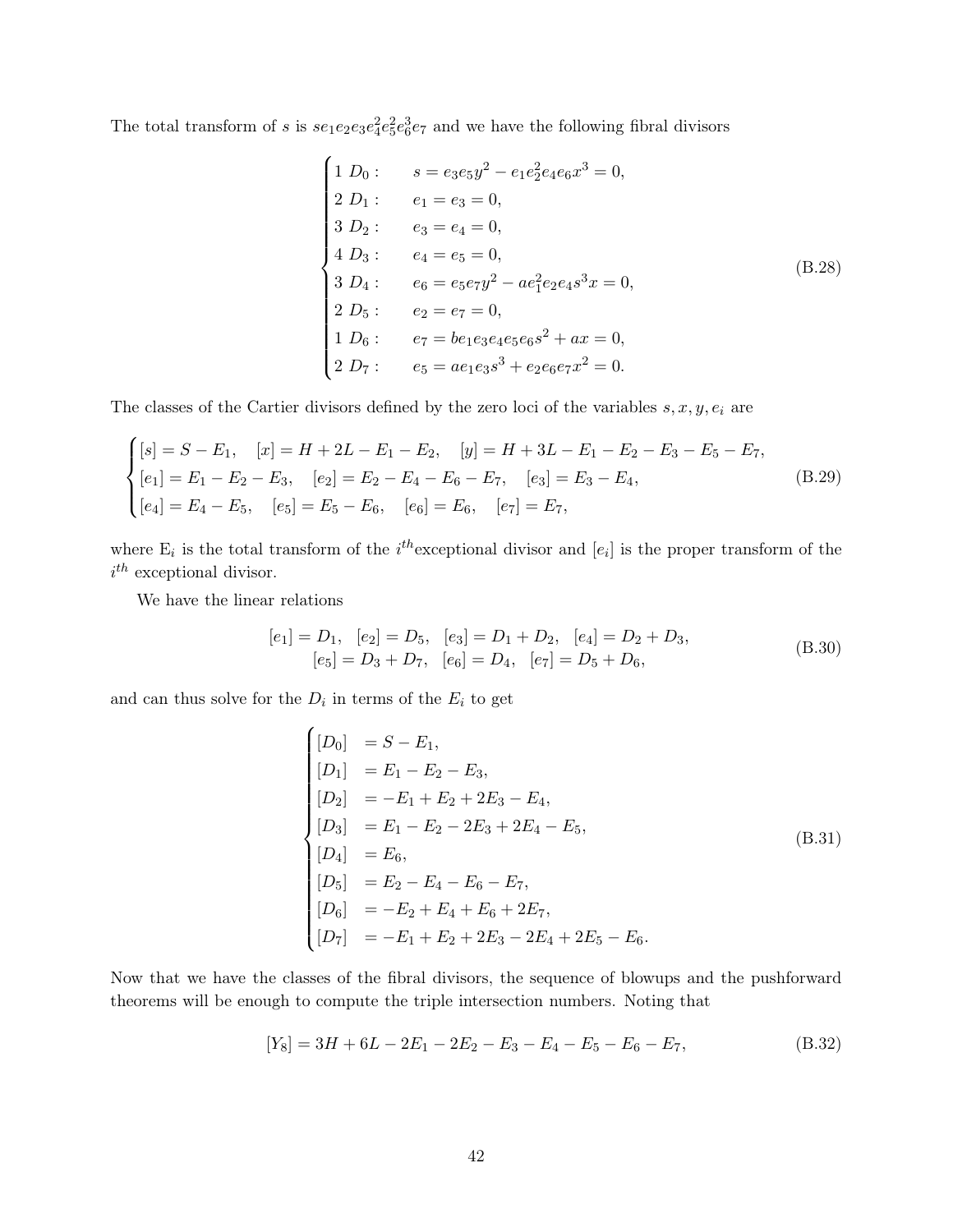we can use the pushforward theorems from Section [5](#page-16-0) to get:

$$
F_8(\phi) = 4S(L - S)\phi_0^3 + 3LS\phi_0\phi_1^2 + 3S(S - 2L)\phi_0^2\phi_1
$$
  
+4S(L - S)(\phi\_1^3 + \phi\_2^3 + \phi\_3^3 + \phi\_5^3 + \phi\_6^3 + \phi\_7^3) + 2S(S - 2L)\phi\_4^3  
+3S(2L - S)\phi\_1\phi\_2^2 + 3S(2S - 3L)\phi\_1^2\phi\_2 + 3S(3L - 2S)\phi\_2\phi\_3^2 + 3S(3S - 4L)\phi\_2^2\phi\_3  
+6S(5L - 4S)\phi\_5\phi\_6^2 + 3S(9S - 11L)\phi\_5^2\phi\_6 + 3S(4S - 5L)\phi\_3^2\phi\_7  
+3S(L - S)\phi\_4\phi\_5^2 + 3S(4S - 5L)\phi\_3^2\phi\_4 + 6S(S - L)\phi\_4^2\phi\_5  
+6S(3S - 4L)\phi\_4(\phi\_6^2 - \phi\_5\phi\_6 + \phi\_7^2) + 3S(4L - 3S)\phi\_3(\phi\_4 + \phi\_7)^2.

Now that we have the triple intersection polynomial for each chamber, we conclude this appendix with a brief discussion of how to use this data to learn about the geometry of the fibral divisors. In particular, a necessary condition for a divisor  $D_i$  to be a  $\mathbb{P}^1$ -bundle without singular fibers is that

$$
D_i^3 = 4S(L - S). \tag{B.34}
$$

By looking at the Fermat terms of the triple intersection polynomials  $F_8$ ,  $F_6$ ,  $F_5$ , and  $F_4$ , we see that we recover the following information:

- 1. In Ch<sub>4</sub>,  $D_3$  and  $D_6$  are not  $\mathbb{P}^1$ -bundles.
- 2. In Ch<sub>5</sub>, D<sub>4</sub>, D<sub>6</sub>, and D<sub>7</sub> are not  $\mathbb{P}^1$ -bundles.
- 3. In Ch<sub>6</sub>,  $D_5$  and  $D_7$  are not  $\mathbb{P}^1$ -bundles.
- 4. In Ch<sub>8</sub>,  $D_4$  is not a  $\mathbb{P}^1$ -bundle.

We note that these conclusions are consistent with the analysis in [\[25\]](#page-50-1).

For example, in chamber 8, since the divisors  $D_a$  for  $a = 0, 1, 2, 3, 5, 6, 7$  have fibers that do not degenerate, they are projective bundles. We can check that their triple intersection numbers are as expected:

$$
D_0^3 = D_1^3 = D_2^3 = D_3^3 = D_5^3 = D_6^3 = D_7^3 = 4(L - S)S.
$$
 (B.35)

The divisor  $D_4$  has a fiber that degenerates with the appearance of two new curves over  $V(a, s)$ . This is also reflected in its triple intersection:

$$
D_4^3 = 2S(-2L + S),\tag{B.36}
$$

which differs from that of a projective bundle over S by 2 for each point of  $V(a,s)$ :

$$
D_4^3 = 4(L - S)S - 2(4L - 3S)S = 4(L - S)S - 2[a].S,
$$
\n(B.37)

where we used

$$
(4L - 3S)S = [a] \cdot [s].
$$
\n(B.38)

We see  $D_4$  has the same self-triple intersection as a projective bundle with  $2[a].S$  points blown-up.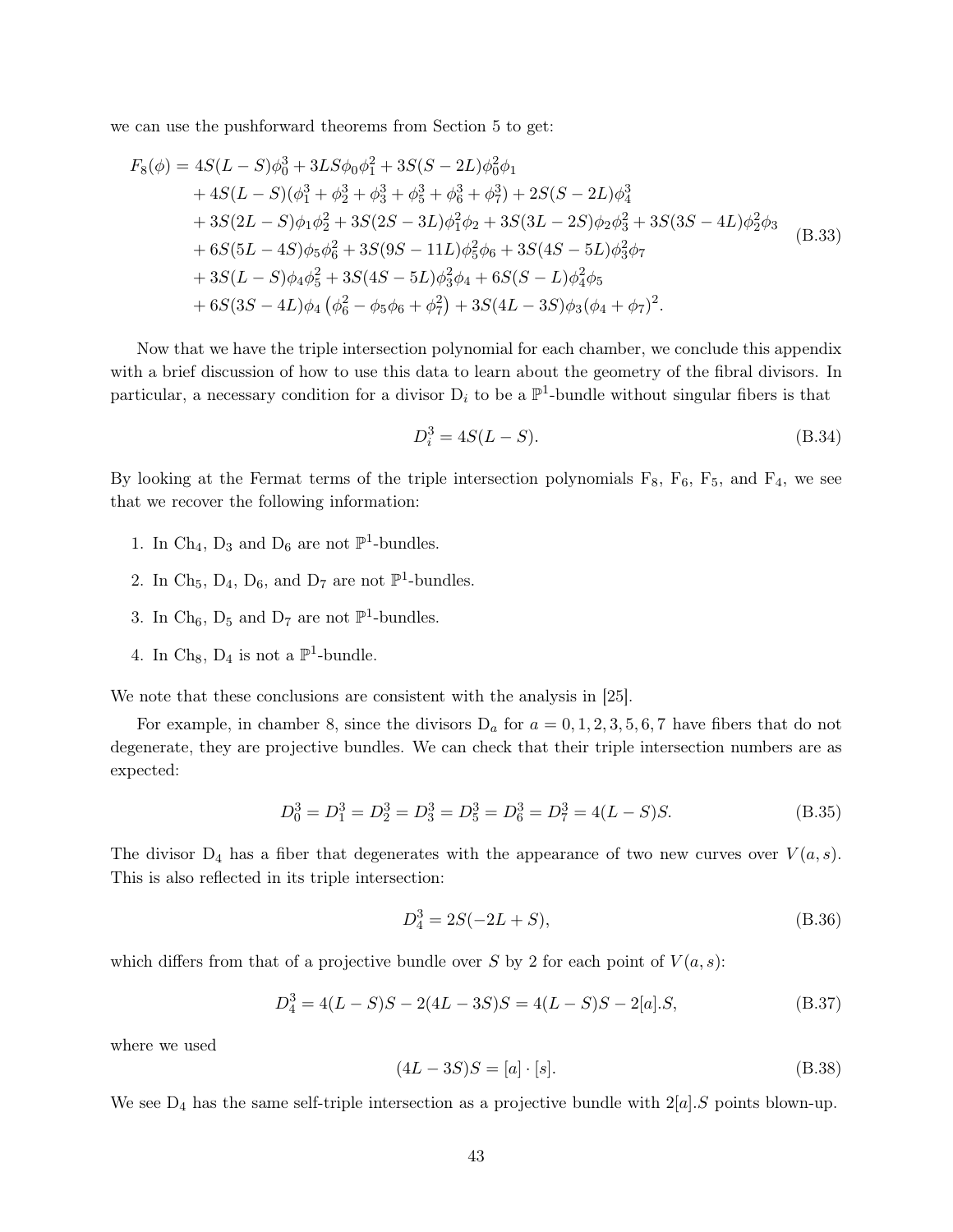## <span id="page-44-0"></span>C Fibral divisors from scaling

In this appendix, we demonstrate an alternate route to Table [3](#page-19-1) via scaling methods, using  $D_3$  as an example. The fibral divisor  $D_3$  is not a projective bundle for  $Y_4$  since there the curve  $C_3$  can degenerate in codimension-two. For  $Y_5$ ,  $Y_6$ , and  $Y_8$ , the fibral divisor  $D_3$  is the same  $\mathbb{P}^1$ -bundle up to isomorphism and we will now determine its isomorphism class. It is enough to focus on the first 5 blowups these varieties have in common. Our divisor is defined by

$$
D_3: e_4 = e_5 = 0,
$$
\n(C.1)

and on this locus, we have the coordinates

$$
[0:0:\ell_1 s] [\ell_1 \ell_2 x:0:0][0:\ell_1^{-1} \ell_2 \ell_3 e_1][\ell_2^{-1} \ell_4 e_2:\ell_4 \ell_3^{-1} e_3][\ell_1 \ell_2 \ell_3 \ell_5 y:0], \tag{C.2}
$$

where we have included the relevant rescaling factors.

|          | $\boldsymbol{s}$ | $\boldsymbol{x}$ | $\boldsymbol{y}$ | $e_1$ | $\mathfrak{e}_2$ | $\mathfrak{e}_3$ | $e_4$ | $e_5$ |
|----------|------------------|------------------|------------------|-------|------------------|------------------|-------|-------|
| $\ell_1$ |                  |                  |                  |       |                  | 0                | 0     |       |
| $\ell_2$ |                  |                  |                  |       |                  | 0                | 0     |       |
| $\ell_3$ |                  | 0                |                  |       |                  |                  | 0     |       |
| $\ell_4$ |                  | 0                | 0                | 0     |                  |                  |       |       |
| $\ell_5$ |                  |                  |                  | 0     |                  | 0                |       |       |

(C.3)

We recall that the components of a given set of projective coordinates cannot be simultaneously zero. Thus, the fibral divisor  $D_3$  is defined in the patch

$$
sxye_1 \neq 0. \tag{C.4}
$$

To normalize the coordinates  $[0:0:s][x:0:0][0:e_1][y:0]$  to  $[0:0:1][1:0:0][0:1][1:0]$ , we take

$$
\ell_1 = s^{-1}, \quad \ell_2 = sx^{-1}, \quad \ell_3 = e_1^{-1} s^{-2} x, \quad \ell_5 = e_1 s^2 y^{-1}.
$$
 (C.5)

This implies that the fiber is

$$
[e_2 \frac{x}{s} : e_1 e_3 \frac{s^2}{x}] \cong [e_2 x^2 : e_1 e_3 s^3], \tag{C.6}
$$

and we deduce that

$$
D_3 \cong \mathbb{P}_S(\mathscr{S}^{\otimes 3} \oplus \mathscr{L}^{\otimes 4}),\tag{C.7}
$$

<span id="page-44-1"></span>which agrees with the corresponding entries in Table [3.](#page-19-1)

## D Vertical rational surfaces

In this appendix, we prove Theorem [8.1](#page-24-1) by analyzing the isomorphism class of the curve  $C_6$  over the locus  $V(a, b) \cap S$ . This requires a careful analysis of the projective space defined from  $X_0$  by the sequence of blowups.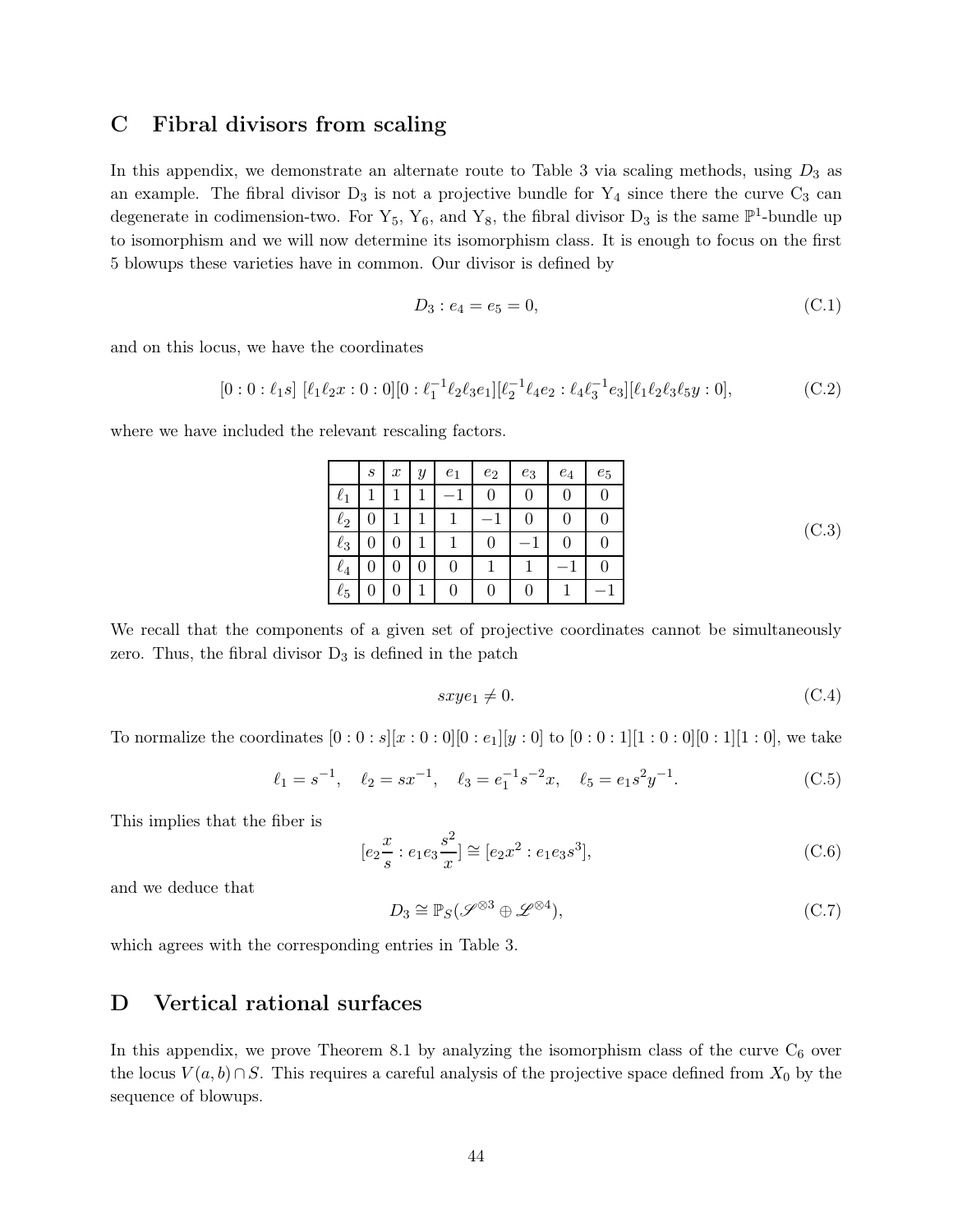## <span id="page-45-0"></span>D.1 The vertical surface  $Q_8$

In the case of  $Y_8,$  the defining equation for  $\mathrm{C}_6$  is

$$
C_6: \quad e_7 = be_1 e_3 e_4 e_5 e_6 s^2 + ax = 0. \tag{D.1}
$$

The projective coordinates of the fiber of  $X_7$  over  $X_0$  are:

$$
[0:0:s][x:0:e_1e_3e_4e_5e_6][0:e_1][0:e_3][0:e_4][0:e_5][y:e_2],
$$
 (D.2)

which shows  $\mathrm{C}_6$  is defined in the open patch

$$
se_1e_3e_4e_5 \neq 0. \tag{D.3}
$$

The scaling symmetries due to the respective blowups from  $X_0$  to  $X'_7$  are:

|          | S        | $\boldsymbol{x}$ | $\boldsymbol{y}$ | $e_1$ | $e_2$    | $e_3$ | $e_4$ | $e_5$            | $e_6$            | $e_7$            |
|----------|----------|------------------|------------------|-------|----------|-------|-------|------------------|------------------|------------------|
| $\ell_1$ |          |                  |                  |       | $^{(1)}$ | 0     | 0     | $\left( \right)$ | 0                |                  |
| $\ell_2$ | 0        | 1                |                  | 1     |          |       | 0     |                  |                  |                  |
| $\ell_3$ | 0        | $\theta$         |                  |       | 0        |       | 0     | ∩                | $\mathbf{0}$     | $\left( \right)$ |
| $\ell_4$ | 0        | 0                | 0                | 0     | 1        |       |       |                  | 0                |                  |
| $\ell_5$ | $\theta$ | $\mathcal{O}$    |                  |       | 0        | 0     |       |                  | $\left( \right)$ |                  |
| $\ell_6$ | 0        | $\theta$         | 0                | 0     |          | 0     | 0     |                  |                  |                  |
| $\ell_7$ | 0        | 0                |                  | 0     |          | 0     | 0     | $\Omega$         | 0                |                  |

We introduce the following linear redefinitions:

| $X'_7$                                                                  | S        | x               | y              | $e_1$    | $e_2$          | $e_3$            | $e_4$    | $e_5$          | $e_6$          | $e_7$    |       |
|-------------------------------------------------------------------------|----------|-----------------|----------------|----------|----------------|------------------|----------|----------------|----------------|----------|-------|
| $\ell'_1 = \ell_1 + \ell_3 + \ell_4 + \ell_5 + \ell_6$                  |          |                 | 3              | $\Omega$ | $\overline{2}$ | $\overline{0}$   | $\Omega$ | $\overline{0}$ |                | $\Omega$ |       |
| $\ell_2' = \ell_2 - \ell_3 - \ell_4 - \ell_5 - \ell_6 + 3\ell_7 \mid 0$ |          | -1              | 2              | $\theta$ | $\theta$       | $\overline{0}$   | $\theta$ | $\theta$       |                | $-3$     |       |
| $\ell'_3 = \ell_3 + \ell_4 + \ell_5 + \ell_6$                           | $\theta$ | $\vert 0 \vert$ | 2              |          | 2              | $\left( \right)$ | $\theta$ | $\theta$       | $-1$           | -0       | (D.5) |
| $\ell'_4 = \ell_4 + \ell_5 + \ell_6$                                    | $\Omega$ | $\Omega$        | $\overline{1}$ | $\theta$ | 2              |                  | $\Omega$ | $\overline{0}$ | $-1$           | $\Omega$ |       |
| $\ell'_5 = \ell_5 + \ell_6$                                             | $\Omega$ | $+0+$           | $\overline{1}$ | $\theta$ |                | $\theta$         |          | $\overline{0}$ |                | $\Omega$ |       |
| $\ell'_6 = \ell_6$                                                      | $\Omega$ | $\theta$        | $\theta$       | $\Omega$ |                | $\theta$         | $\Omega$ |                |                | $\Omega$ |       |
| $\ell'_7=\ell_7$                                                        | $\Omega$ | $\Omega$        |                | $\Omega$ |                | $\Omega$         | $\theta$ | $\overline{0}$ | $\overline{0}$ | $-1$     |       |

We fix  $(s, e_1, e_3, e_4, e_5)$  by using  $(\ell'_1, \ell'_3, \ell'_4, \ell'_5, \ell'_6)$ , respectively. Then, after imposing  $e_7 = 0$ , we are left with:

|                                                                                     | $\boldsymbol{x}$ | y | $e_2$ $e_6$ |  |
|-------------------------------------------------------------------------------------|------------------|---|-------------|--|
| $\ell_2' = \ell_2 - \ell_3 - \ell_4 - \ell_5 - \ell_6 + 3\ell_7 \mid 1 \mid 2 \mid$ |                  |   |             |  |
| $\ell_7'=\ell_7$                                                                    |                  |   |             |  |

(D.6)

(D.4)

which is the toric description of the Hirzebruch surface  $\mathbb{F}_2.$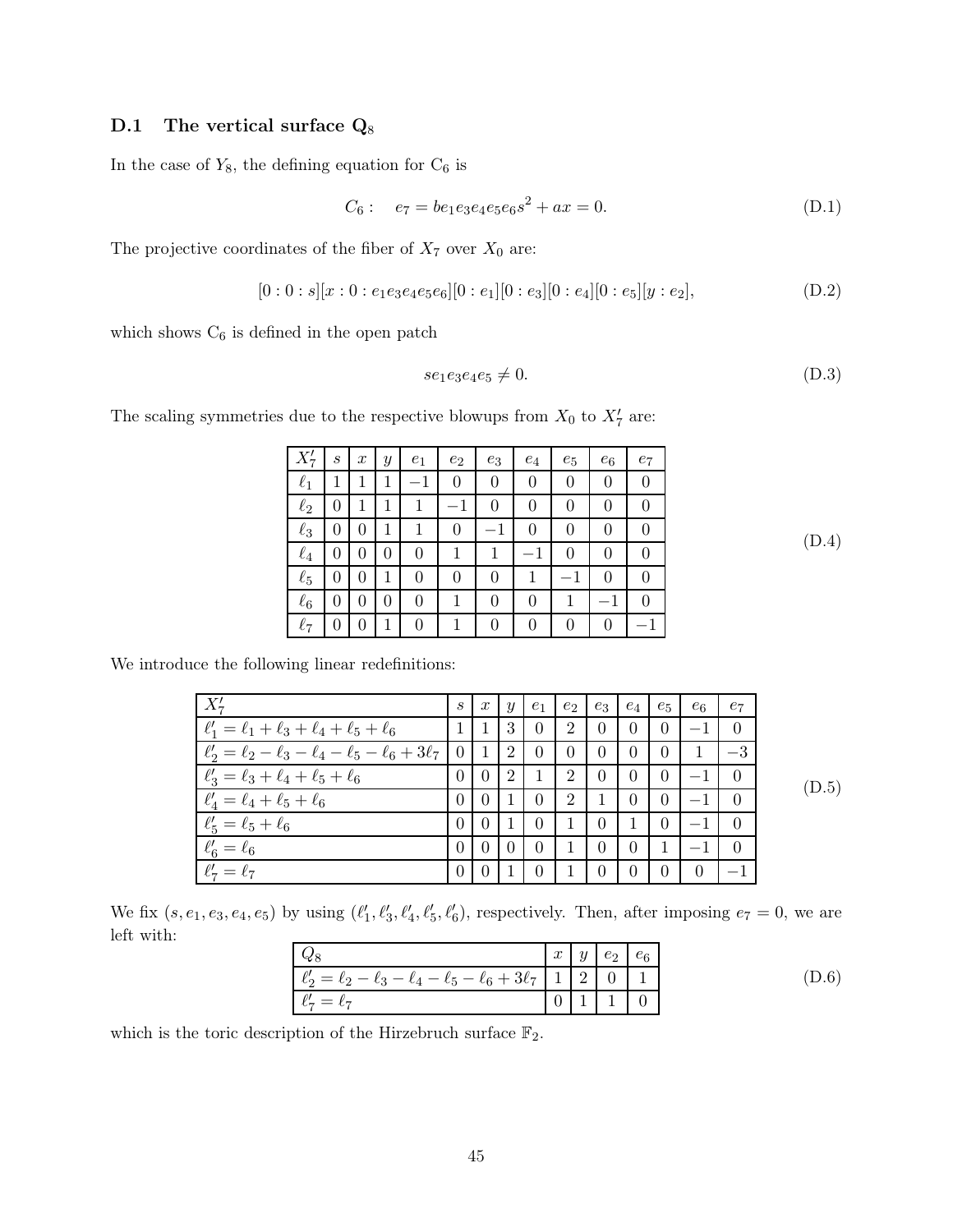## <span id="page-46-0"></span>D.2 The vertical surface  $Q_6$

In the case of  $Y_6$ , the defining equation for  $C_6$  is

$$
C_6: \quad e_6 = be_1 e_3 e_4 e_5 s^2 + ax = 0. \tag{D.7}
$$

Imposing  $e_6 = 0$  gives the following projective coordinates

$$
[0:0:s] [x:0:e_1e_3e_4e_5] [0:e_1] [0:e_3] [0:e_4] [y:e_2e_7] [e_2:0], \qquad (D.8)
$$

which implies that

$$
se_1e_2e_3e_4 \neq 0. \tag{D.9}
$$

The defining equation of  $C_6$  gives a full rational surface  $Q_6$  when  $a = b = 0$ . The successive blowups that produced  $X_7^-$  give the following scalings:

|          | $\boldsymbol{s}$ | $\boldsymbol{x}$ | Y            | $e_1$    | $e_2$    | $e_3$ | $e_4$    | $e_5$    | $e_6$ | $e_7$ |
|----------|------------------|------------------|--------------|----------|----------|-------|----------|----------|-------|-------|
| $\ell_1$ |                  |                  | 1            |          | $\theta$ | 0     | $\Omega$ | $\theta$ | 0     |       |
| $\ell_2$ |                  |                  |              |          | $^{-1}$  |       | 0        |          | 0     |       |
| $\ell_3$ | $\mathcal{O}$    | $\theta$         | 1            |          | 0        |       | 0        |          | 0     |       |
| $\ell_4$ | 0                | $\theta$         | $\mathbf{0}$ | $\theta$ | 1        |       |          | 0        | 0     |       |
| $\ell_5$ |                  | 0                |              | 0        | 0        | 0     |          |          | 0     |       |
| $\ell_6$ | 0                | 0                |              | 0        |          | 0     | 0        | 0        |       |       |
| $\ell_7$ |                  | 0                | 0            | 0        |          | 0     | 0        | 0        |       |       |

(D.10)

We conveniently redefined them as follows:

| $X_{\tau}^-$                                          | S                 | $\boldsymbol{x}$ | $\boldsymbol{y}$ | $e_1$                            | $e_2$          | $e_3$          | $e_4$          | $e_5$    | $e_6$ | $e_7$    |        |
|-------------------------------------------------------|-------------------|------------------|------------------|----------------------------------|----------------|----------------|----------------|----------|-------|----------|--------|
| $\ell_1 + \ell_3 + \ell_4 + \ell_5 - \ell_6$          | $\vert 1 \vert 1$ |                  | $\overline{2}$   | $\overline{0}$                   | $\theta$       | $\overline{0}$ | $\overline{0}$ | $-1$ .   |       | $\Omega$ |        |
| $\ell_2 - \ell_3 - \ell_4 - \ell_5 + \ell_7$   0   1  |                   |                  | $-1$             | $\begin{array}{c} \n\end{array}$ | $-1$ 0         |                | $\overline{0}$ |          |       |          |        |
| $\ell_3 + \ell_4 + \ell_5 - \ell_6$                   | 0 <sub>0</sub>    |                  | $\overline{1}$   | $\cdot$ 1                        | $\overline{0}$ | $\overline{0}$ | $\overline{0}$ | $-1$     |       | $\Omega$ | (D.11) |
| $\ell_4+\ell_5-\ell_6$                                |                   | 0 <sup>1</sup>   | $\overline{0}$   | $\overline{0}$                   | $\Omega$       | $\overline{1}$ | $\overline{0}$ | $-1$     |       | $\Omega$ |        |
| $\ell_5-\ell_6+\ell_7$                                | $\overline{0}$    | $\overline{0}$   | $\overline{0}$   | $\overline{0}$                   | $\Omega$       | $\overline{0}$ | 1              | $-1$     | 2     |          |        |
| $\ell_2 - \ell_3 - \ell_4 - \ell_5 + 2\ell_6$   0   1 |                   |                  | $\overline{1}$   | $\theta$                         | $\theta$       | $\overline{0}$ | $\overline{0}$ | 1        | $-2$  | $\Omega$ |        |
| $\ell_6-\ell_7$                                       |                   | 0 <sub>1</sub>   |                  | $\theta$                         | $\theta$       | $\overline{0}$ | $\theta$       | $\Omega$ |       |          |        |

We can then fix  $(s, e_1, e_2, e_3, e_4)$  by using  $(\ell'_1, \ell'_2, \ell'_3, \ell'_4, \ell'_5)$ , respectively, and after imposing  $e_6 = 0$ , we are left with:

| $Q_6$                                                                   | $x \mid y$ | $e_5$ $e_7$ |        |
|-------------------------------------------------------------------------|------------|-------------|--------|
| $\ell_6' = \ell_2 - \ell_3 - \ell_4 - \ell_5 + 2\ell_6$   1   1   1   0 |            |             | (D.12) |
| $\ell'_7 = \ell_6 - \ell_7$                                             |            |             |        |

which shows that  $Q_6$  is isomorphic to a Hirzebruch surface  $\mathbb{F}_1$ .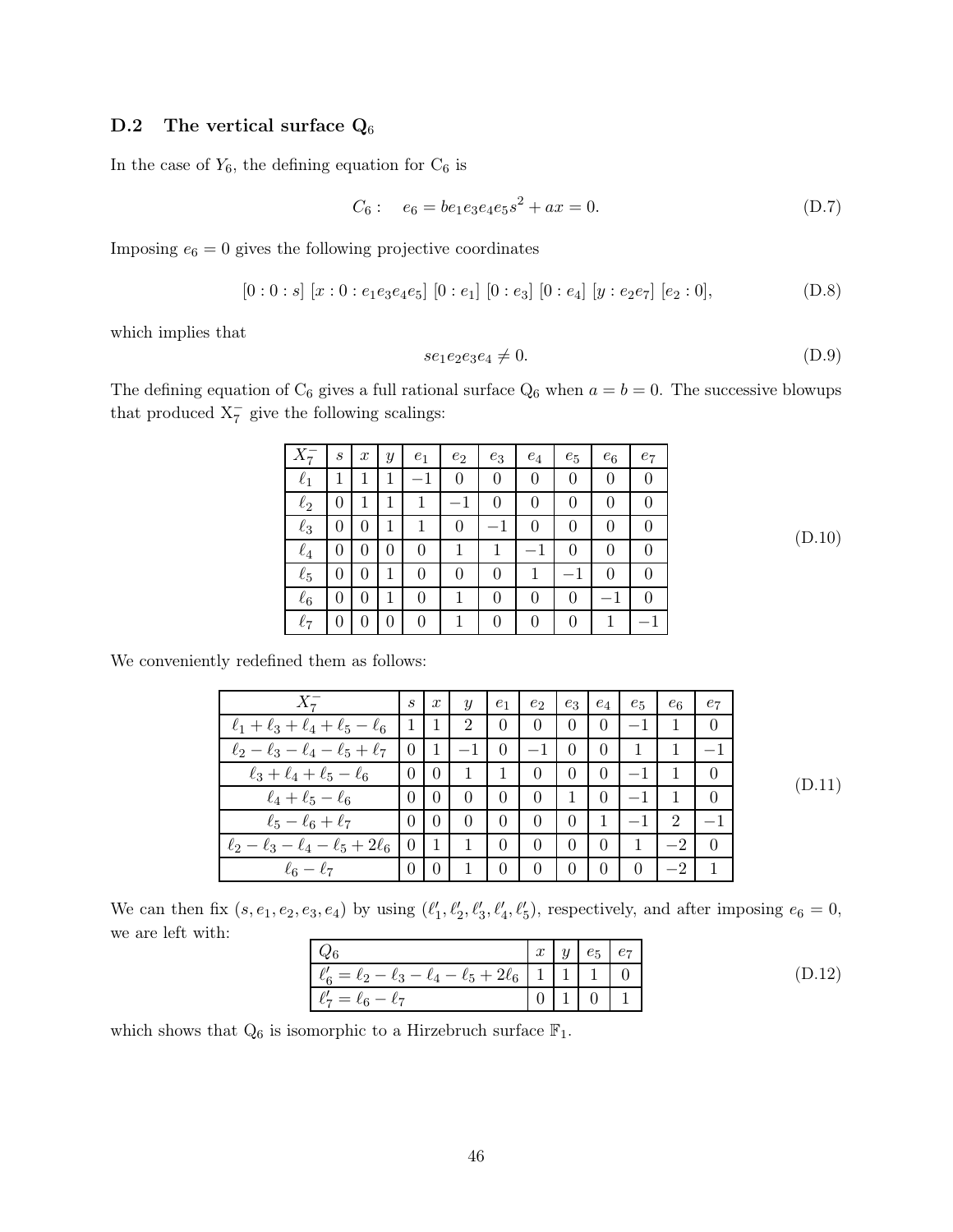## <span id="page-47-0"></span>D.3 The vertical surface  $Q_5$

The surface  $\mathrm{Q}_{5}$  is defined by

$$
C_6: \quad e_6 = be_1 e_3 e_4 e_5 e_7 s^2 + ax = 0,\tag{D.13}
$$

which reduces to  $e_6 = 0$  over  $V(a, b) \cap S$  in Y<sub>5</sub>. The projective coordinates are:

$$
[0:0:s] [x:0:e_1e_3e_4e_5e_7][0:e_1] [0:e_3] [0:e_4] [y:e_2e_7] [e_2:e_5], \qquad (D.14)
$$

which imply that

$$
se_1e_3e_4 \neq 0. \tag{D.15}
$$

The successive blowups defining  $X_7^+$  give the scalings:

|          | $\boldsymbol{s}$ | $\boldsymbol{x}$ | Y | $e_1$    | $e_2$    | $e_3$ | $e_4$        | $e_5$    | $e_6$    | $e_7$ |
|----------|------------------|------------------|---|----------|----------|-------|--------------|----------|----------|-------|
| $\ell_1$ |                  |                  |   | $-1$     | 0        | 0     | 0            | $\theta$ | 0        |       |
| $\ell_2$ | 0                |                  |   |          |          | 0     | 0            | $\theta$ | $\theta$ | 0     |
| $\ell_3$ | 0                | $\theta$         |   |          | $\theta$ |       | $\theta$     | $\theta$ | $\theta$ | 0     |
| $\ell_4$ | 0                | 0                | 0 | 0        | 1        |       |              | $\theta$ | 0        |       |
| $\ell_5$ | 0                | $\theta$         |   | 0        | 0        | 0     |              |          | 0        | 0     |
| $\ell_6$ | $\theta$         | 0                |   | $\theta$ |          | 0     | $\mathbf{0}$ | $\theta$ |          |       |
| $\ell_6$ | 0                | $\mathcal{O}$    | 0 | 0        |          | 0     | 0            |          | 0        |       |

(D.16)

(D.18)

which we redefine as follows:

| $X_7^+$                                                                 | S |  | $\lfloor x \rfloor$ y $\lfloor e_1 \rfloor$ | $+e_2$            | $e_3$          | $e_4$          | $e_5$                            | $e_6$        | $e_7$    |        |
|-------------------------------------------------------------------------|---|--|---------------------------------------------|-------------------|----------------|----------------|----------------------------------|--------------|----------|--------|
| $\ell'_1 = \ell_1 + \ell_3 + \ell_4 + \ell_5 - \ell_6$   1   1   2   0  |   |  |                                             |                   |                |                | $0 \mid 0 \mid -1 \mid$          |              |          |        |
| $\ell_2' = \ell_2 - \ell_3 - \ell_4 - \ell_5 + 2\ell_6$   0   1   1   0 |   |  |                                             | $\overline{0}$    | $\overline{0}$ | $\overline{0}$ | $\begin{array}{cc} \end{array}$  | $-2$         | $\theta$ |        |
| $\ell'_3 = \ell_3 + \ell_4 + \ell_5 - \ell_6$                           |   |  |                                             | 0   0   1   1   0 |                |                | $0 \mid 0 \mid -1 \mid$          |              | -0       | (D.17) |
| $\ell'_4 = \ell_4 + \ell_5 - \ell_6$                                    |   |  | $0 \mid 0 \mid 0 \mid 0$                    | $\overline{0}$    |                | $1 \quad 0$    |                                  |              | $\theta$ |        |
| $\ell'_5 = \ell_5 - \ell_6 + \ell_7$                                    |   |  |                                             | 0   0   0   0   0 |                | $0 \quad 1$    | $\begin{array}{c} 0 \end{array}$ | $\mathbf{1}$ |          |        |
| $\ell'_6=\ell_6$                                                        |   |  | $0 \t 0 \t 1 \t 0$                          | -1                | $\overline{0}$ | $\overline{0}$ | $\overline{0}$                   | $-1$         | - 0      |        |
| $\ell'_7 = \ell_7$                                                      |   |  | $0 0 0 0 0$                                 | $\Box$            | $\overline{0}$ | $\overline{0}$ | $\overline{1}$                   | $\theta$     |          |        |

We can then fix  $(s, e_1, e_3, e_4)$  using  $(\ell'_1, \ell'_3, \ell'_4, \ell'_5)$ . After imposing  $e_6 = 0$ , we are left with:

|                                                             | $x_1$ |  | $y \mid e_2 \mid e_5 \mid e_7$ |  |
|-------------------------------------------------------------|-------|--|--------------------------------|--|
| $\ell'_2 = \ell_2 - \ell_3 - \ell_4 - \ell_5 + 2\ell_6$   1 |       |  |                                |  |
| $\ell'_6=\ell_6$                                            |       |  |                                |  |
| $\ell'_7=\ell_7$                                            |       |  |                                |  |

which shows that  $Q_5$  is a Hirzebruch surface  $\mathbb{F}_1$  blown-up at a point (namely  $e_2 = e_5 = 0$ ) of its unique curve of self-intersection −1.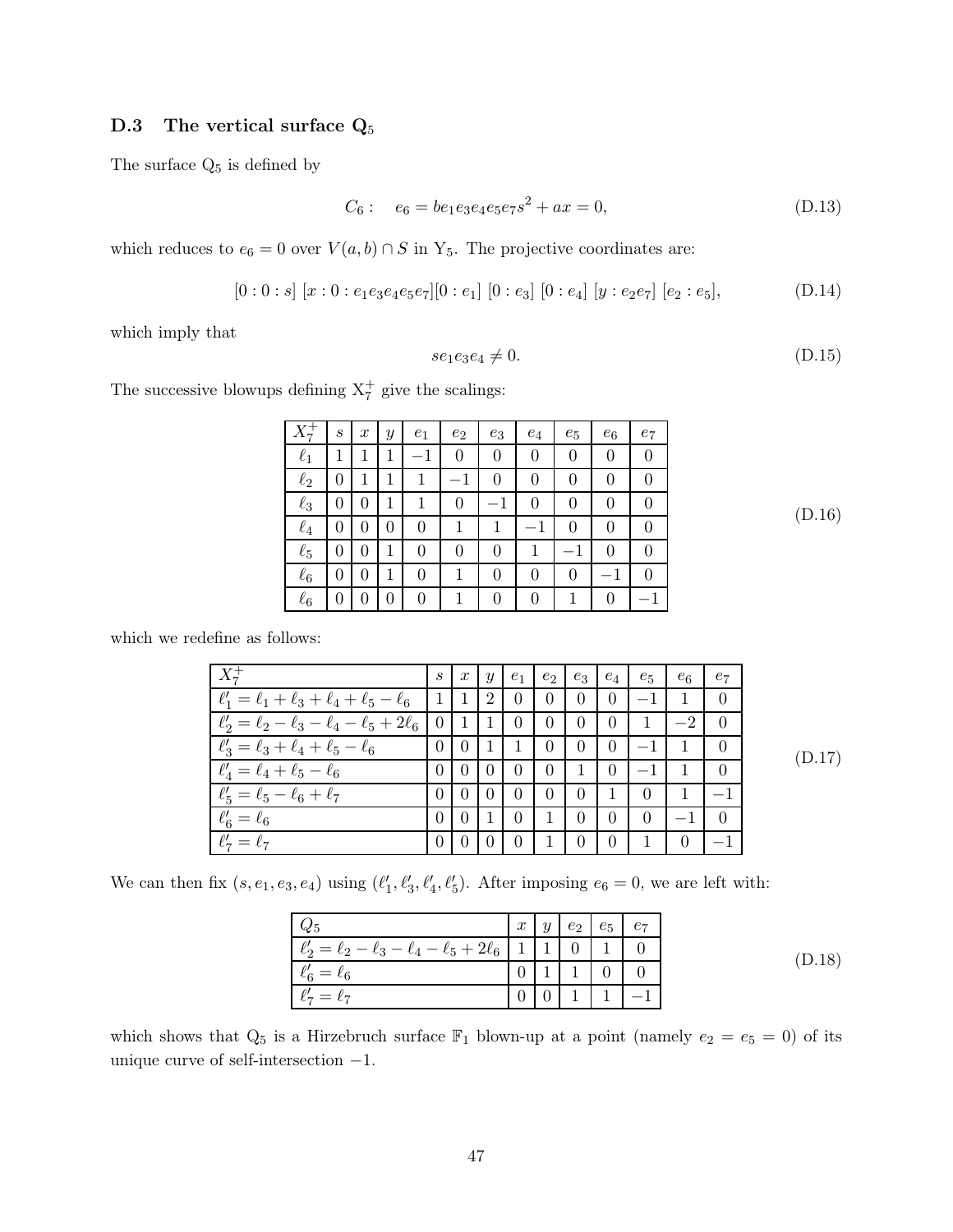#### <span id="page-48-0"></span>D.4 The vertical surface  $Q_4$

The surface  $Q_4$  is defined by

$$
C_6: \quad e_5 = be_1 e_3 e_4 e_6 e_7^2 s^2 + ax = 0,\tag{D.19}
$$

which reduces to  $e_5 = 0$  over  $V(a, b) \cap S$ . The projective coordinates are

$$
[0:0:s] [x:0:e_1e_3e_4e_6e_7^2] [0:e_1] [0:e_3] [e_6e_7y:e_2] [y:e_4e_7] [e_4:e_6], \qquad (D.20)
$$

which means that we have

$$
se_1e_3 \neq 0. \tag{D.21}
$$

The successive blowups defining  $X''_7$  give the scalings:

| $X''_7$  | $\boldsymbol{s}$ | $\boldsymbol{x}$ | Y | $e_1$    | $e_2$ | $e_3$    | $e_4$    | $e_5$ | $e_6$            | $e_7$            |
|----------|------------------|------------------|---|----------|-------|----------|----------|-------|------------------|------------------|
| $\ell_1$ |                  |                  | 1 |          | 0     |          | 0        | 0     |                  | 0                |
| $\ell_2$ | 0                |                  | 1 |          |       |          | 0        | 0     | $\left( \right)$ | $\left( \right)$ |
| $\ell_3$ | 0                | 0                | 1 |          | 0     |          | $\Omega$ | 0     | 0                | 0                |
| $\ell_4$ | 0                | 0                | 0 | $\theta$ |       |          |          | 0     |                  | 0                |
| $\ell_5$ | $\theta$         | 0                | 1 | $\Omega$ |       | $\theta$ | 0        |       | $\theta$         | $\mathbf{0}$     |
| $\ell_6$ | 0                | 0                | 1 | 0        | 0     | $\theta$ |          | 0     |                  | 0                |
| $\ell_7$ | 0                | 0                | 0 | 0        |       |          |          | 0     |                  |                  |

(D.22)

We redefine them as follows:

| $X''_7$                                        | $\mathcal{S}_{0}$ | $\boldsymbol{x}$ | $\boldsymbol{y}$ | $e_1$          | $e_2$    | $e_3$          | $e_4$    | $e_5$            | $e_6$    | $e_7$ |
|------------------------------------------------|-------------------|------------------|------------------|----------------|----------|----------------|----------|------------------|----------|-------|
| $\ell'_1 = \ell_1 + \ell_2$                    | 1                 | $\overline{2}$   | 2                | $\overline{0}$ | $-1$     | $\theta$       | 0        | $\theta$         | $\theta$ |       |
| $\ell'_2 = \ell_2 - \ell_3 - \ell_4 + 2\ell_5$ | $\overline{0}$    | $\mathbf{1}$     | 2                | $\theta$       | 0        | $\overline{0}$ | 1        | $-2$             | $\Omega$ |       |
| $\ell'_3 = \ell_3 + \ell_4$                    | $\theta$          | l 0              |                  | -1             | 1        | $\overline{0}$ |          | $\left( \right)$ | $\theta$ |       |
| $\ell'_4=\ell_4$                               |                   | $\overline{0}$   | $\left($         | $\theta$       |          |                |          | $\left( \right)$ | 0        |       |
| $\ell'_5 = \ell_5$                             | $\Omega$          | l 0              |                  | $\theta$       | 1        | $\Omega$       | $\theta$ |                  | $\theta$ |       |
| $\ell'_6=\ell_6$                               | $\Omega$          | $\theta$         |                  | $\Omega$       | $\theta$ | $\theta$       | 1        | $\Omega$         |          |       |
| $\ell'_7=\ell_7$                               |                   | $\Omega$         | $\Omega$         | $\theta$       | $\Omega$ | $\Omega$       | 1        | $\Omega$         |          |       |

(D.23)

which allows us to fix  $(s, e_1, e_3)$  using  $(\ell'_1, \ell'_2, \ell'_3)$ . After imposing  $e_5 = 0$ , we are left with:

|                                                | $\boldsymbol{x}$ | $\boldsymbol{y}$ | $\mathfrak{e}_2$ | $e_4$ | $e_6$ |  |
|------------------------------------------------|------------------|------------------|------------------|-------|-------|--|
| $\ell_2' = \ell_2 - \ell_3 - \ell_4 + 2\ell_5$ |                  | 2                |                  |       |       |  |
| $\ell'_5 = \ell_5$                             |                  |                  |                  |       |       |  |
| $\ell'_6=\ell_6$                               |                  |                  |                  |       |       |  |
| $\ell'_7 = \ell_7$                             |                  |                  |                  |       |       |  |

(D.24)

which is a Hirzebruch surface  $\mathbb{F}_2$  (parametrized by  $(x, y, e_2, e_4)$ ), blown-up at a point  $P: y = e_4 = 0$ of its curve of self-intersection 2, followed by a blowup of the intersection point  $(e_4 = e_5 = 0)$  of the resulting exceptional fiber and the proper transform of the fiber over the point P.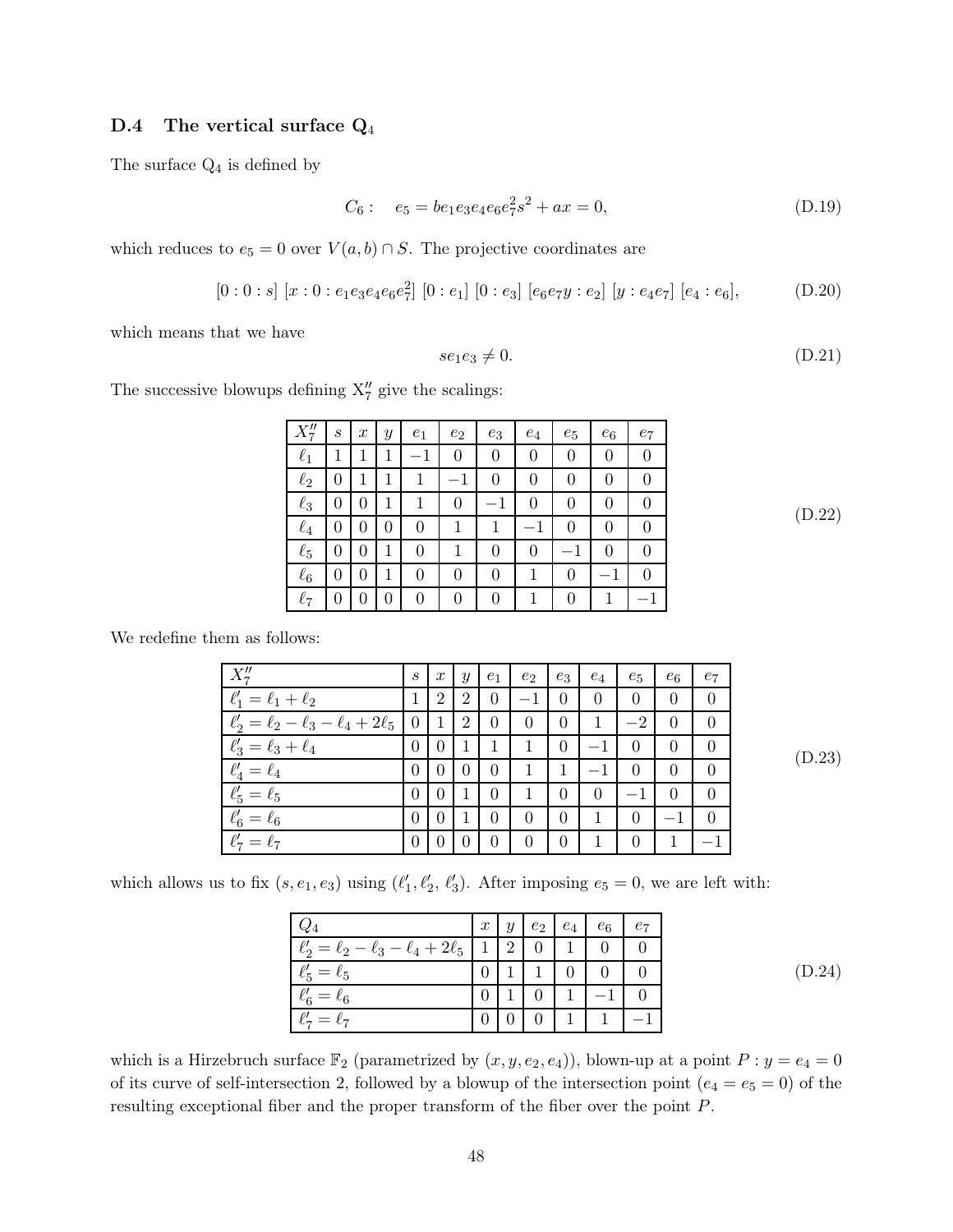## Acknowledgements

M.E. is supported in part by the National Science Foundation (NSF) grant DMS-1701635 "Elliptic Fibrations and String Theory." We would like to thank Patrick Jefferson and Monica Jinwoo Kang for conversations.

## <span id="page-49-4"></span>References

- <span id="page-49-5"></span>[1] P. Aluffi. Chern classes of blow-ups. Math. Proc. Cambridge Philos. Soc., 148(2):227–242, 2010.
- <span id="page-49-6"></span>[2] P. Aluffi and M. Esole. Chern class identities from tadpole matching in type IIB and F-theory. JHEP, 03:032, 2009.
- [3] P. Aluffi and M. Esole. New Orientifold Weak Coupling Limits in F-theory. JHEP, 02:020, 2010.
- [4] P. S. Aspinwall and M. Gross, "The SO(32) heterotic string on a K3 surface," Phys. Lett. B 387, 735 (1996) doi:10.1016/0370-2693(96)01095-7 [hep-th/9605131].
- <span id="page-49-0"></span>[5] P. S. Aspinwall, S. H. Katz and D. R. Morrison, "Lie groups, Calabi-Yau threefolds, and F theory," Adv. Theor. Math. Phys. 4, 95 (2000) [hep-th/0002012].
- [6] L. Bhardwaj and P. Jefferson, "Classifying 5d SCFTs via 6d SCFTs: Rank one," arXiv:1809.01650 [hep-th].
- [7] M. Bershadsky, K. A. Intriligator, S. Kachru, D. R. Morrison, V. Sadov, and C. Vafa. Geometric singularities and enhanced gauge symmetries. Nucl. Phys., B481:215–252, 1996.
- <span id="page-49-3"></span>[8] R. Borcherds. Lie Groups. https://math.berkeley.edu/∼reb/courses/261/all.pdf (updated May 25, 2012).
- <span id="page-49-7"></span>[9] N. Bourbaki, Groups and Lie Algebras. Chap. 4–6, Translated from the 1968 French original. Elements of Mathematics (Berlin). Springer-Verlag, Berlin Heidelberg, 2002.
- [10] P. Candelas, D. E. Diaconescu, B. Florea, D. R. Morrison and G. Rajesh, "Codimension three bundle singularities in F theory," JHEP 0206, 014 (2002) doi:10.1088/1126-6708/2002/06/014 [hep-th/0009228].
- <span id="page-49-2"></span><span id="page-49-1"></span>[11] M. Del Zotto, J. J. Heckman and D. R. Morrison, "6D SCFTs and Phases of 5D Theories," arXiv:1703.02981 [hep-th].
- [12] D. E. Diaconescu and R. Entin, "Calabi-Yau spaces and five-dimensional field theories with exceptional gauge symmetry," Nucl. Phys. B 538, 451 (1999) doi:10.1016/S0550-3213(98)00689- 0 [hep-th/9807170].
- [13] M. Esole, "Introduction to Elliptic Fibrations," doi:10.1007/978-3-319-65427-07.
- [14] M. Esole, S. G. Jackson, R. Jagadeesan, and A. G. Noël, "Incidence Geometry in a Weyl Chamber I:  $GL_n$ ," arXiv:1508.03038 [math.RT].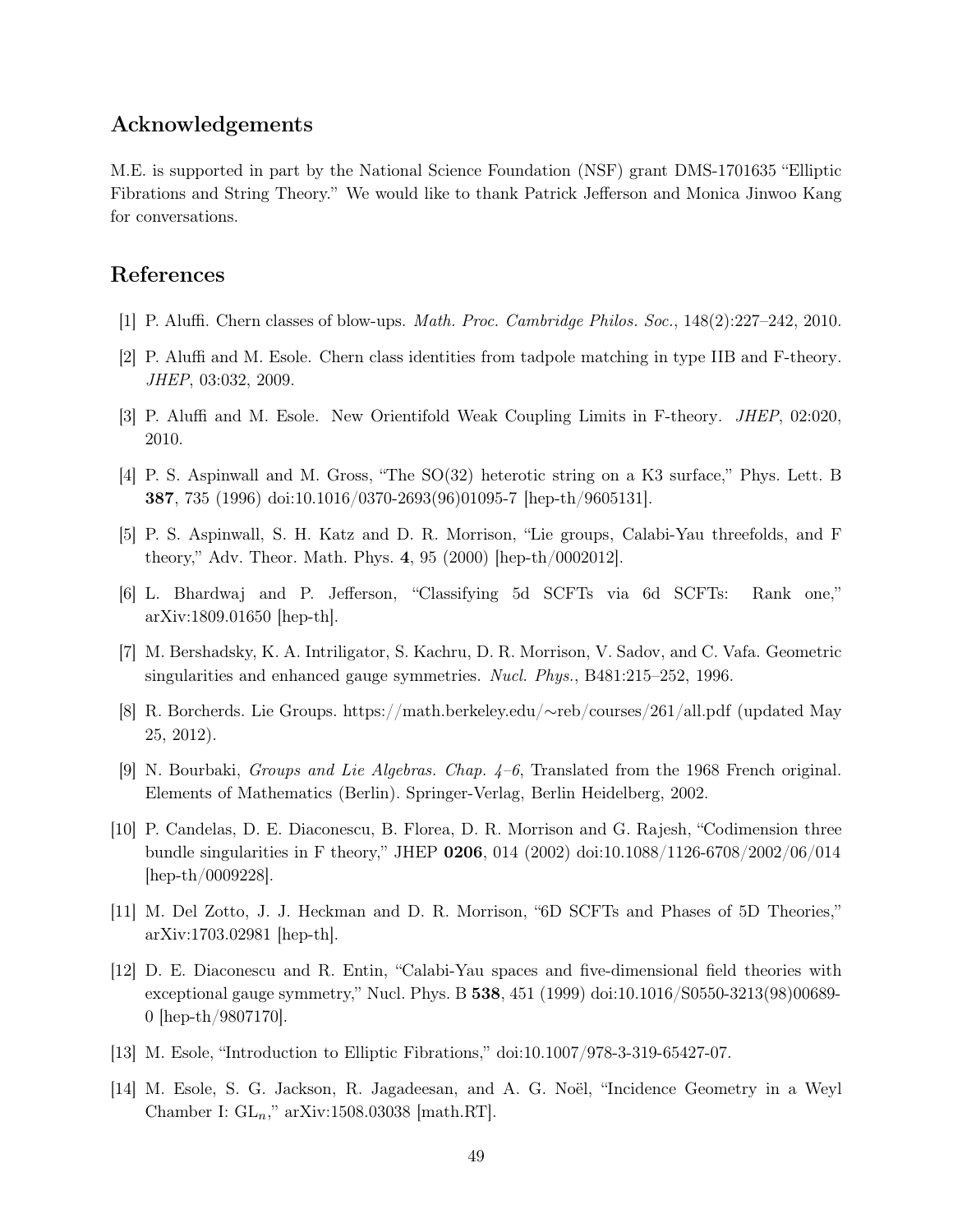- [15] M. Esole, S. G. Jackson, R. Jagadeesan, and A. G. Noël, "Incidence Geometry in a Weyl Chamber II:  $SL_n$ ," arXiv:1601.05070 [math.RT].
- <span id="page-50-6"></span>[16] M. Esole, R. Jagadeesan and M. J. Kang, "The Geometry of  $G_2$ ,  $Spin(7)$ , and  $Spin(8)$ -models," arXiv:1709.04913 [hep-th].
- <span id="page-50-2"></span>[17] M. Esole, P. Jefferson and M. J. Kang, "The Geometry of  $F_4$ -Models," arXiv:1704.08251 [hepth].
- [18] M. Esole, P. Jefferson and M. J. Kang, "Euler Characteristics of Crepant Resolutions of Weierstrass Models," Commun. Math. Phys. 371 (2019) no.1, 99-144 doi:10.1007/s00220-019-03517-1 [arXiv:1703.00905 [math.AG]].
- <span id="page-50-7"></span><span id="page-50-3"></span>[19] M. Esole and M. J. Kang, "Characteristic numbers of elliptic fibrations with non-trivial Mordell-Weil groups," [arXiv:1808.07054 [hep-th]].
- [20] M. Esole and M. J. Kang, "Characteristic numbers of crepant resolutions of Weierstrass models," arXiv:1807.08755 [hep-th].
- [21] M. Esole and M. J. Kang, "The Geometry of the  $SU(2) \times G_2$ -model," arXiv:1805.03214 [hep-th].
- [22] M. Esole and M. J. Kang, "Flopping and slicing: SO(4) and Spin(4)-models," Adv. Theor. Math. Phys. 23 (2019) no.4, 1003-1066 doi:10.4310/ATMP.2019.v23.n4.a2 [arXiv:1802.04802 [hep-th]].
- <span id="page-50-4"></span>[23] M. Esole, M. J. Kang and S. T. Yau, "Mordell-Weil Torsion, Anomalies, and Phase Transitions," arXiv:1712.02337 [hep-th].
- <span id="page-50-1"></span>[24] M. Esole, M. J. Kang, and S.-T. Yau, "A New Model for Elliptic Fibrations with a Rank One Mordell-Weil Group: I. Singular Fibers and Semi-Stable Degenerations," 2014.
- <span id="page-50-5"></span>[25] M. Esole and S. Pasterski, "D<sub>4</sub>-flops of the E<sub>7</sub>-model," arXiv:1901.00093 [hep-th].
- <span id="page-50-0"></span>[26] J. Fullwood. On generalized Sethi-Vafa-Witten formulas. J. Math. Phys., 52:082304, 2011.
- [27] H. Hayashi, C. Lawrie, D. R. Morrison, and S. Schafer-Nameki. Box Graphs and Singular Fibers. JHEP, 1405:048, 2014.
- [28] K. A. Intriligator, D. R. Morrison, and N. Seiberg. Five-dimensional supersymmetric gauge theories and degenerations of Calabi-Yau spaces. Nucl.Phys., B497:56–100, 1997.
- [29] S. Katz, D. R. Morrison, S. Schafer-Nameki, and J. Sully. Tate's algorithm and F-theory. JHEP, 1108:094, 2011.
- [30] Y. Kawamata. Flops Connect Minimal Models. Publ. Res. Inst. Math. Sci. 44 (2008), 419-423.
- [31] K. Kodaira. On compact analytic surfaces. II, III. Ann. of Math. (2) 77 (1963), 563–626; ibid., 78:1–40, 1963.
- [32] J. Kollár and S. Mori, Birational Geometry of Algebraic Varieties, Cambridge Univ. Press, Cambridge, 1998.